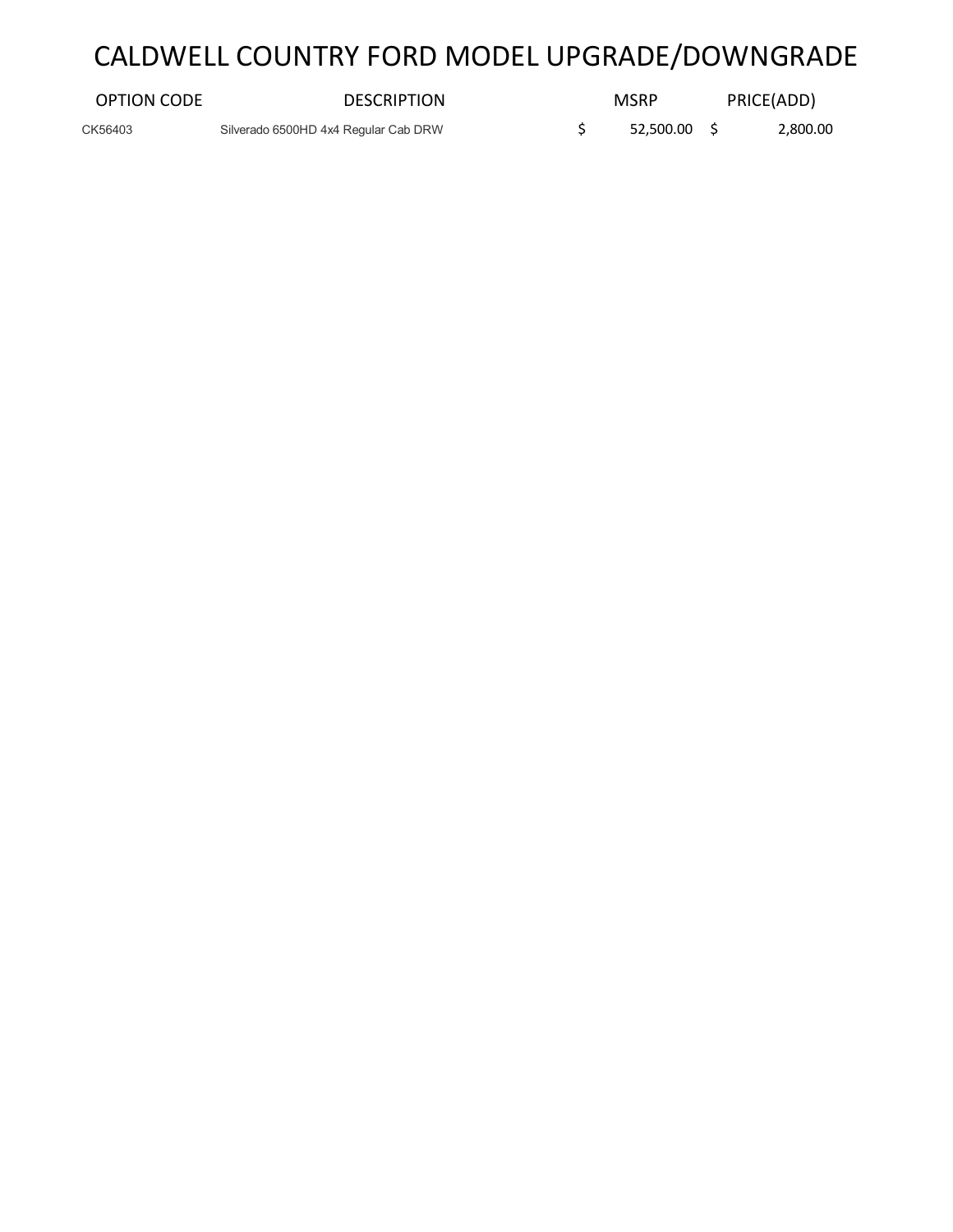

## **Optional Equipment**

| <b>MODEL OPTION</b> |                                                                                                                                                                                                                                                                                                                                                                                                                                                                                                                                                                                                                                                                                                                                                                                                                                                                                                                                                                                                                                                                                                                                                                                                                 |             |  |
|---------------------|-----------------------------------------------------------------------------------------------------------------------------------------------------------------------------------------------------------------------------------------------------------------------------------------------------------------------------------------------------------------------------------------------------------------------------------------------------------------------------------------------------------------------------------------------------------------------------------------------------------------------------------------------------------------------------------------------------------------------------------------------------------------------------------------------------------------------------------------------------------------------------------------------------------------------------------------------------------------------------------------------------------------------------------------------------------------------------------------------------------------------------------------------------------------------------------------------------------------|-------------|--|
| <b>CODE</b>         | <b>DESCRIPTION</b>                                                                                                                                                                                                                                                                                                                                                                                                                                                                                                                                                                                                                                                                                                                                                                                                                                                                                                                                                                                                                                                                                                                                                                                              | <b>MSRP</b> |  |
| R7M                 | 4500 HD Series (Included and only available with (C7Y) 14,001 lb. GVWR, (C5B) 15,000 lb.<br>GVWR, (C7P) 16,000 lb. GVWR or (C7R) 16,500 lb. GVWR.) (STD)                                                                                                                                                                                                                                                                                                                                                                                                                                                                                                                                                                                                                                                                                                                                                                                                                                                                                                                                                                                                                                                        | \$0.00      |  |
| R7N                 | 5500 HD Series (Included and only available with (GZX) 17,500 lb. GVWR, (GZJ) 18,000 lb.<br>GVWR or (GZG) 19,500 lb. GVWR.)                                                                                                                                                                                                                                                                                                                                                                                                                                                                                                                                                                                                                                                                                                                                                                                                                                                                                                                                                                                                                                                                                     | \$0.00      |  |
| R7P                 | 6500 HD Series (Included and only available with (GZH) 21,500 lb. GVWR, (C9U) 22,940 lb.<br>GVWR or (DD7) 23,500 lb. GVWR.)                                                                                                                                                                                                                                                                                                                                                                                                                                                                                                                                                                                                                                                                                                                                                                                                                                                                                                                                                                                                                                                                                     | Inc.        |  |
| <b>GVWR</b>         |                                                                                                                                                                                                                                                                                                                                                                                                                                                                                                                                                                                                                                                                                                                                                                                                                                                                                                                                                                                                                                                                                                                                                                                                                 |             |  |
| <b>CODE</b>         | <b>DESCRIPTION</b>                                                                                                                                                                                                                                                                                                                                                                                                                                                                                                                                                                                                                                                                                                                                                                                                                                                                                                                                                                                                                                                                                                                                                                                              | <b>MSRP</b> |  |
| C7R                 | GVWR, 16,500 lb. (7484 kg) (Silverado 4500 HD 2WD Regular Cab models require one of the<br>following combinations: (1) (FTC) 6.25k front axle and (FTW) 6.25k front suspension and<br>(GL4) 11k rear axle and (GR3) 11k rear suspension. (2) (FTC) 6.25k front axle and (FTW)<br>6.25k front suspension and one of the following rear axles: (HD2) 13.5k rear axle, (HD1) 15k<br>rear axle or (J27) 15.5k rear axle and (GR4) 13.5k rear suspension. (3) (FTA) 7k front axle and<br>(FK6) 7k front suspension and (FN1) 10k rear axle or (GL4) 11k rear axle and (GR3) 11k rear<br>suspension or (G40) 12K Rear air suspension. (4) (FTA) 7k front axle and (FK6) 7k front<br>suspension and (HD1) 15k rear axle or (J27) 15.5k rear axle and one of the following rear<br>suspensions: (GR4) 13.5k rear suspension, (FU7) 15.5k rear suspension, (GP1) 13.5K rear air<br>suspension, (GP8) 15.5k rear air suspension, (91B) 13.5k LiquidSpring prep single volume<br>rear suspension, (91C) 13.5k LiquidSpring prep stacked volume rear suspension, (91D) 15.5k<br>LiquidSpring prep single volume rear suspension or (91E) 15.5k LiquidSpring prep stacked<br>volume rear suspension.) (STD)                  | \$0.00      |  |
| C7Y                 | GVWR, 14,001 lb. (6350 kg) (Silverado 4500 HD 2WD Regular Cab models require one of the<br>following combinations: (1) (FTC) 6.25k front axle and (FTW) 6.25k front suspension and<br>(FN1) 10k rear axle or (GL4) 11k rear axle and (GR3) 11k rear suspension. (2) (FTC) 6.25k<br>front axle and (FTW) 6.25k front suspension and one of the following rear axles: (HD2) 13.5k<br>rear axle, (HD1) 15k rear axle or (J27) 15.5k rear axle and (GR4) 13.5k rear suspension. (3)<br>(FTA) 7k front axle and (FK6) 7k front suspension and (FN1) 10k rear axle or (GL4) 11k rear<br>axle and (GR3) 11k rear suspension or (G40) 12k rear air suspension. (4) (FTA) 7k front axle<br>and (FK6) 7k front suspension and (HD1) 15k rear axle or (J27) 15.5k rear axle and one of the<br>following rear suspensions: (GR4) 13.5k rear suspension, (FU7) 15.5k rear suspension, (GP1)<br>13.5K rear air suspension, (GP8) 15.5k rear air suspension, (91B) 13.5k LiquidSpring prep<br>single volume rear suspension, (91C) 13.5k LiquidSpring prep stacked volume rear<br>suspension, (91D) 15.5k LiquidSpring prep single volume rear suspension or (91E) 15.5k<br>LiquidSpring prep stacked volume rear suspension.) | \$0.00      |  |

This document contains information considered Confidential between GM and its Clients uniquely. The information provided is not intended for public disclosure. Prices, specifications, and availability are subject to change without notice, and do not include certain fees, taxes and charges that may be required by law or vary by manufacturer or region. Performance figures are guidelines only, and actual performance may vary. Photos may not represent actual vehicles or exact configurations. Content based on report preparer's input is subject to the accuracy of the input provided.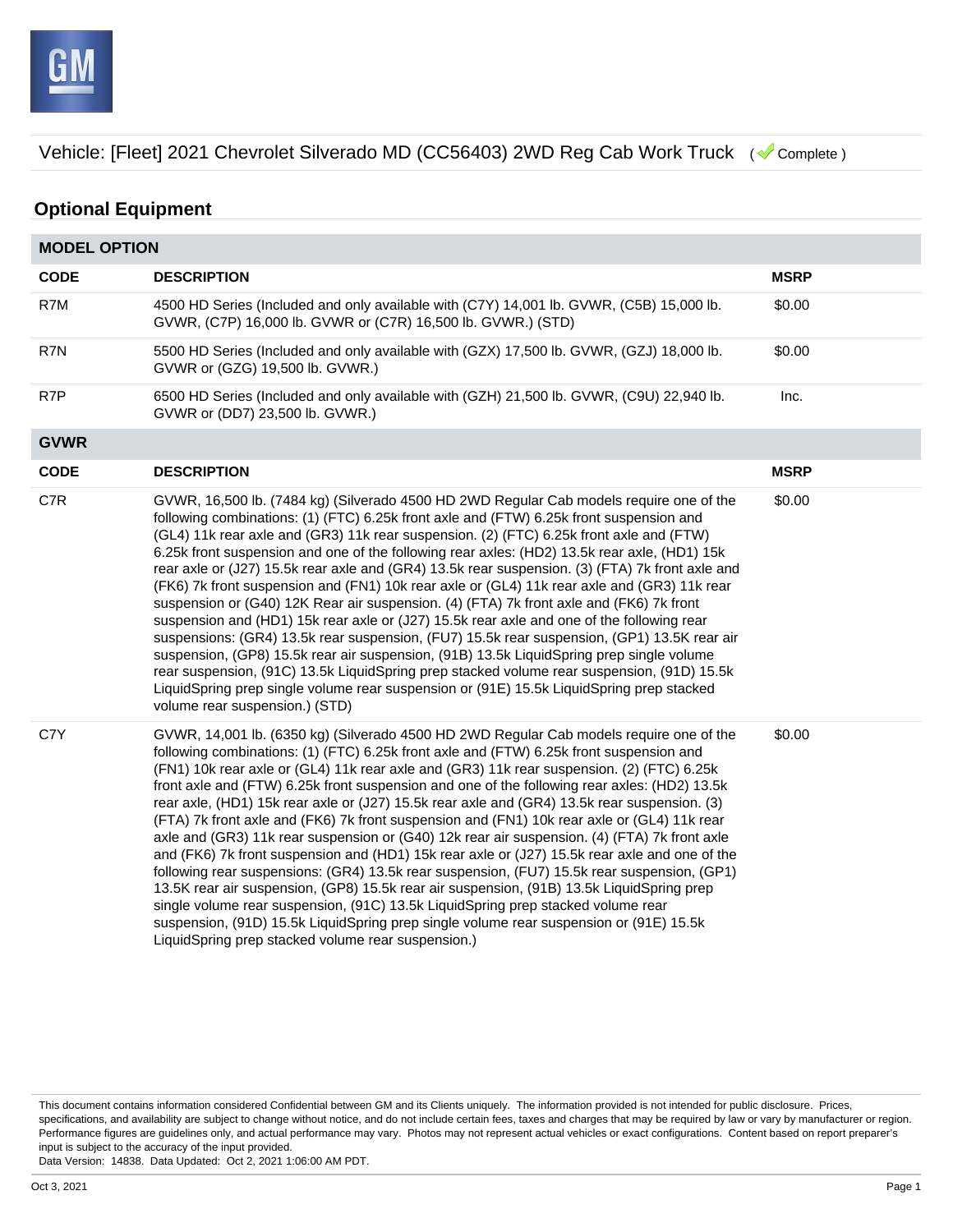

**GVWR CODE DESCRIPTION MSRP** C5B GVWR, 15,000 lb. (6804 kg) (Silverado 4500 HD 2WD Regular Cab models require one of the following combinations: (1) (FTC) 6.25k front axle and (FTW) 6.25k front suspension and (GL4) 11k rear axle or (FN1) 10k rear axle and (GR3) 11k rear suspension. (2) (FTC) 6.25k front axle and (FTW) 6.25k front suspension and one of the following rear axles: (HD2) 13.5k rear axle, (HD1) 15k rear axle or (J27) 15.5k rear axle and (GR4) 13.5k rear suspension. (3) (FTA) 7k front axle and (FK6) 7k front suspension and (FN1) 10k rear axle or (GL4) 11k rear axle and (GR3) 11k rear suspension or (G40) 12k rear air suspension. (4) (FTA) 7k front axle and (FK6) 7k front suspension and (HD1) 15k rear axle or (J27) 15.5k rear axle and one of the following rear suspensions: (GR4) 13.5k rear suspension, (FU7) 15.5k rear suspension, (GP1) 13.5K rear air suspension, (GP8) 15.5k rear air suspension, (91B) 13.5k LiquidSpring prep single volume rear suspension, (91C) 13.5k LiquidSpring prep stacked volume rear suspension, (91D) 15.5k LiquidSpring prep single volume rear suspension or (91E) 15.5k LiquidSpring prep stacked volume rear suspension.) \$0.00 C7P GVWR, 16,000 lb. (7257 kg) (Silverado 4500 HD 2WD Regular Cab models require one of the following combinations: (1) (FTC) 6.25k front axle and (FTW) 6.25k front suspension and (FN1) 10k rear axle or (GL4) 11k rear axle and (GR3) 11k rear suspension. (2) (FTC) 6.25k front axle and (FTW) 6.25k front suspension and one of the following rear axles: (HD2) 13.5k rear axle, (HD1) 15k rear axle or (J27) 15.5k rear axle and (GR4) 13.5k rear suspension. (3) (FTA) 7k front axle and (FK6) 7k front suspension and (FN1) 10k rear axle or (GL4) 11k rear axle and (GR3) 11k rear suspension or (G40) 12k rear air suspension. (4) (FTA) 7k front axle and (FK6) 7k front suspension and (HD1) 15k rear axle or (J27) 15.5k rear axle and one of the following rear suspensions: (GR4) 13.5k rear suspension, (FU7) 15.5k rear suspension, (GP1) 13.5K rear air suspension, (GP8) 15.5k rear air suspension, (91B) 13.5k LiquidSpring prep single volume rear suspension, (91C) 13.5k LiquidSpring prep stacked volume rear suspension, (91D) 15.5k LiquidSpring prep single volume rear suspension or (91E) 15.5k LiquidSpring prep stacked volume rear suspension.) \$0.00 GZX GVWR, 17,500 lb. (7938 kg) (Silverado 5500 HD 2WD Regular Cab models require one of the following combinations: (1) (FTC) 6.25k front axle and (FTW) 6.25k front suspension and one of the following rear axles: (HD2) 13.5k rear axle, (HD1) 15k rear axle or (J27) 15.5k rear axle and (GR4) 13.5k rear suspension. (2) (FTA) 7k front axle and (FK6) 7k front suspension and (GL4) 11k rear axle and (GR3) 11k rear suspension or (G40) 12k Rear air suspension. (3) (FTA) 7k front axle and (FK6) 7k front suspension and (HD2) 13.5k rear axle and one of the following rear suspensions: (GR4) 13.5k rear suspension, (G40) 12k Rear air suspension, (GP1) 13.5k Rear air suspension, (91B) 13.5k LiquidSpring prep single volume rear suspension or (91C) 13.5k LiquidSpring prep stacked volume rear suspension. (4) (FTA) 7k front axle and (FK6) 7k front suspension and (HD1) 15k rear axle or (J27) 15.5k rear axle and one of the following rear suspensions: (GR4) 13.5k rear suspension, (FU7) 15.5k rear suspension, (GP1) 13.5K rear air suspension, (GP8) 15.5k rear air suspension, (91B) 13.5k LiquidSpring prep single volume rear suspension, (91C) 13.5k LiquidSpring prep stacked volume rear suspension, (91D) 15.5k LiquidSpring prep single volume rear suspension or (91E) 15.5k LiquidSpring prep stacked volume rear suspension.) \$1,100.00

This document contains information considered Confidential between GM and its Clients uniquely. The information provided is not intended for public disclosure. Prices, specifications, and availability are subject to change without notice, and do not include certain fees, taxes and charges that may be required by law or vary by manufacturer or region. Performance figures are guidelines only, and actual performance may vary. Photos may not represent actual vehicles or exact configurations. Content based on report preparer's input is subject to the accuracy of the input provided.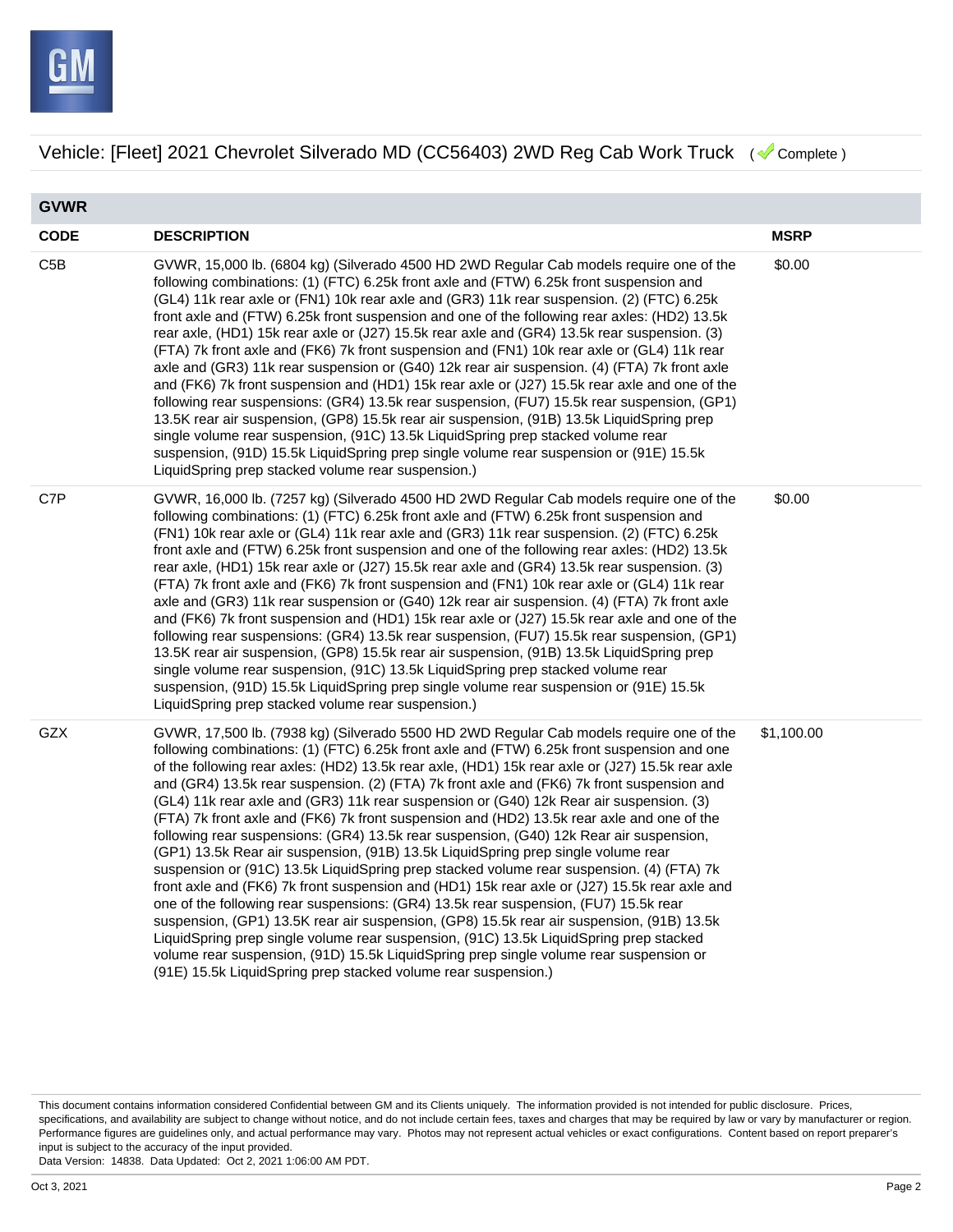

**GVWR CODE DESCRIPTION MSRP** GZJ GVWR, 18,000 lb. (8165 kg) (Silverado 5500 HD 2WD Regular Cab models require one of the following combinations: (1) (FTC) 6.25k front axle and (FTW) 6.25k front suspension and one of the following rear axles: (HD2) 13.5k rear axle, (HD1) 15k rear axle or (J27) 15.5k rear axle and (GR4) 13.5k rear suspension. (2) (FTA) 7k front axle and (FK6) 7k front suspension and (GL4) 11k rear axle and (GR3) 11k rear suspension or (G40) 12k Rear air suspension. (3) (FTA) 7k front axle and (FK6) 7k front suspension and (HD2) 13.5k rear axle and one of the following rear suspensions: (GR4) 13.5k rear suspension, (G40) 12k Rear air suspension, (GP1) 13.5k Rear air suspension, (91B) 13.5k LiquidSpring prep single volume rear suspension or (91C) 13.5k LiquidSpring prep stacked volume rear suspension. (4) (FTA) 7k front axle and (FK6) 7k front suspension and (HD1) 15k rear axle or (J27) 15.5k rear axle and one of the following rear suspensions: (GR4) 13.5k rear suspension, (FU7) 15.5k rear suspension, (GP1) 13.5K rear air suspension, (GP8) 15.5k rear air suspension, (91B) 13.5k LiquidSpring prep single volume rear suspension, (91C) 13.5k LiquidSpring prep stacked volume rear suspension, (91D) 15.5k LiquidSpring prep single volume rear suspension or (91E) 15.5k LiquidSpring prep stacked volume rear suspension.) \$1,100.00 GZG GVWR, 19,500 lb. (8845 kg) (Silverado 5500 HD 2WD Regular Cab models require one of the following combinations: (1) (FTC) 6.25k front axle and (FTW) 6.25k front suspension and one of the following rear axles: (HD2) 13.5k rear axle, (HD1) 15k rear axle or (J27) 15.5k rear axle and (GR4) 13.5k rear suspension. (2) (FTA) 7k front axle and (FK6) 7k front suspension and (HD2) 13.5k rear axle and one of the following rear suspensions: (GR4) 13.5k rear suspension, (GP1) 13.5k Rear air suspension, (91B) 13.5k LiquidSpring prep single volume rear suspension or (91C) 13.5k LiquidSpring prep stacked volume rear suspension. (3) (FTA) 7k front axle and (FK6) 7k front suspension and (HD1) 15k rear axle or (J27) 15.5k rear axle and one of the following rear suspensions: (GR4) 13.5k rear suspension, (FU7) 15.5k rear suspension, (GP1) 13.5K rear air suspension, (GP8) 15.5k rear air suspension, (91B) 13.5k LiquidSpring prep single volume rear suspension, (91C) 13.5k LiquidSpring prep stacked volume rear suspension, (91D) 15.5k LiquidSpring prep single volume rear suspension or (91E) 15.5k LiquidSpring prep stacked volume rear suspension. (4) (FTL) 8k front axle and (FSN) 8k front suspension and (HD2) 13.5k rear axle and one of the following rear suspensions: (GR4) 13.5k rear suspension, (G40) 12k rear air suspension, (GP1) 13.5k Rear air suspension, (91B) 13.5k LiquidSpring prep single volume rear suspension or (91C) 13.5k LiquidSpring prep stacked volume rear suspension. (5) (FTL) 8k front axle and (FSN) 8k front suspension and (HD1) 15k rear axle or (J27) 15.5k rear axle and one of the following rear suspensions: (GR4) 13.5k rear suspension, (FU7) 15.5k rear suspension, (GP1) 13.5K rear air suspension, (GP8) 15.5k rear air suspension, (91B) 13.5k LiquidSpring prep single volume rear suspension, (91C) 13.5k LiquidSpring prep stacked volume rear suspension, (91D) 15.5k LiquidSpring prep single volume rear suspension or (91E) 15.5k LiquidSpring prep stacked volume rear suspension.) \$2,255.00

This document contains information considered Confidential between GM and its Clients uniquely. The information provided is not intended for public disclosure. Prices, specifications, and availability are subject to change without notice, and do not include certain fees, taxes and charges that may be required by law or vary by manufacturer or region. Performance figures are guidelines only, and actual performance may vary. Photos may not represent actual vehicles or exact configurations. Content based on report preparer's input is subject to the accuracy of the input provided.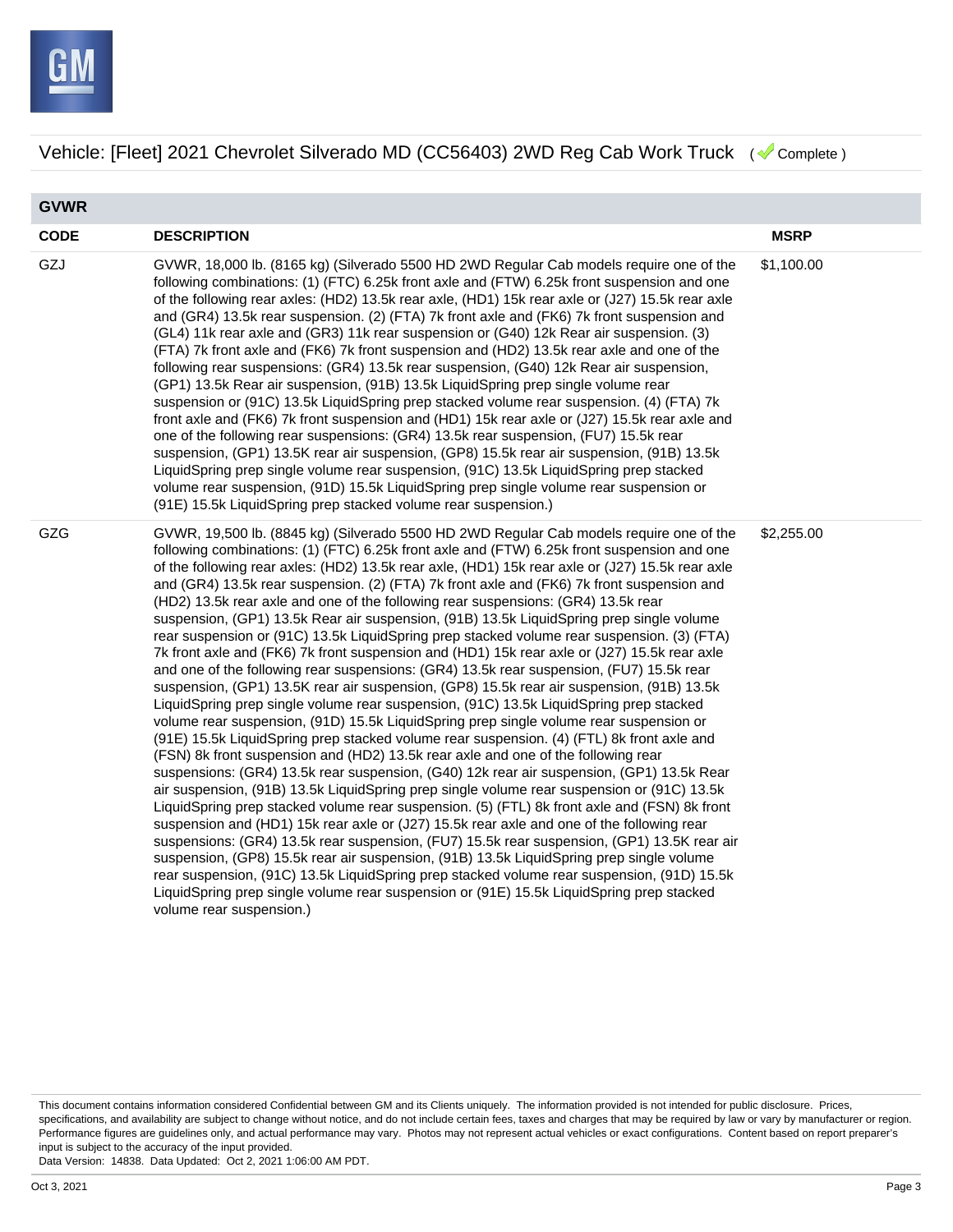

| <b>GVWR</b>            |                                                                                                                                                                                                                                                                                                                                                                                                                                                                                                                                                                                                                                                                                                                                                                                                                                                                                                                                                                                                                                                                                                                                                                                                                                                                                                                                                      |             |  |
|------------------------|------------------------------------------------------------------------------------------------------------------------------------------------------------------------------------------------------------------------------------------------------------------------------------------------------------------------------------------------------------------------------------------------------------------------------------------------------------------------------------------------------------------------------------------------------------------------------------------------------------------------------------------------------------------------------------------------------------------------------------------------------------------------------------------------------------------------------------------------------------------------------------------------------------------------------------------------------------------------------------------------------------------------------------------------------------------------------------------------------------------------------------------------------------------------------------------------------------------------------------------------------------------------------------------------------------------------------------------------------|-------------|--|
| <b>CODE</b>            | <b>DESCRIPTION</b>                                                                                                                                                                                                                                                                                                                                                                                                                                                                                                                                                                                                                                                                                                                                                                                                                                                                                                                                                                                                                                                                                                                                                                                                                                                                                                                                   | <b>MSRP</b> |  |
| <b>GZH</b>             | GVWR, 21,500 lb. (9752 kg) (Silverado 6500 HD 2WD models require one of the following<br>combinations: (1) (FTA) 7k front axle and (FK6) 7k front suspension and (HD1) 15k rear axle<br>or (J27) 15.5k rear axle and one of the following rear suspensions: (FU7) 15.5k rear<br>suspension, (GP8) 15.5k rear air suspension, (91D) 15.5k LiquidSpring prep single volume<br>rear suspension or (91E) 15.5k LiquidSpring prep stacked volume rear suspension. (2) (FTL)<br>8k front axle and (FSN) 8k front suspension and (HD2) 13.5k rear axle and one of the following<br>rear suspensions: (GR4) 13.5k rear suspension, (GP1) 13.5k Rear air suspension, (91B) 13.5k<br>LiquidSpring prep single volume rear suspension or (91C) 13.5k LiquidSpring prep stacked<br>volume rear suspension. (3) (FTL) 8k front axle and (FSN) 8k front suspension and (HD1) 15k<br>rear axle or (J27) 15.5k rear axle and one of the following rear suspensions: (GR4) 13.5k rear<br>suspension, (FU7) 15.5k rear suspension, (GP1) 13.5K rear air suspension, (GP8) 15.5k rear<br>air suspension, (91B) 13.5k LiquidSpring prep single volume rear suspension, (91C) 13.5k<br>LiquidSpring prep stacked volume rear suspension, (91D) 15.5k LiquidSpring prep single<br>volume rear suspension or (91E) 15.5k LiquidSpring prep stacked volume rear suspension.) | Inc.        |  |
| C <sub>9</sub> U       | GVWR, 22,940 lb. (10,405 kg) (Silverado 6500 HD 2WD models require the following<br>combination: (FTL) 8k front axle and (FSN) 8k front suspension and (HD1) 15k rear axle or<br>(J27) 15.5k rear axle and one of the following rear suspensions: (FU7) 15.5k rear suspension,<br>(GP8) 15.5k rear air suspension, (91D) 15.5k LiquidSpring prep single volume rear suspension<br>or (91E) 15.5k LiquidSpring prep stacked volume rear suspension.)                                                                                                                                                                                                                                                                                                                                                                                                                                                                                                                                                                                                                                                                                                                                                                                                                                                                                                  | \$5,850.00  |  |
| DD7                    | GVWR, 23,500 lb. (10,659 kg) (Silverado 6500 HD 2WD models require (XDV)/(YAP)<br>Front/Rear tires and the following combination: (FTL) 8k front axle and (FSN) 8k front<br>suspension and (J27) 15.5k rear axle and one of the following rear suspensions: (FU7) 15.5k<br>rear suspension, (GP8) 15.5k rear air suspension, (91D) 15.5k LiquidSpring prep single<br>volume rear suspension or (91E) 15.5k LiquidSpring prep stacked volume rear suspension.)                                                                                                                                                                                                                                                                                                                                                                                                                                                                                                                                                                                                                                                                                                                                                                                                                                                                                        | \$6,450.00  |  |
| <b>REQUIRED OPTION</b> |                                                                                                                                                                                                                                                                                                                                                                                                                                                                                                                                                                                                                                                                                                                                                                                                                                                                                                                                                                                                                                                                                                                                                                                                                                                                                                                                                      |             |  |
| <b>CODE</b>            | <b>DESCRIPTION</b>                                                                                                                                                                                                                                                                                                                                                                                                                                                                                                                                                                                                                                                                                                                                                                                                                                                                                                                                                                                                                                                                                                                                                                                                                                                                                                                                   | <b>MSRP</b> |  |
| R <sub>6</sub> G       | 26,000 lb. GCWR (11,793 kg) (Requires 26k GCWR transmission (MWA, MWB, MIU, MIA,<br>MH1, MG0, MIX, MF0, MA6 or MB6).)                                                                                                                                                                                                                                                                                                                                                                                                                                                                                                                                                                                                                                                                                                                                                                                                                                                                                                                                                                                                                                                                                                                                                                                                                                | Inc.        |  |
| R <sub>6</sub>         | 30,000 lb. GCWR (13,607 kg) (Requires 30k GCWR transmission (MBV, MBW, MBX, MBY,<br>MJ0, MI0, MHV, ME0).)                                                                                                                                                                                                                                                                                                                                                                                                                                                                                                                                                                                                                                                                                                                                                                                                                                                                                                                                                                                                                                                                                                                                                                                                                                            | \$0.00      |  |
| R6W                    | 34,000 lb. GCWR (15,422 kg) (Requires 34k GCWR transmission<br>(MBV/MBW/MBX/MBY/ME0/MHV/MI0/MJ0). Requires (092) Rear axle, 4.30 ratio, and (HD1)<br>15k rear axle or (J27) 15.5k rear axle.)                                                                                                                                                                                                                                                                                                                                                                                                                                                                                                                                                                                                                                                                                                                                                                                                                                                                                                                                                                                                                                                                                                                                                        | \$0.00      |  |
| R <sub>6</sub> X       | 35,000 lb. GCWR (15,875 kg) (Requires 35k GCWR transmission<br>(MBV/MBW/MBX/MBY/ME0/MHV/MI0/MJ0). Requires (005) Rear axle, 4.56 ratio, and (HD1)<br>15k rear axle or (J27) 15.5k rear axle.)                                                                                                                                                                                                                                                                                                                                                                                                                                                                                                                                                                                                                                                                                                                                                                                                                                                                                                                                                                                                                                                                                                                                                        | \$0.00      |  |
| R6Y                    | 37,000 lb. GCWR (16,782 kg) (Requires 37k GCWR transmission<br>(MBV/MBW/MBX/MBY/ME0/MHV/MI0/MJ0). Requires (008) Rear axle, 4.88 ratio, and (HD1)<br>15k rear axle or (J27) 15.5k rear axle.)                                                                                                                                                                                                                                                                                                                                                                                                                                                                                                                                                                                                                                                                                                                                                                                                                                                                                                                                                                                                                                                                                                                                                        | \$0.00      |  |

This document contains information considered Confidential between GM and its Clients uniquely. The information provided is not intended for public disclosure. Prices, specifications, and availability are subject to change without notice, and do not include certain fees, taxes and charges that may be required by law or vary by manufacturer or region. Performance figures are guidelines only, and actual performance may vary. Photos may not represent actual vehicles or exact configurations. Content based on report preparer's input is subject to the accuracy of the input provided. Data Version: 14838. Data Updated: Oct 2, 2021 1:06:00 AM PDT.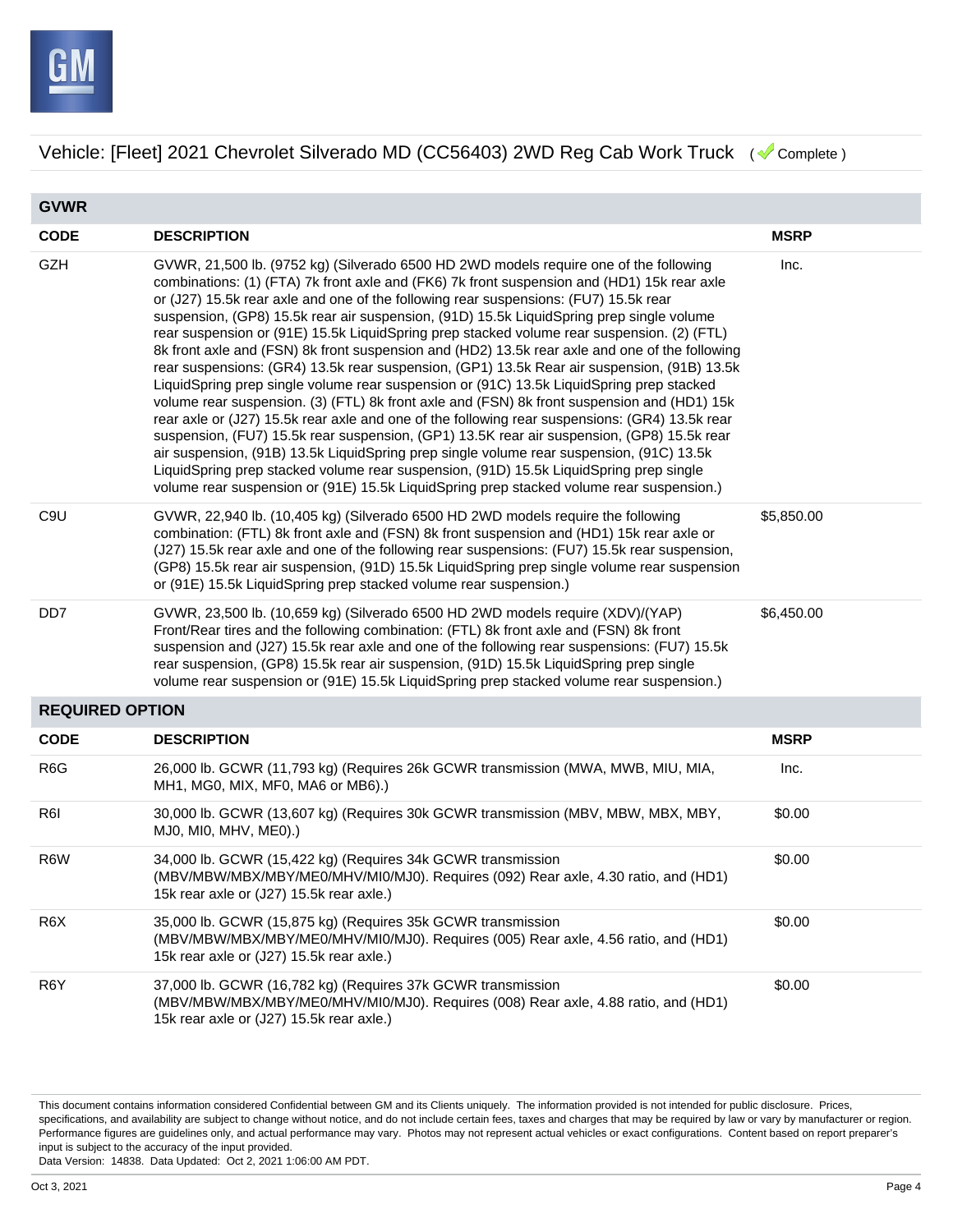

This document contains information considered Confidential between GM and its Clients uniquely. The information provided is not intended for public disclosure. Prices, **ENGINE CODE DESCRIPTION MSRP** L5D Engine, Duramax 6.6L Turbo-Diesel V8, B20-Diesel compatible 350 hp @ 2700 rpm, 700 lb.-ft. torque @ 1600 rpm (STD) \$0.00 **POWER TAKE OFF CODE DESCRIPTION MSRP** PTX Power Take-Off (PTO), not installed Inc. PTO Power Take Off, engine control provisions Access is available on left-hand and right-hand side \$275.00 **TRANSMISSION CODE DESCRIPTION MSRP** MWA Highway Service Transmission, Automatic close-ratio 6 SPD with double overdrive, Allison, A1700HS ratios: 3.10 1ST, 1.80 2ND, 1.40 3RD, 1.00 4TH, 0.70 5TH, 0.61 6TH Highway Series, 19.5K GVW & 26K GCW Max., requires PTX and park pawl. Available with GVWs less than or equal to 19.5K (Requires (C7Y) 14,001 lb. GVWR, (C5B) 15,000 lb. GVWR, (C7P) 16,000 lb. GVWR, (C7R) 16,500 lb. GVWR, (GZX) 17,500 lb. GVWR, (GZJ) 18,000 lb. GVWR or (GZG) 19,500 lb. GVWR. Requires (R6G) 26,000 lb. GCWR (11,793 kg).) (STD) \$0.00 MJ0 Highway Service Transmission, Automatic close-ratio 6 SPD with double overdrive, Allison, A1750HS ratios: 3.10 1ST, 1.80 2ND, 1.40 3RD, 1.00 4TH, 0.70 5TH, 0.61 6TH Highway Series, 19.5K GVW & 37K GCW Max., requires PTX and park pawl. Available with GVWs less than or equal to 19.5K (Requires (C7Y) 14,001 lb. GVWR, (C5B) 15,000 lb. GVWR, (C7P) 16,000 lb. GVWR, (C7R) 16,500 lb. GVWR, (GZX) 17,500 lb. GVWR, (GZJ) 18,000 lb. GVWR or (GZG) 19,500 lb. GVWR. Requires (R6I) 30,000 lb. GCWR (13,607 kg), (R6W) 34,000 lb. GCWR (15,422 kg), (R6X) 35,000 lb. GCWR (15,875 kg) or (R6Y) 37,000 lb. GCWR (16,782 kg). Requires (R6I) 30,000 lb. GCWR when ordered with (066) 4.10 rear axle ratio.) \$550.00 MWB Highway Service Transmission, Automatic close-ratio 6 SPD with double overdrive, Allison, A2700HS ratios: 3.10 1ST, 1.80 2ND, 1.40 3RD, 1.00 4TH, 0.70 5TH, 0.61 6TH Highway Series, 26K GVW & 26K GCW Max., requires PTX and park pawl. Available with GVWs greater than 19.5K (Requires (GZH) 21,500 lb. GVWR, (C9U) 22,940 lb. GVWR or (DD7) 23,500 lb. GVWR. Requires (R6G) 26,000 lb. GCWR (11,793 kg).) \$985.00 MBX Highway Service Transmission Automatic close-ratio 6 SPD with double overdrive, Allison, A2750HS ratios: 3.10 1ST, 1.80 2ND, 1.40 3RD, 1.00 4TH, 0.70 5TH, 0.61 6TH Highway Series, 26K GVW & 37K GCW Max., requires PTX, includes park pawl. Available with GVWs greater than 19.5K (Requires (GZH) 21,500 lb. GVWR, (C9U) 22,940 lb. GVWR or (DD7) 23,500 lb. GVWR and (PTX) Power Take-Off (PTO), not installed and (R6I) 30,000 lb. GCWR (13,607 kg), (R6W) 34,000 lb. GCWR (15,422 kg), (R6X) 35,000 lb. GCWR (15,875 kg) or (R6Y) 37,000 lb. GCWR (16,782 kg).) \$1,435.00 MIU Rugged Duty Service Transmission, Automatic close-ratio 6 SPD with double overdrive, Allison, A1700RDS ratios: 3.10 1ST, 1.80 2ND, 1.40 3RD, 1.00 4TH, 0.70 5TH, 0.61 6TH Rugged Duty Series, 19.5K GVW & 26K GCW Max., requires PTO and park pawl, On/Off Highway. Available with GVWs less than or equal to 19.5K (Requires (C7Y) 14,001 lb. GVWR, (C5B) 15,000 lb. GVWR, (C7P) 16,000 lb. GVWR, (C7R) 16,500 lb. GVWR, (GZX) 17,500 lb. GVWR, (GZJ) 18,000 lb. GVWR or (GZG) 19,500 lb. GVWR. Requires (R6G) 26,000 lb. GCWR (11,793 kg).) \$290.00

specifications, and availability are subject to change without notice, and do not include certain fees, taxes and charges that may be required by law or vary by manufacturer or region. Performance figures are guidelines only, and actual performance may vary. Photos may not represent actual vehicles or exact configurations. Content based on report preparer's input is subject to the accuracy of the input provided.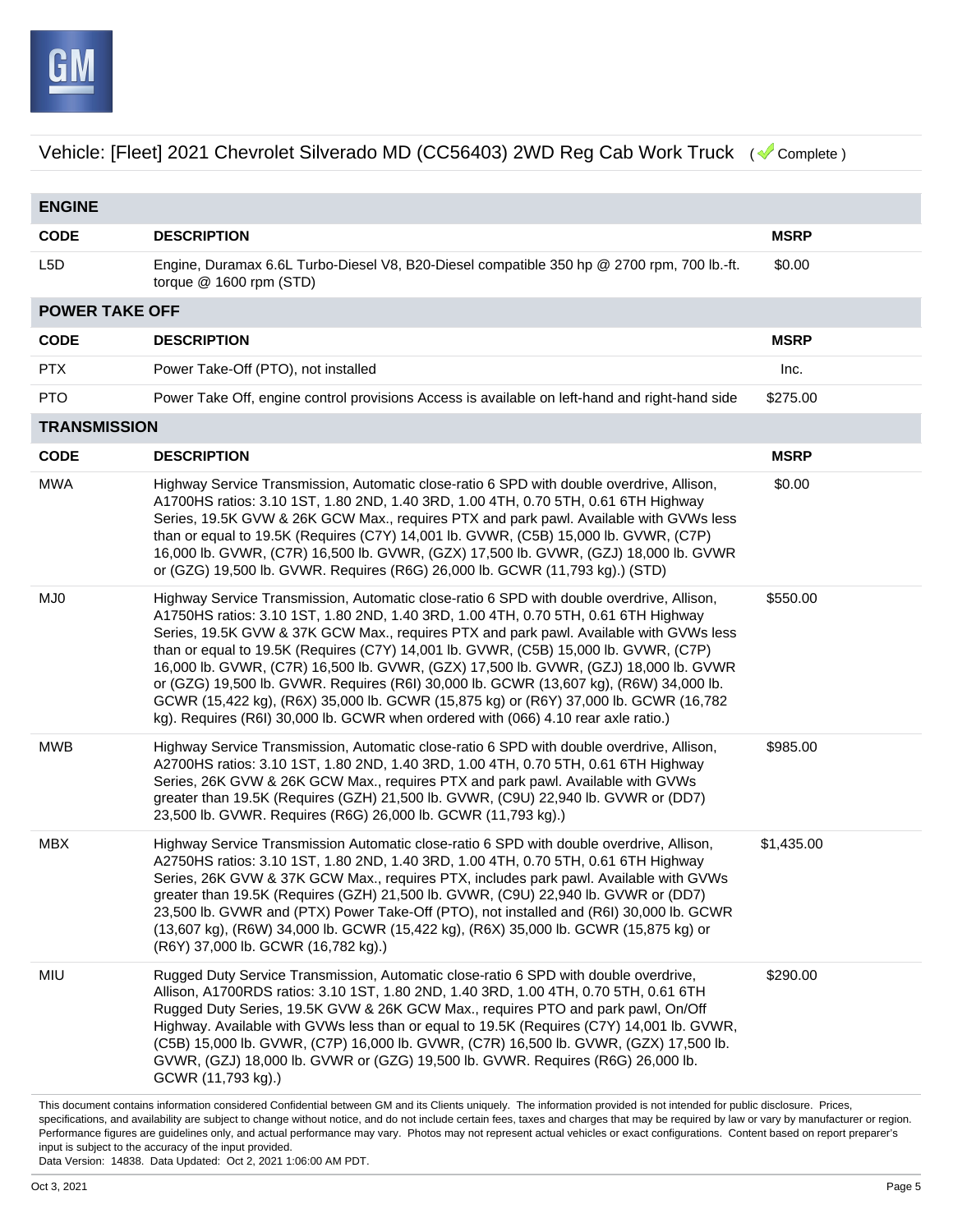

| <b>TRANSMISSION</b> |                                                                                                                                                                                                                                                                                                                                                                                                                                                                                                                                                                                                                                                                                                                                                                                       |             |  |
|---------------------|---------------------------------------------------------------------------------------------------------------------------------------------------------------------------------------------------------------------------------------------------------------------------------------------------------------------------------------------------------------------------------------------------------------------------------------------------------------------------------------------------------------------------------------------------------------------------------------------------------------------------------------------------------------------------------------------------------------------------------------------------------------------------------------|-------------|--|
| <b>CODE</b>         | <b>DESCRIPTION</b>                                                                                                                                                                                                                                                                                                                                                                                                                                                                                                                                                                                                                                                                                                                                                                    | <b>MSRP</b> |  |
| <b>MIO</b>          | Rugged Duty Service Transmission, Automatic close-ratio 6 SPD with double overdrive,<br>Allison, A1750RDS ratios 3.10 1ST, 1.80 2ND, 1.40 3RD, 1.00 4TH, 0.70 5TH, 0.61 Rugged<br>Duty Series, 19.5K GVW & 37K GCW Max., requires PTO and park pawl, On/Off Highway.<br>Available with GVWs less than or equal to 19.5K (Requires (C7Y) 14,001 lb. GVWR, (C5B)<br>15,000 lb. GVWR, (C7P) 16,000 lb. GVWR, (C7R) 16,500 lb. GVWR, (GZX) 17,500 lb. GVWR,<br>(GZJ) 18,000 lb. GVWR or (GZG) 19,500 lb. GVWR. Requires (R6I) 30,000 lb. GCWR (13,607<br>kg), (R6W) 34,000 lb. GCWR (15,422 kg), (R6X) 35,000 lb. GCWR (15,875 kg) or (R6Y)<br>37,000 lb. GCWR (16,782 kg). Requires (R6I) 30,000 lb. GCWR when ordered with (066) 4.10<br>rear axle ratio.)                              | \$740.00    |  |
| MIA                 | Rugged Duty Service Transmission, Automatic close-ratio 6 SPD with double overdrive,<br>Allison, A2700RDS ratios: 3.10 1ST, 1.80 2ND, 1.40 3RD, 1.00 4TH, 0.70 5TH, 0.61 6TH<br>Rugged Duty Series, 26K GVW & 26K GCW Max., requires PTO and park pawl, On/Off<br>Highway. Available with GVWs greater than 19.5K (Requires (GZH) 21,500 lb. GVWR, (C9U)<br>22,940 lb. GVWR or (DD7) 23,500 lb. GVWR. Requires (R6G) 26,000 lb. GCWR (11,793 kg).)                                                                                                                                                                                                                                                                                                                                    | \$1,135.00  |  |
| MBV                 | Rugged Duty Service Transmission, Automatic close-ratio 6 SPD with double overdrive,<br>Allison, A2750RDS ratios: 3.10 1ST, 1.80 2ND, 1.40 3RD, 1.00 4TH, 0.70 5TH, 0.61 6TH<br>Rugged Duty Series, 26K GVW & 37K GCW Max., requires PTO, includes park pawl, On/Off<br>Highway. Available with GVWs greater than 19.5K (Requires (GZH) 21,500 lb. GVWR, (C9U)<br>22,940 lb. GVWR or (DD7) 23,500 lb. GVWR and (PTO) Power Take Off, engine control<br>provisions and (R6I) 30,000 lb. GCWR (13,607 kg), (R6W) 34,000 lb. GCWR (15,422 kg),<br>(R6X) 35,000 lb. GCWR (15,875 kg) or (R6Y) 37,000 lb. GCWR (16,782 kg).)                                                                                                                                                               | \$1,585.00  |  |
| MH1                 | Emergency Service Transmission, Automatic close-ratio 6 SPD with double overdrive, Allison,<br>A1700EVS ratios: 3.10 1ST, 1.80 2ND, 1.40 3RD, 1.00 4TH, 0.70 5TH, 0.61 6TH Emergency<br>Vehicle Series, 19.5K GVW & 26K GCW Max., requires PTO and park pawl. Available with<br>GVWs less than or equal to 19.5K (Requires (C7Y) 14,001 lb. GVWR, (C5B) 15,000 lb.<br>GVWR, (C7P) 16,000 lb. GVWR, (C7R) 16,500 lb. GVWR, (GZX) 17,500 lb. GVWR, (GZJ)<br>18,000 lb. GVWR or (GZG) 19,500 lb. GVWR. Requires (YF2) Emergency Service Package<br>and (R6G) 26,000 lb. GCWR (11,793 kg).)                                                                                                                                                                                               | \$530.00    |  |
| MHV                 | Emergency Service Transmission, Automatic close-ratio 6 SPD with double overdrive, Allison,<br>A1750EVS ratios: 3.10 1ST, 1.80 2ND, 1.40 3RD, 1.00 4TH, 0.70 5TH, 0.61 6TH Emergency<br>Vehicle Series, 19.5K GVW & 37K GCW Max., requires PTO and park pawl. Available with<br>GVWs less than or equal to 19.5K (Requires (C7Y) 14,001 lb. GVWR, (C5B) 15,000 lb.<br>GVWR, (C7P) 16,000 lb. GVWR, (C7R) 16,500 lb. GVWR, (GZX) 17,500 lb. GVWR, (GZJ)<br>18,000 lb. GVWR or (GZG) 19,500 lb. GVWR. Requires (YF2) Emergency Service Package<br>and (R6I) 30,000 lb. GCWR (13,607 kg), (R6W) 34,000 lb. GCWR (15,422 kg), (R6X) 35,000<br>Ib. GCWR (15,875 kg) or (R6Y) 37,000 lb. GCWR (16,782 kg). Requires (R6I) 30,000 lb.<br>GCWR when ordered with (066) 4.10 rear axle ratio.) | \$1,000.00  |  |
| MG <sub>0</sub>     | Emergency Service Transmission, Automatic close-ratio 6 SPD with double overdrive, Allison,<br>A2700EVS ratios: 3.10 1ST, 1.80 2ND, 1.40 3RD, 1.00 4TH, 0.70 5TH, 0.61 6TH, Emergency<br>Vehicle Series, 26K GVW & 26K GCW Max., requires PTO and park pawl. Available with<br>GVWs greater than 19.5K (Requires (GZH) 21,500 lb. GVWR, (C9U) 22,940 lb. GVWR or<br>(DD7) 23,500 lb. GVWR. Requires (YF2) Emergency Service Package and (R6G) 26,000 lb.<br>GCWR (11,793 kg).)                                                                                                                                                                                                                                                                                                        | \$1,395.00  |  |

This document contains information considered Confidential between GM and its Clients uniquely. The information provided is not intended for public disclosure. Prices, specifications, and availability are subject to change without notice, and do not include certain fees, taxes and charges that may be required by law or vary by manufacturer or region. Performance figures are guidelines only, and actual performance may vary. Photos may not represent actual vehicles or exact configurations. Content based on report preparer's input is subject to the accuracy of the input provided.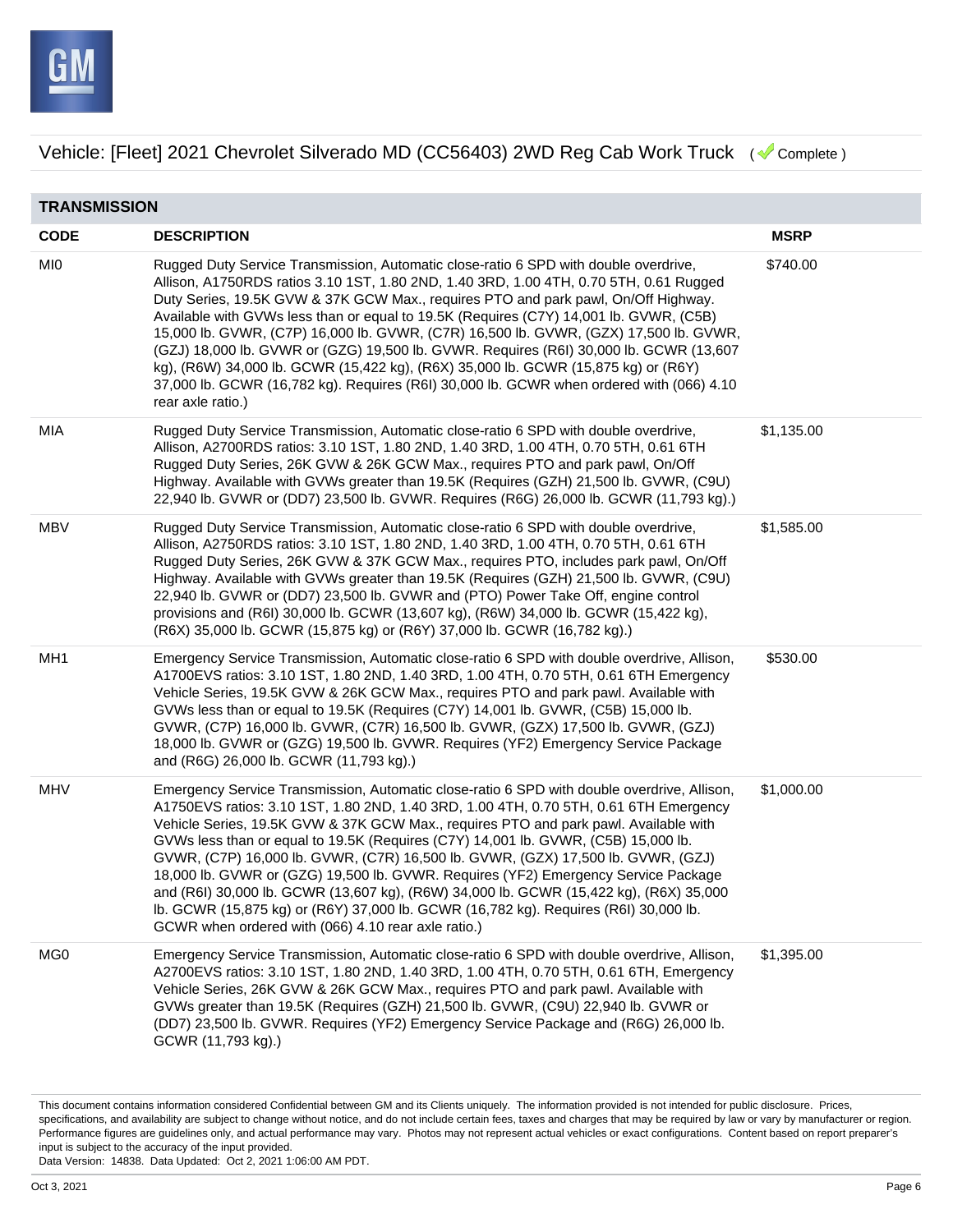

| <b>TRANSMISSION</b> |                                                                                                                                                                                                                                                                                                                                                                                                                                                                                                                                                                                                                                                                                                                                                                                  |             |  |
|---------------------|----------------------------------------------------------------------------------------------------------------------------------------------------------------------------------------------------------------------------------------------------------------------------------------------------------------------------------------------------------------------------------------------------------------------------------------------------------------------------------------------------------------------------------------------------------------------------------------------------------------------------------------------------------------------------------------------------------------------------------------------------------------------------------|-------------|--|
| <b>CODE</b>         | <b>DESCRIPTION</b>                                                                                                                                                                                                                                                                                                                                                                                                                                                                                                                                                                                                                                                                                                                                                               | <b>MSRP</b> |  |
| <b>MBY</b>          | Emergency Service Transmission, Automatic close-ratio 6 SPD with double overdrive, Allison,<br>A2750EVS ratios: 3.10 1ST, 1.80 2ND, 1.40 3RD, 1.00 4TH, 0.70 5TH, 0.61 6TH Emergency<br>Vehicle Series, 26K GVW & 37K GCW Max. Close-ratio with double overdrive. Requires PTO<br>and includes park pawl. Available with GVWs greater than 19.5K (Requires (GZH) 21,500 lb.<br>GVWR, (C9U) 22,940 lb. GVWR or (DD7) 23,500 lb. GVWR and (YF2) Emergency Service<br>Package and (PTO) Power Take Off, engine control provisions and (R6I) 30,000 lb. GCWR<br>(13,607 kg), (R6W) 34,000 lb. GCWR (15,422 kg), (R6X) 35,000 lb. GCWR (15,875 kg) or<br>(R6Y) 37,000 lb. GCWR (16,782 kg).)                                                                                          | \$1,845.00  |  |
| ME0                 | Motor Home Transmission, Automatic close-ratio 6 SPD with double overdrive, Allison,<br>A1750MH ratios: 3.10 1ST, 1.80 2ND, 1.40 3RD, 1.00 4TH, 0.70 5TH, 0.61 6TH Motorhome<br>Series, 22K GVW & 37K GCW Max., requires PTO and park pawl. Available with GVWs less<br>than or equal to 22K (Requires (C7Y) 14,001 lb. GVWR, (C5B) 15,000 lb. GVWR, (C7P)<br>16,000 lb. GVWR, (C7R) 16,500 lb. GVWR, (GZX) 17,500 lb. GVWR, (GZJ) 18,000 lb. GVWR,<br>(GZG) 19,500 lb. GVWR or (GZH) 21,500 lb. GVWR. Requires (PCH) Motorhome Package<br>and (R6I) 30,000 lb. GCWR (13,607 kg), (R6W) 34,000 lb. GCWR (15,422 kg), (R6X) 35,000<br>Ib. GCWR (15,875 kg) or (R6Y) 37,000 lb. GCWR (16,782 kg). Requires (R6I) 30,000 lb.<br>GCWR when ordered with (066) 4.10 rear axle ratio.) | \$1,820.00  |  |
| MIX                 | Motor Home Transmission, Automatic close-ratio 6 SPD with double overdrive, Allison,<br>A1700MH ratios: 3.10 1ST, 1.80 2ND, 1.40 3RD, 1.00 4TH, 0.70 5TH, 0.61 6TH Motorhome<br>Series, 22K GVW & 26,001 GCW Max., requires PTO and park pawl. Available with GVWs<br>less than or equal to 22K (Requires (C7Y) 14,001 lb. GVWR, (C5B) 15,000 lb. GVWR, (C7P)<br>16,000 lb. GVWR, (C7R) 16,500 lb. GVWR, (GZX) 17,500 lb. GVWR, (GZJ) 18,000 lb. GVWR,<br>(GZG) 19,500 lb. GVWR or (GZH) 21,500 lb. GVWR. Requires (PCH) Motorhome Package<br>and (R6G) 26,000 lb. GCWR (11,793 kg).)                                                                                                                                                                                            | \$1,350.00  |  |
| MF <sub>0</sub>     | Motor Home Transmission, Automatic close-ratio 6 SPD with double overdrive, Allison,<br>A2700MH ratios: 3.10 1ST, 1.80 2ND, 1.40 3RD, 1.00 4TH, 0.70 5TH, 0.61 6TH Motorhome<br>Series, 26K GVW & 26,001K GCW Max., requires PTO and park pawl. Available with GVWs<br>greater than 22K (Requires (C9U) 22,940 lb. GVWR or (DD7) 23,500 lb. GVWR and (PCH)<br>Motorhome Package and (PTO) Power Take Off, engine control provisions and (R6G) 26,000<br>lb. GCWR (11,793 kg).)                                                                                                                                                                                                                                                                                                   | \$2,215.00  |  |
| MBW                 | Motor Home Transmission, Automatic close-ratio 6 SPD with double overdrive, Allison,<br>A2750MH ratios: 3.10 1ST, 1.80 2ND, 1.40 3RD, 1.00 4TH, 0.70 5TH, 0.61 6TH Motorhome<br>Series, 26K GVW & 37K GCW Max. Close-ratio with double overdrive. Requires PTO and<br>includes park pawl. Available with GVWs greater than 22k (Requires (C9U) 22,940 lb. GVWR<br>(10,405 kg) or (DD7) 23,500 lb. GVWR and (PCH) Motorhome Package and (PTO) Power<br>Take Off, engine control provisions and (R6I) 30,000 lb. GCWR (13,607 kg), (R6W) 34,000 lb.<br>GCWR (15,422 kg), (R6X) 35,000 lb. GCWR (15,875 kg) or (R6Y) 37,000 lb. GCWR (16,782<br>kg).)                                                                                                                               | \$2,665.00  |  |
| MA6                 | Non-Conforming School Bus / Shuttle Bus Transmission, Automatic close-ratio 6 SPD with<br>double overdrive, Allison, A1700PTS ratios: 3.10 1ST, 1.80 2ND, 1.40 3RD, 1.00 4TH, 0.70<br>5TH, 0.61 6TH, 26,001 GCW Max., requires PTX and park pawl. Available with GVWs less<br>than or equal to 19.5K (Requires (C7Y) 14,001 lb. GVWR, (C5B) 15,000 lb. GVWR, (C7P)<br>16,000 lb. GVWR, (C7R) 16,500 lb. GVWR, (GZX) 17,500 lb. GVWR, (GZJ) 18,000 lb. GVWR<br>or (GZG) 19,500 lb. GVWR. Requires (ANK) Non-Conforming School Bus Package or (ANC)<br>Shuttle Bus Package and (R6G) 26,000 lb. GCWR (11,793 kg).)                                                                                                                                                                 | \$400.00    |  |
|                     | This document contains information considered Confidential between GM and its Clients uniquely. The information provided is not intended for public disclosure. Prices,                                                                                                                                                                                                                                                                                                                                                                                                                                                                                                                                                                                                          |             |  |

This document contains information considered Confidential between GM and its Clients uniquely. The information provided is not intended for public disclosure. Prices, specifications, and availability are subject to change without notice, and do not include certain fees, taxes and charges that may be required by law or vary by manufacturer or region. Performance figures are guidelines only, and actual performance may vary. Photos may not represent actual vehicles or exact configurations. Content based on report preparer's input is subject to the accuracy of the input provided.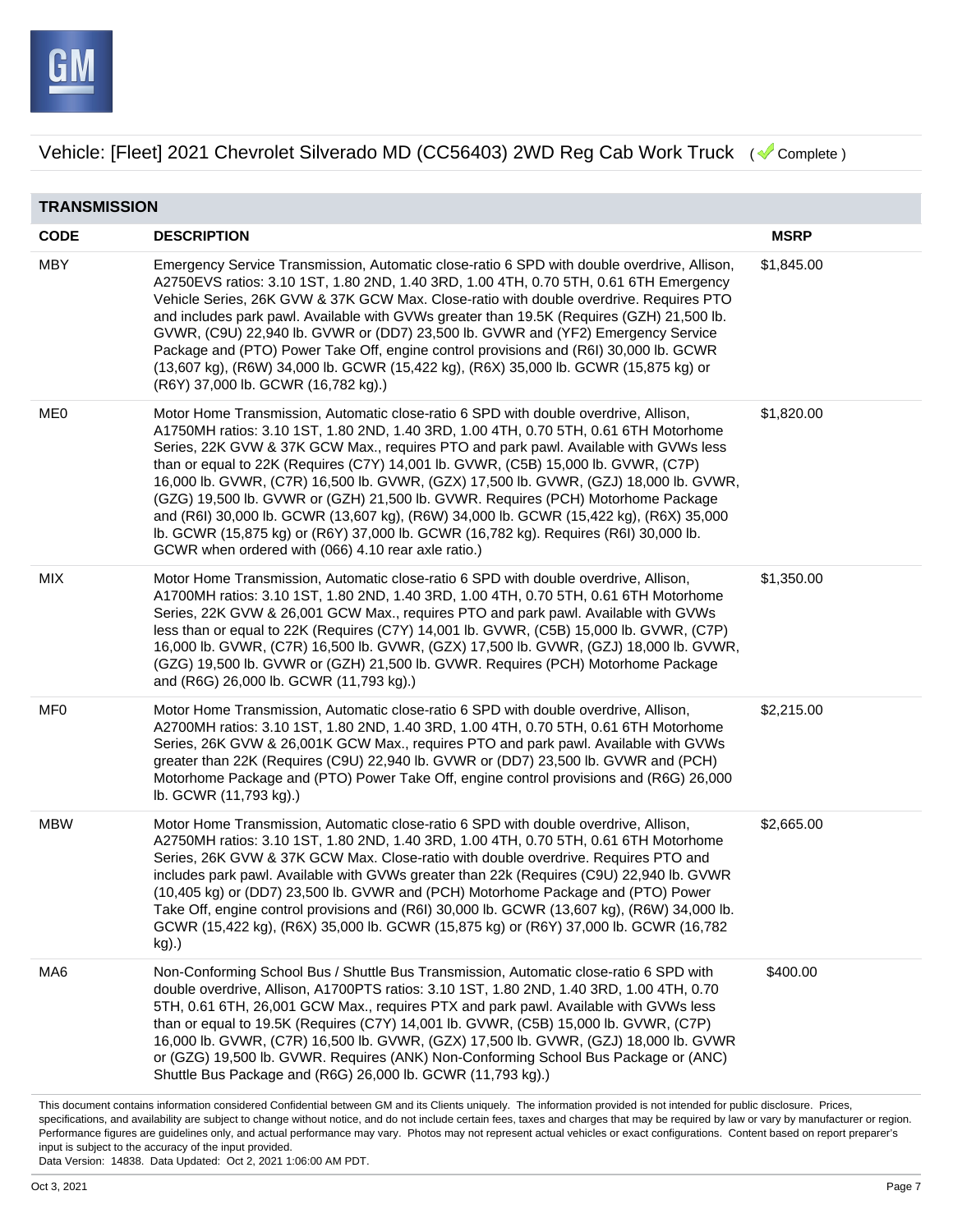

**TRANSMISSION CODE DESCRIPTION MSRP** MB6 Non-Conforming School Bus / Shuttle Bus Transmission, Automatic close-ratio 6 SPD with double overdrive, Allison, A2700PTS ratios: 3.10 1ST, 1.80 2ND, 1.40 3RD, 1.00 4TH, 0.70 5TH, 0.61 6TH, 26,001K GCW Max., requires (PTX) and park pawl. Available with GVWs greater than 19.5K (Requires (GZH) 21,500 lb. GVWR, (C9U) 22,940 lb. GVWR or (DD7) 23,500 lb. GVWR and (R6G) 26,000 lb. GCWR (11,793 kg). Requires (ANK) Non-Conforming School Bus Package or (ANC) Shuttle Bus Package.) \$1,385.00 **AXLE CODE DESCRIPTION MSRP** 066 Rear axle, 4.10 ratio Max road speed: 79 MPH \$0.00 092 Rear axle, 4.30 ratio Max road speed: 75 MPH \$0.00 005 Rear axle, 4.56 ratio Max road speed: 70 MPH \$0.00 008 Rear axle, 4.88 ratio Max road speed: 65 MPH  $$0.00$ **FRONT AXLE CODE DESCRIPTION MSRP** FTC Front axle, 6,250 lb. (2,835 kg), Dana Spicer D800-N, "I"-beam, non-driving (Requires (FTW) 6,250 lb. front suspension. Includes (G68) rear shock absorbers. Not available with rear air suspensions.) \$0.00 FTA Front axle, 7,000 lb., Dana Spicer D800-N, "I"-beam, non-driving (Requires (FK6) 7,000 lb. (3,175 kg) front suspension. Requires (PCJ) Vocational Specific Heavy Suspension Package when ordered with (FQT) 141" Wheelbase or (ED9) 165" Wheelbase.) \$0.00 FTL Front axle, 8,000 lb., Dana/Spicer D800-N, "I"-beam, non-driving (Requires (FSN) 8,000 lb. (3,629 kg) front suspension. Requires (PCJ) Vocational Specific Heavy Suspension Package when ordered with (FQT) 141" Wheelbase or (ED9) 165" Wheelbase.) Inc. **FRONT SUSPENSION CODE DESCRIPTION MSRP** FTW Front suspension, 6,250 lb. (2,835 kg) multi-leaf, includes shock absorbers (Not available with rear air suspensions.) (STD) \$0.00 FK6 Front suspension, 7,000 lb. (3,175 kg) multi-leaf, includes shock absorbers \$0.00 FSN Front suspension, 8,000 lb. (3,629 kg) multi-leaf, includes shock absorbers \$100.00 **REAR AXLE CODE DESCRIPTION MSRP** GL4 Rear axle, 11,000 lb. (4,999 kg) Dana Spicer S14-110, single reduction \$0.00 FN1 Rear axle, 10,000 lb. (4,536 kg) Dana Spicer S14-110, single reduction \$0.00 HD2 Rear axle, 13,500 lb. (6,124 kg) Dana Spicer S14-110, single reduction \$355.00

This document contains information considered Confidential between GM and its Clients uniquely. The information provided is not intended for public disclosure. Prices, specifications, and availability are subject to change without notice, and do not include certain fees, taxes and charges that may be required by law or vary by manufacturer or region. Performance figures are guidelines only, and actual performance may vary. Photos may not represent actual vehicles or exact configurations. Content based on report preparer's input is subject to the accuracy of the input provided.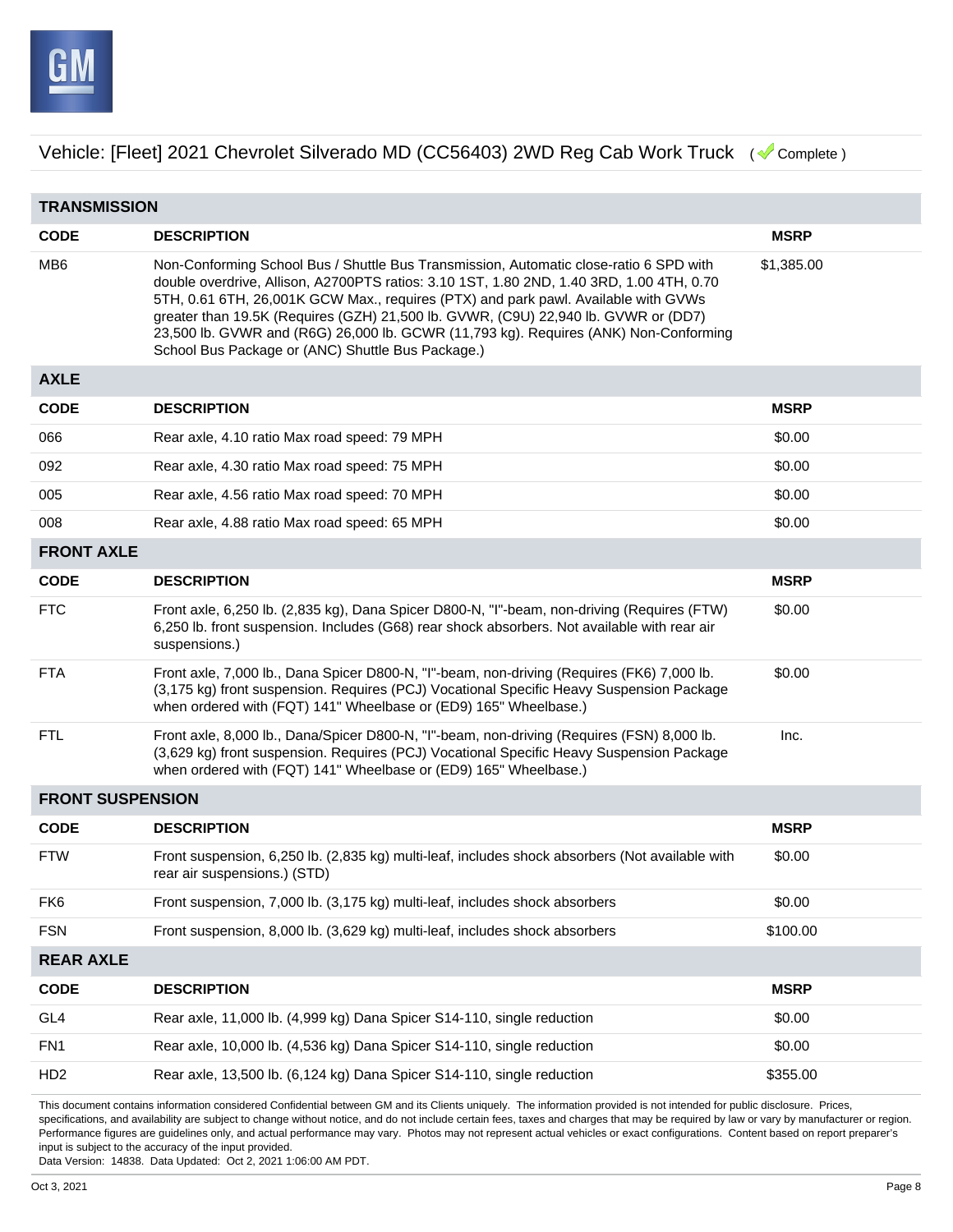

| <b>REAR AXLE</b>       |                                                                                                                                                                                                                                                                                                                                                                                                                                                                                                                                                                                                                                                                                                                                                                                                                                                                                                                                                                              |             |  |
|------------------------|------------------------------------------------------------------------------------------------------------------------------------------------------------------------------------------------------------------------------------------------------------------------------------------------------------------------------------------------------------------------------------------------------------------------------------------------------------------------------------------------------------------------------------------------------------------------------------------------------------------------------------------------------------------------------------------------------------------------------------------------------------------------------------------------------------------------------------------------------------------------------------------------------------------------------------------------------------------------------|-------------|--|
| <b>CODE</b>            | <b>DESCRIPTION</b>                                                                                                                                                                                                                                                                                                                                                                                                                                                                                                                                                                                                                                                                                                                                                                                                                                                                                                                                                           | <b>MSRP</b> |  |
| HD <sub>1</sub>        | Rear axle, 15,000 lb. (6,804 kg) Dana Spicer S16-130, single reduction                                                                                                                                                                                                                                                                                                                                                                                                                                                                                                                                                                                                                                                                                                                                                                                                                                                                                                       | Inc.        |  |
| J27                    | Rear axle, 15,500 lb. (7,031 kg), Dana Spicer S16-130, single reduction (Note: 15,500 lb. rear<br>axle capacity can be reduced by rear tire capacity or rear suspension. Maximum axle capacity<br>will not be higher than the rear tire or rear suspension capacity selected for vehicle.)                                                                                                                                                                                                                                                                                                                                                                                                                                                                                                                                                                                                                                                                                   | \$775.00    |  |
| <b>REAR SUSPENSION</b> |                                                                                                                                                                                                                                                                                                                                                                                                                                                                                                                                                                                                                                                                                                                                                                                                                                                                                                                                                                              |             |  |
| <b>CODE</b>            | <b>DESCRIPTION</b>                                                                                                                                                                                                                                                                                                                                                                                                                                                                                                                                                                                                                                                                                                                                                                                                                                                                                                                                                           | <b>MSRP</b> |  |
| GR <sub>3</sub>        | Rear suspension, 11,000 (4,990 kg) multi-leaf, vari-rate (Not available with air suspension.)<br>(STD)                                                                                                                                                                                                                                                                                                                                                                                                                                                                                                                                                                                                                                                                                                                                                                                                                                                                       | \$0.00      |  |
| GR4                    | Rear suspension, 13,500 lb. (6,123 kg) multi-leaf, vari-rate (Not available with air suspension<br>or (GL4) 11,000 lb. (4,999 kg) rear axle.)                                                                                                                                                                                                                                                                                                                                                                                                                                                                                                                                                                                                                                                                                                                                                                                                                                | \$25.00     |  |
| FU7                    | Rear suspension, 15,500 lb. (7,031 kg) multi-leaf, vari-rate (Requires (PCJ) Vocational<br>Specific Heavy Suspension Package when ordered with (FQT) 141" Wheelbase or (ED9) 165"<br>Wheelbase. Not available with air suspension.)                                                                                                                                                                                                                                                                                                                                                                                                                                                                                                                                                                                                                                                                                                                                          | \$50.00     |  |
| G40                    | Rear suspension - Air, 12,000 lb. (5,443 kg), 5.3" ride height with shock absorbers (Requires<br>(KUT) Air Compressor Accessory Drive and (JPZ) Suspension air control valve or (PCM)<br>Wrecker/Rollback Vocational Package.)                                                                                                                                                                                                                                                                                                                                                                                                                                                                                                                                                                                                                                                                                                                                               | \$200.00    |  |
| GP1                    | Rear suspension - Air, 13,500 lb. (6,123 kg), 5.3" ride height with shock absorbers (Requires<br>(KUT) Air Compressor Accessory Drive and (JPZ) Suspension air control valve or (PCM)<br>Wrecker/Rollback Vocational Package.)                                                                                                                                                                                                                                                                                                                                                                                                                                                                                                                                                                                                                                                                                                                                               | \$475.00    |  |
| GP8                    | Rear suspension - Air, 15,500 lb. (7,031 kg), 5.3" ride height with shock absorbers (Requires<br>(KUT) Air Compressor Accessory Drive and (JPZ) Suspension air control valve or (PCM)<br>Wrecker/Rollback Vocational Package.)                                                                                                                                                                                                                                                                                                                                                                                                                                                                                                                                                                                                                                                                                                                                               | \$775.00    |  |
| 91B                    | Rear suspension prep (Incomplete), 13,500 lbs. (6,123 kg) LiquidSpring prep, single volume<br>This option requires an additional charge and purchase order between the dealer, upfitter or<br>customer and TSC to complete installation of this option. (Not available with (G80) heavy-duty<br>locking rear differential. Requires (ER2) 189" wheelbase, (5DX) Electrical Provisions, rear of<br>cab, or (5DY) Electrical Provisions, rear of cab, (UZF) Back-up alarm, (WU2) TSC Ship-Thru<br>(with purchase order) and one of the following combinations: (1) (FOC) Axle end to frame 49",<br>(N12) rear exit exhaust or (NPK) right side exhaust systems and (NVK) 25-gal fuel tank. (2)<br>(FOD) Axle end to frame 63", (N12) rear exit exhaust or (NPK) right side exhaust systems. (3)<br>(F0I) Axle end to frame 75", (N12) rear exit exhaust or (NPK) right side exhaust systems.<br>NOTE: Not available with (FTW) 6,250 lbs. front suspension.) *PRICE TO FOLLOW* | W/A         |  |
| 91C                    | Rear suspension prep (Incomplete), 13,500 lbs. (6,123 kg) LiquidSpring prep, stacked volume<br>This option requires an additional charge and purchase order between the dealer, upfitter or<br>customer and TSC to complete installation of this option. (Not available with (G80) heavy-duty<br>locking rear differential. Requires (ER2) 189" wheelbase, (5DX) Electrical Provisions, rear of<br>cab, or (5DY) Electrical Provisions, rear of cab, (UZF) Back-up alarm, (WU2) TSC Ship-Thru<br>(with purchase order) and one of the following combinations: (1) (F0D) Axle end to frame 63",<br>and (N2L) 40-gal fuel tank. (2) (F0I) Axle end to frame 75", and (N2L) 40-gal fuel tank. NOTE:<br>Not available with (FTW) 6,250 lbs. front suspension.)                                                                                                                                                                                                                   | \$0.00      |  |

This document contains information considered Confidential between GM and its Clients uniquely. The information provided is not intended for public disclosure. Prices, specifications, and availability are subject to change without notice, and do not include certain fees, taxes and charges that may be required by law or vary by manufacturer or region. Performance figures are guidelines only, and actual performance may vary. Photos may not represent actual vehicles or exact configurations. Content based on report preparer's input is subject to the accuracy of the input provided.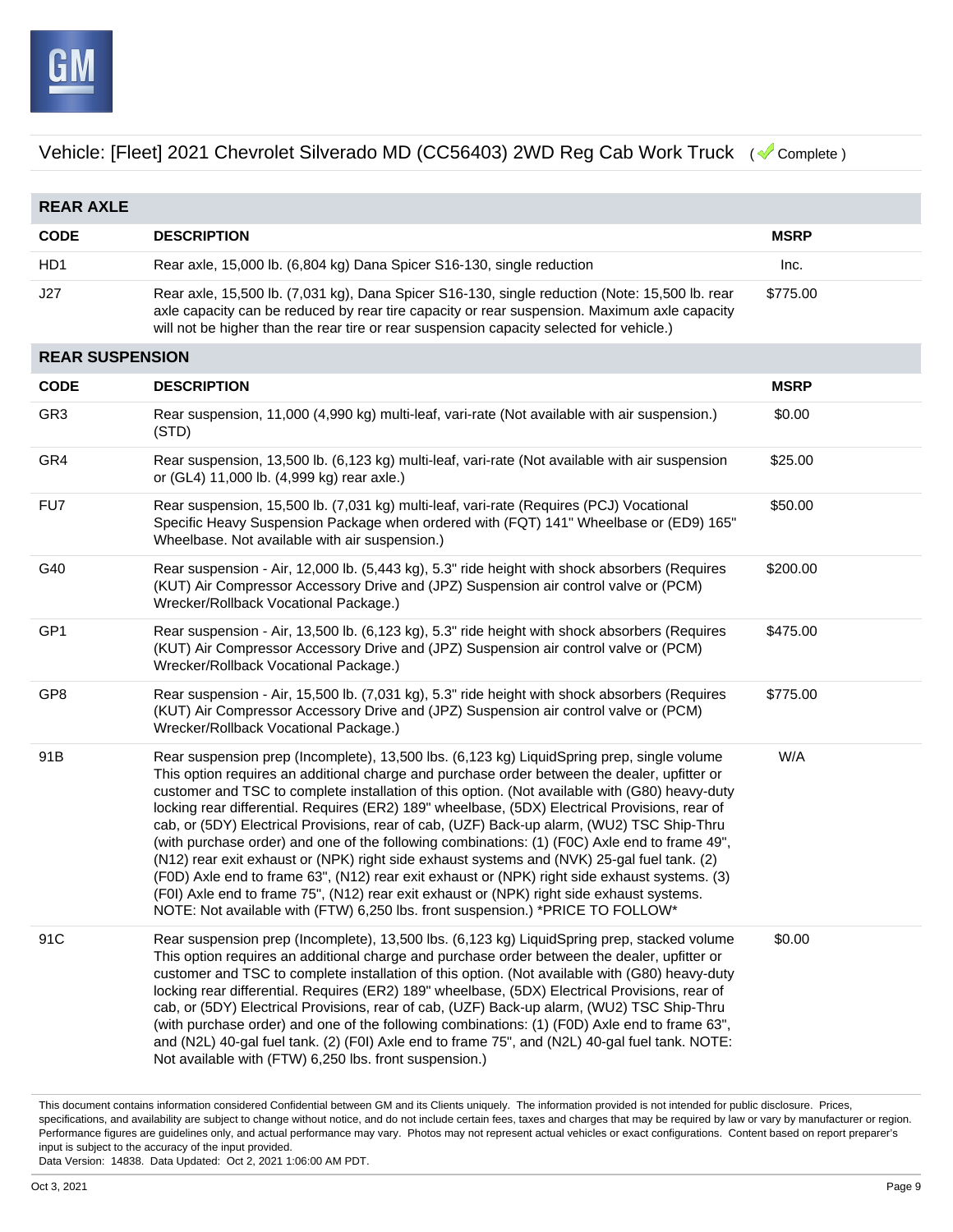

| <b>REAR SUSPENSION</b> |                                                                                                                                                                                                                                                                                                                                                                                                                                                                                                                                                                                                                                                                                                                                                                                                                                                                                                                                                                             |             |  |
|------------------------|-----------------------------------------------------------------------------------------------------------------------------------------------------------------------------------------------------------------------------------------------------------------------------------------------------------------------------------------------------------------------------------------------------------------------------------------------------------------------------------------------------------------------------------------------------------------------------------------------------------------------------------------------------------------------------------------------------------------------------------------------------------------------------------------------------------------------------------------------------------------------------------------------------------------------------------------------------------------------------|-------------|--|
| <b>CODE</b>            | <b>DESCRIPTION</b>                                                                                                                                                                                                                                                                                                                                                                                                                                                                                                                                                                                                                                                                                                                                                                                                                                                                                                                                                          | <b>MSRP</b> |  |
| 91D                    | Rear suspension prep (Incomplete), 15,500 lbs. (7673 kg) LiquidSpring prep, single volume<br>This option requires an additional charge and purchase order between the dealer, upfitter or<br>customer and TSC to complete installation of this option. (Not available with (G80) heavy-duty<br>locking rear differential. Requires (ER2) 189" wheelbase, (5DX) Electrical Provisions, rear of<br>cab, or (5DY) Electrical Provisions, rear of cab, (UZF) Back-up alarm, (WU2) TSC Ship-Thru<br>(with purchase order) and one of the following combinations: (1) (FOC) Axle end to frame 49",<br>(N12) rear exit exhaust or (NPK) right side exhaust systems and (NVK) 25-gal fuel tank. (2)<br>(F0D) Axle end to frame 63", (N12) rear exit exhaust or (NPK) right side exhaust systems. (3)<br>(F0I) Axle end to frame 75", (N12) rear exit exhaust or (NPK) right side exhaust systems.<br>NOTE: Not available with (FTW) 6,250 lbs. front suspension.) *PRICE TO FOLLOW* | W/A         |  |
| 91E                    | Rear suspension prep (Incomplete), 15,500 lbs. (7673 kg) LiquidSpring prep, stacked volume<br>This option requires an additional charge and purchase order between the dealer, upfitter or<br>customer and TSC to complete installation of this option. (Not available with (G80) heavy-duty<br>locking rear differential. Requires (ER2) 189" wheelbase, (5DX) Electrical Provisions, rear of<br>cab, or (5DY) Electrical Provisions, rear of cab, (UZF) Back-up alarm, (WU2) TSC Ship-Thru<br>(with purchase order) and one of the following combinations: (1) (F0D) Axle end to frame 63",<br>and (N2L) 40-gal fuel tank. (2) (F0I) Axle end to frame 75", and (N2L) 40-gal fuel tank. NOTE:<br>Not available with (FTW) 6,250 lbs. front suspension.) *PRICE TO FOLLOW*                                                                                                                                                                                                 | W/A         |  |
| <b>WHEELBASE</b>       |                                                                                                                                                                                                                                                                                                                                                                                                                                                                                                                                                                                                                                                                                                                                                                                                                                                                                                                                                                             |             |  |
|                        |                                                                                                                                                                                                                                                                                                                                                                                                                                                                                                                                                                                                                                                                                                                                                                                                                                                                                                                                                                             |             |  |
| <b>CODE</b>            | <b>DESCRIPTION</b>                                                                                                                                                                                                                                                                                                                                                                                                                                                                                                                                                                                                                                                                                                                                                                                                                                                                                                                                                          | <b>MSRP</b> |  |
| <b>FQT</b>             | Wheelbase, 141" (358.1 cm), 60" CA (Requires (F0C) 49" axle to end of frame, (F0D) 63" axle<br>to end of frame or (F0K) 91" axle to end of frame and (NPR) exhaust. Requires (PCJ)<br>Vocational Specific Heavy Suspension Package, when ordering (FTA) 7,000 lb. Front<br>axle/(FK6) 7,000 lb. Front suspension or (FTL) 8,000 lb. Front axle/(FSN) 8,000 lb. Front<br>suspension and/or (FU7) 15,500 lb. rear suspension. Not available with rear air suspensions or<br>(91B), (91C), (91D) or (91E) prep for LiquidSpring rear suspension.) (STD)                                                                                                                                                                                                                                                                                                                                                                                                                        | \$0.00      |  |
| ED <sub>9</sub>        | Wheelbase, 165" (419.1 cm), 84" CA (Requires (F0C) 49" axle to end of frame, (F0D) 63" axle<br>to end of frame or (F0K) 91" axle to end of frame. Requires (PCJ) Vocational Specific Heavy<br>Suspension Package, when ordering (FTA) 7,000 lb. Front axle/(FK6) 7,000 lb. Front<br>suspension or (FTL) 8,000 lb. Front axle/(FSN) 8,000 lb. Front suspension or (FU7) 15,500 lb.<br>rear suspension.)                                                                                                                                                                                                                                                                                                                                                                                                                                                                                                                                                                      | \$175.00    |  |
| ER <sub>2</sub>        | Wheelbase, 189" (480.1 cm), 108" CA (Requires (F0C) 49" axle to end of frame, (F0D) 63"<br>axle to end of frame or (F0I) 75" axle to end of frame.)                                                                                                                                                                                                                                                                                                                                                                                                                                                                                                                                                                                                                                                                                                                                                                                                                         | \$350.00    |  |
| ED <sub>5</sub>        | Wheelbase, 201" (510.5 cm), 120" CA (Requires (F0C) 49" axle to end of frame, (F0D) 63"<br>axle to end of frame or (F0I) 75" axle to end of frame.)                                                                                                                                                                                                                                                                                                                                                                                                                                                                                                                                                                                                                                                                                                                                                                                                                         | \$525.00    |  |
| EQB                    | Wheelbase, 219" (556.3 cm), 138" CA (Requires (F0I) 75" axle to end of frame.)                                                                                                                                                                                                                                                                                                                                                                                                                                                                                                                                                                                                                                                                                                                                                                                                                                                                                              | \$700.00    |  |
| <b>FPN</b>             | Wheelbase, 231" (586.7 cm), 150" CA (Requires (F0K) 91" axle to end of frame.)                                                                                                                                                                                                                                                                                                                                                                                                                                                                                                                                                                                                                                                                                                                                                                                                                                                                                              | \$875.00    |  |

This document contains information considered Confidential between GM and its Clients uniquely. The information provided is not intended for public disclosure. Prices, specifications, and availability are subject to change without notice, and do not include certain fees, taxes and charges that may be required by law or vary by manufacturer or region. Performance figures are guidelines only, and actual performance may vary. Photos may not represent actual vehicles or exact configurations. Content based on report preparer's input is subject to the accuracy of the input provided.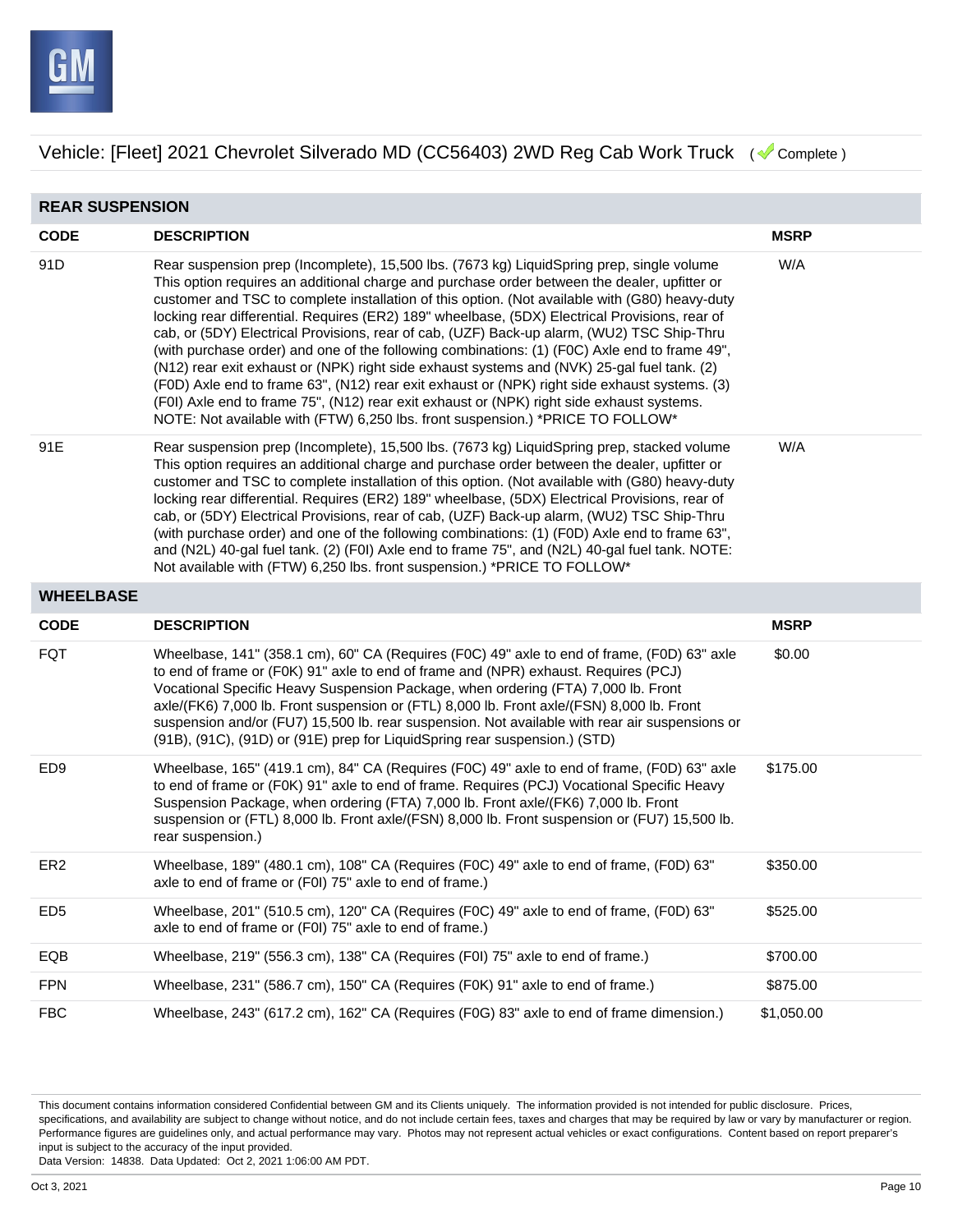

| PREFERRED EQUIPMENT GROUP |                                                                                                                                                                                                                                                                                        |             |  |
|---------------------------|----------------------------------------------------------------------------------------------------------------------------------------------------------------------------------------------------------------------------------------------------------------------------------------|-------------|--|
| <b>CODE</b>               | <b>DESCRIPTION</b>                                                                                                                                                                                                                                                                     | <b>MSRP</b> |  |
| 1WT                       | Work Truck Preferred Equipment Group includes standard equipment                                                                                                                                                                                                                       | \$0.00      |  |
| <b>WHEEL TYPE</b>         |                                                                                                                                                                                                                                                                                        |             |  |
| <b>CODE</b>               | <b>DESCRIPTION</b>                                                                                                                                                                                                                                                                     | <b>MSRP</b> |  |
| <b>PWQ</b>                | Wheels, 19.5" x 6.75", steel, Black painted, 8-holes, hub piloted (STD)                                                                                                                                                                                                                | \$0.00      |  |
| <b>PWR</b>                | Wheels, 19.5" x 6.75", steel, Grey painted, 8-holes, hub piloted                                                                                                                                                                                                                       | \$80.00     |  |
| <b>PWS</b>                | Wheels, 19.5" x 6.75", steel, White painted, 8-holes, hub piloted                                                                                                                                                                                                                      | \$80.00     |  |
| <b>PWV</b>                | Wheels, 19.5" x 6.75", aluminum, 8-holes, hub piloted Dura-Bright finish is on the outside of<br>the wheel                                                                                                                                                                             | \$1,050.00  |  |
| <b>FRONT TIRES</b>        |                                                                                                                                                                                                                                                                                        |             |  |
| <b>CODE</b>               | <b>DESCRIPTION</b>                                                                                                                                                                                                                                                                     | <b>MSRP</b> |  |
| <b>XDK</b>                | Tires, front 225/70R19.5G highway blackwall Goodyear Max Axle Load: 7,940 lb. (Requires<br>(YAL) Tires, rear 225/70R19.5G highway blackwall Goodyear, Max Axle Load: 15,000 lb. or<br>(YMF) Tires, rear 225/70R19.5G traction blackwall Goodyear, Max Axle Load: 15,000 lb.)<br>(STD)  | Inc.        |  |
| <b>XDL</b>                | Tires, front 225/70R19.5G highway blackwall Continental Max Axle Load: 7,940 lb. (Requires<br>(YAM) Tires, rear 225/70R19.5G highway blackwall Continental, Max Axle Load: 15,000 lb. or<br>(YHD) Tires, rear 225/70R19.5 G Traction Blackwall Continental, Max Axle Load: 15,000 lb.) | \$100.00    |  |
| <b>XHD</b>                | Tires, front 225/70R19.5 G Traction Blackwall Continental Max Axle Load: 7,940 lb. (Requires<br>(YHD) rear 225/70R19.5 G Traction Blackwall Continental tires.)                                                                                                                        | \$190.00    |  |
| <b>XMF</b>                | Tires, front 225/70R19.5G traction blackwall Goodyear Max Axle Load: 7,940 lb. (Requires<br>(YMF) rear 225/70R19.5G traction blackwall Goodyear tires.)                                                                                                                                | \$300.00    |  |
| <b>XDV</b>                | Tires, front 225/70R19.5 H 130/128 L BW HWY Continental Max Axle Load: 8,000 lb.<br>(Requires (YAP) 225/70R19.5 H 130/128 L BW HWY Continental rear tires. Not available with<br>(9D6) 79 MPH electric speed governor.)                                                                | \$130.00    |  |
| <b>REAR TIRES</b>         |                                                                                                                                                                                                                                                                                        |             |  |
| <b>CODE</b>               | <b>DESCRIPTION</b>                                                                                                                                                                                                                                                                     | <b>MSRP</b> |  |
| <b>YAL</b>                | Tires, rear 225/70R19.5G highway blackwall Goodyear Max Axle Load: 15,000 lb. (STD)                                                                                                                                                                                                    | \$0.00      |  |
| YAM                       | Tires, rear 225/70R19.5G highway blackwall Continental Max Axle Load: 15,000 lb.                                                                                                                                                                                                       | \$200.00    |  |
| <b>YHD</b>                | Tires, rear 225/70R19.5 G Traction Blackwall Continental Max Axle Load: 15,000 lb.                                                                                                                                                                                                     | \$380.00    |  |
| <b>YMF</b>                | Tires, rear 225/70R19.5G traction blackwall Goodyear Max Axle Load: 15,000 lb.                                                                                                                                                                                                         | \$595.00    |  |
| YAP                       | Tires, rear 225/70R19.5 H 130/128 L BW HWY Continental Max Axle Load: 15,500 lb.<br>(Requires (XDV) 225/70R19.5 H 130/128 L BW HWY Continental front tires. Not available with                                                                                                         | \$260.00    |  |

(9D6) 79 MPH electric speed governor.)

This document contains information considered Confidential between GM and its Clients uniquely. The information provided is not intended for public disclosure. Prices, specifications, and availability are subject to change without notice, and do not include certain fees, taxes and charges that may be required by law or vary by manufacturer or region. Performance figures are guidelines only, and actual performance may vary. Photos may not represent actual vehicles or exact configurations. Content based on report preparer's input is subject to the accuracy of the input provided.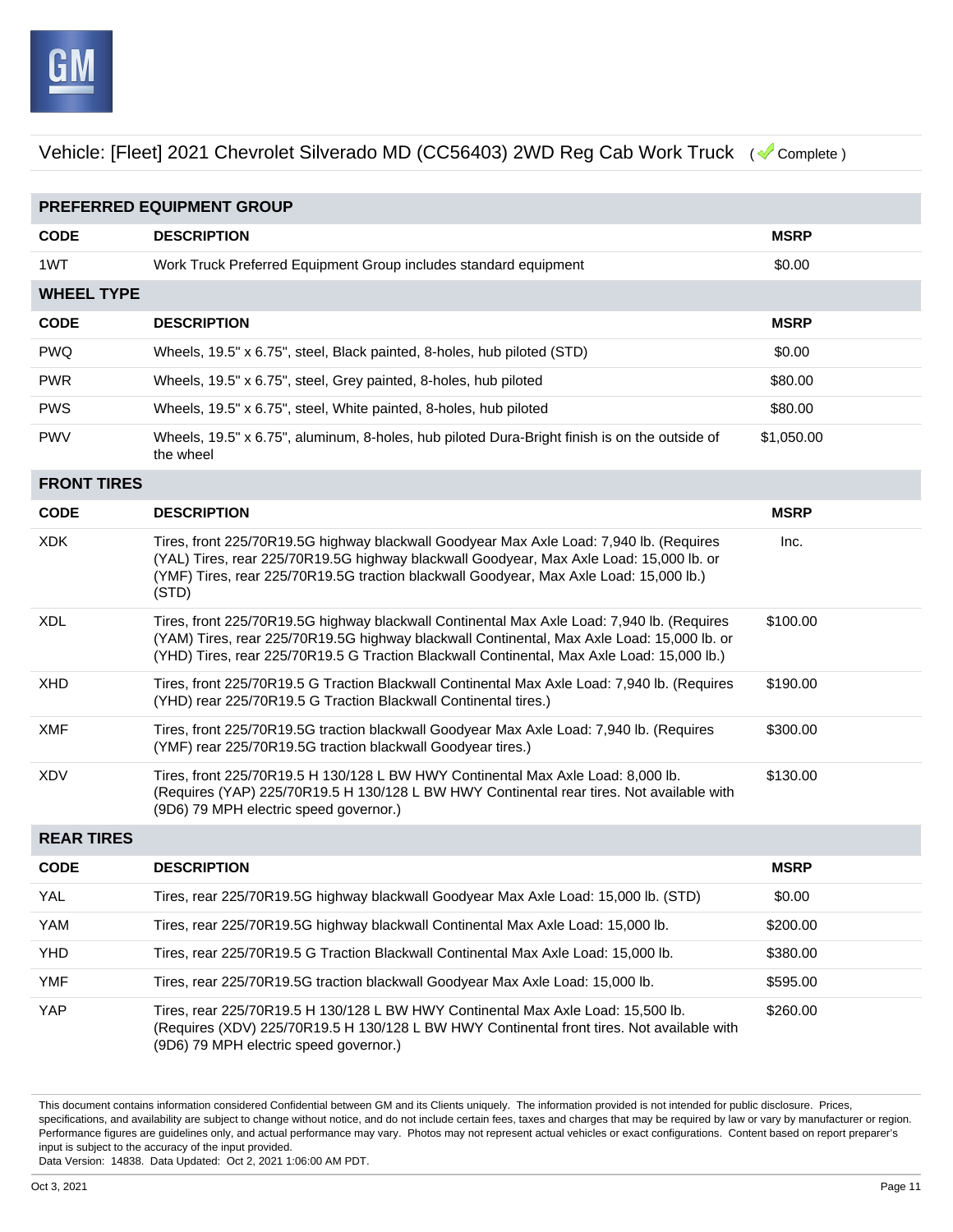

| <b>SPARE TIRE</b>   |                                                                                                                                                                                                                                                                |             |  |
|---------------------|----------------------------------------------------------------------------------------------------------------------------------------------------------------------------------------------------------------------------------------------------------------|-------------|--|
| <b>CODE</b>         | <b>DESCRIPTION</b>                                                                                                                                                                                                                                             | <b>MSRP</b> |  |
| 9L3                 | Spare tire delete (STD)                                                                                                                                                                                                                                        | \$0.00      |  |
| ZBK                 | Tire, Spare 225/70R19.5G highway blackwall Goodyear (Requires (XDK) 225/70R19.5G<br>Goodyear highway blackwall front tires or (YAL) 225/70R19.5G Goodyear highway blackwall<br>rear tires. Includes (V33) Rim Wrench and handle only tool kit.)                | \$425.00    |  |
| ZBR                 | Tire, Spare 225/70R19.5G highway blackwall Continental (Requires (XDL) 225/70R19.5G<br>Continental highway blackwall front tires or (YAM) 225/70R19.5G Continental highway<br>blackwall rear tires. Includes (V33) Rim Wrench and handle only tool kit.)       | \$400.00    |  |
| ZHD                 | Tire, Spare 225/70R19.5 G traction blackwall Continental (Requires (XHD) front 225/70R19.5<br>G Traction Blackwall Continental tires or (YHD) rear 225/70R19.5 G Traction Blackwall<br>Continental tires. Includes (V33) Rim Wrench and handle only tool kit.) | \$400.00    |  |
| ZMF                 | Tire, Spare 225/70R19.5G traction blackwall Goodyear (Requires (YMF) 225/70R19.5G<br>Goodyear traction blackwall rear tires. Includes (V33) Rim Wrench and handle only tool kit.)                                                                              | \$425.00    |  |
| ZBC                 | Tire, Spare 225/70R19.5 H 130/128 L BW HWY Continental (Requires (XDV) 225/70R19.5 H<br>130/128 L BW HWY Continental front tires or (YAP) 225/70R19.5 H 130/128 L BW HWY<br>Continental rear tires. Includes (V33) Rim Wrench and handle only tool kit.)       | \$415.00    |  |
| <b>PAINT SCHEME</b> |                                                                                                                                                                                                                                                                |             |  |
| <b>CODE</b>         | <b>DESCRIPTION</b>                                                                                                                                                                                                                                             | <b>MSRP</b> |  |
| ZY <sub>1</sub>     | Paint, solid                                                                                                                                                                                                                                                   | \$0.00      |  |
| <b>PAINT</b>        |                                                                                                                                                                                                                                                                |             |  |
| <b>CODE</b>         | <b>DESCRIPTION</b>                                                                                                                                                                                                                                             | <b>MSRP</b> |  |
| G <sub>2</sub> X    | Havana Brown Metallic                                                                                                                                                                                                                                          | \$0.00      |  |
| G7C                 | Red Hot                                                                                                                                                                                                                                                        | \$0.00      |  |
| GAN                 | Silver Ice Metallic                                                                                                                                                                                                                                            | \$0.00      |  |
| GAZ                 | Summit White                                                                                                                                                                                                                                                   | \$0.00      |  |
| <b>GBA</b>          | <b>Black</b>                                                                                                                                                                                                                                                   | \$0.00      |  |
| <b>GPA</b>          | <b>Graphite Metallic</b>                                                                                                                                                                                                                                       | \$0.00      |  |
| GS <sub>6</sub>     | <b>Smokey Quartz Metallic</b>                                                                                                                                                                                                                                  | \$0.00      |  |
| GB8                 | Mosaic Black Metallic                                                                                                                                                                                                                                          | \$0.00      |  |
| GA0                 | Northsky Blue Metallic                                                                                                                                                                                                                                         | \$0.00      |  |
| GJI                 | Shadow Gray Metallic                                                                                                                                                                                                                                           | \$0.00      |  |
| G9K                 | Satin Steel Metallic                                                                                                                                                                                                                                           | \$0.00      |  |
| G1K                 | Deep Ocean Blue Metallic (Additional charge - premium paint.)                                                                                                                                                                                                  | \$395.00    |  |

This document contains information considered Confidential between GM and its Clients uniquely. The information provided is not intended for public disclosure. Prices, specifications, and availability are subject to change without notice, and do not include certain fees, taxes and charges that may be required by law or vary by manufacturer or region. Performance figures are guidelines only, and actual performance may vary. Photos may not represent actual vehicles or exact configurations. Content based on report preparer's input is subject to the accuracy of the input provided.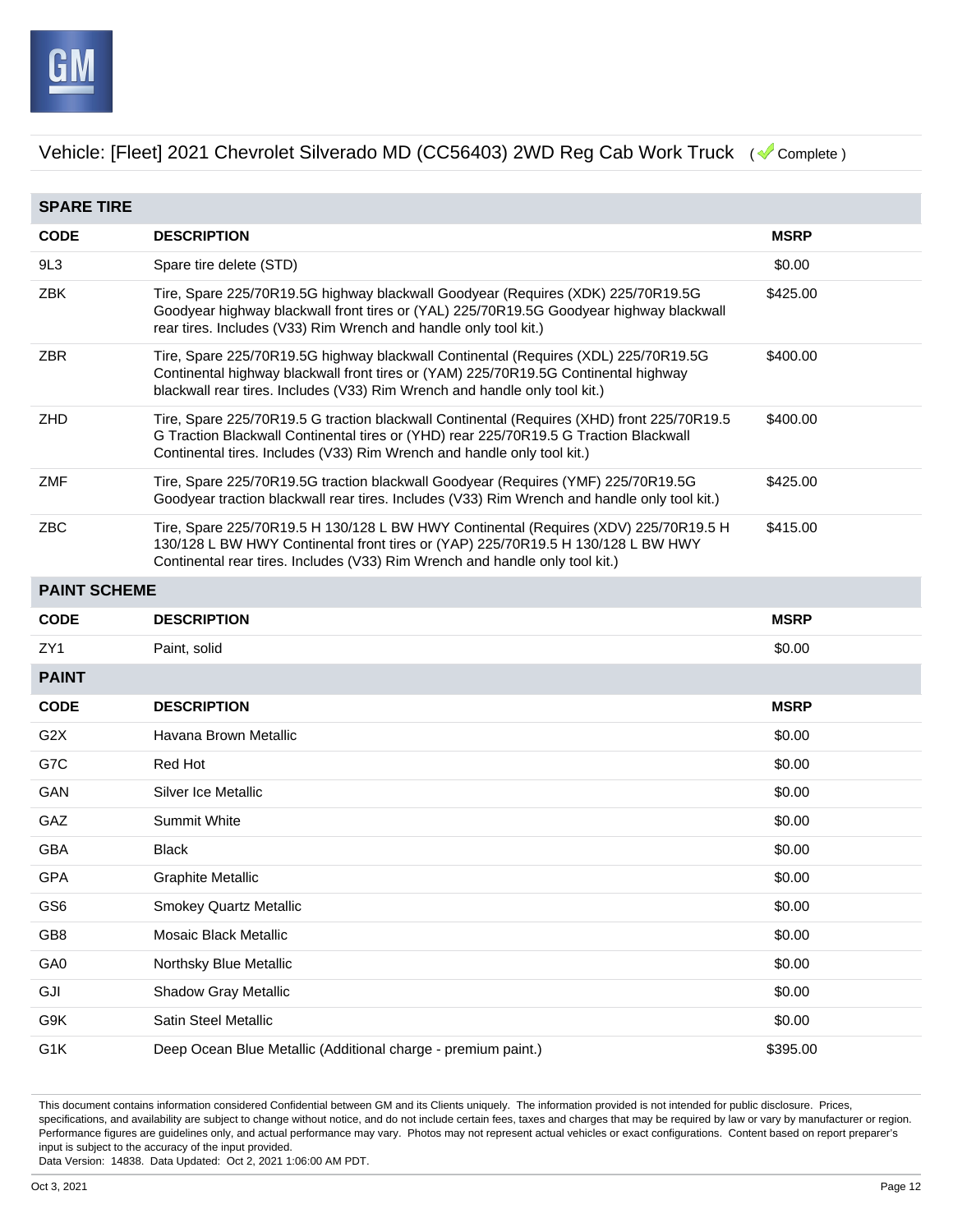

**SEAT TYPE CODE DESCRIPTION MSRP** AE7 Seats, front 40/20/40 split-bench, 3-passenger driver and front passenger recline with outboard head restraints and center fold-down armrest with storage. Vinyl has fixed lumbar and cloth has manually adjustable driver lumbar. (STD) Inc. A52 Seats, front 40/20/40 split-bench, cloth or vinyl 3-passenger. Includes driver and front passenger recline with outboard head restraints and center fold-down armrest with storage. Also includes manually adjustable driver lumbar and storage pockets. (Requires (IOB) 7" diagonal color touch-screen with Chevrolet Infotainment. Includes (AG1) 10-way power seat.) W/A **SEAT TRIM CODE DESCRIPTION MSRP** H2Q Dark Ash seats with Jet Black interior accents, Vinyl seat trim \$0.00 H2R Dark Ash seats with Jet Black interior accents, Cloth seat trim  $$0.00$ H0U Jet Black, Cloth seat trim (Not available with (APL) Passenger Seat Delete or (IO3) Audio System.) \$0.00 **RADIO CODE DESCRIPTION MSRP** IO3 Audio system, 4.2" diagonal color display AM/FM stereo with USB port and auxiliary jack (Requires (AE7) front 40/20/40 split-bench seat. Not available with (UE1) OnStar or (U2K) SiriusXM Radio.) (STD) \$0.00 IOB Audio system, 7" diagonal color touch-screen with Chevrolet Infotainment AM/FM stereo with seek-and-scan and digital clock, includes Bluetooth streaming audio for music and select phones. (Includes (UQ3) 6-speaker audio system. Not available with (TG5) Single slot CD/MP3 player.) \$275.00 **ADDITIONAL EQUIPMENT - PACKAGE CODE DESCRIPTION MSRP** YF2 Emergency Service Package includes (KHB) dual alternators, (UZF) backup alarm and (5DY) end of cab wiring provisions (Requires (FPF) DPF, diesel particulate filter, manual regeneration and Emergency Service transmission, (MBY), (MH1), (MHV) or (MG0). Not available with (9D4) Governor, electronic speed sensor set to 55 MPH, SEO. Requires (G86) limited slip rear axle.) \$745.00 VYU Snow Plow Prep Package includes (UNL) auxiliary harness for headlamps and turn signals, (KW5) 220-amp alternator, forward lamp wiring harness and (TRW) provision for cab roof mounted lamp/beacon (Note: (KW5) 220-amp alternator can be upgraded to (KHB) dual, 150 amps and 220 amps each alternators.) \$340.00 PCM Wrecker/Rollback Vocational Package (Requires (G40) 12,000lbs., (GP1) 13,500 lbs. or (GP8) 15,500 lbs. rear air suspension. Not available with (JPZ) Suspension air control valve.) \$0.00

This document contains information considered Confidential between GM and its Clients uniquely. The information provided is not intended for public disclosure. Prices, specifications, and availability are subject to change without notice, and do not include certain fees, taxes and charges that may be required by law or vary by manufacturer or region. Performance figures are guidelines only, and actual performance may vary. Photos may not represent actual vehicles or exact configurations. Content based on report preparer's input is subject to the accuracy of the input provided.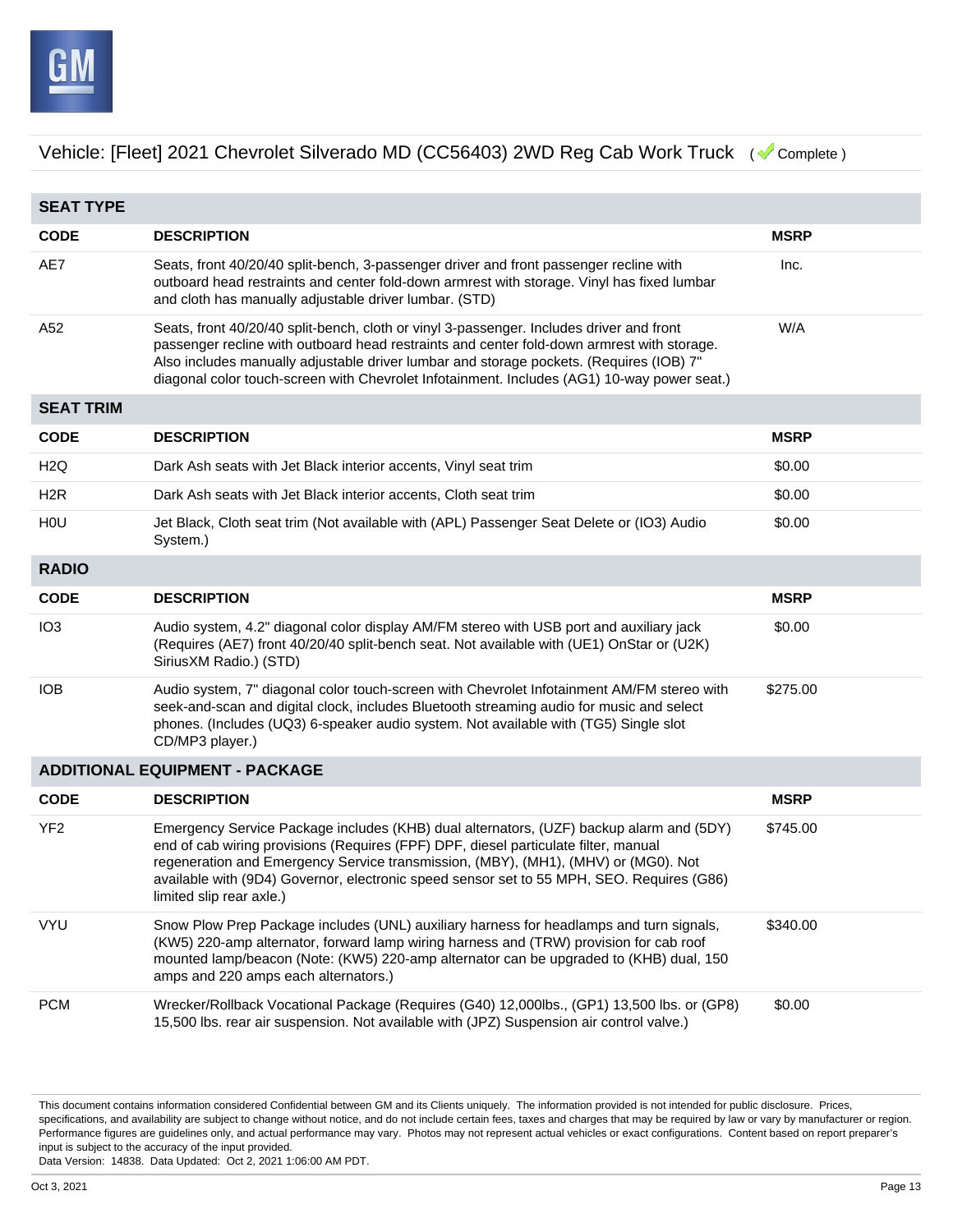

| <b>ADDITIONAL EQUIPMENT - PACKAGE</b> |                                                                                                                                                                                                                                                                                                                                                                                                                                                                                                                                                                                                                               |             |  |
|---------------------------------------|-------------------------------------------------------------------------------------------------------------------------------------------------------------------------------------------------------------------------------------------------------------------------------------------------------------------------------------------------------------------------------------------------------------------------------------------------------------------------------------------------------------------------------------------------------------------------------------------------------------------------------|-------------|--|
| <b>CODE</b>                           | <b>DESCRIPTION</b>                                                                                                                                                                                                                                                                                                                                                                                                                                                                                                                                                                                                            | <b>MSRP</b> |  |
| <b>PCJ</b>                            | Vocational Specific Heavy Suspension Package For 141" or 165" WB trucks only. Allows the<br>selection of 7,000 lb., 8,000 lb., front axles and/or 15,500 lb. rear spring suspension on trucks<br>that will be upfitted with the following vocational bodies: Utility/Service Bodies, Aerial<br>Lift/Bucket bodies, Front Plow/Rear Spreader Applications, and Landscape Dump Bodies.<br>(Requires (FQT) 141" Wheelbase or (ED9) 165" Wheelbase and (FTA) 7,000 lb. Front<br>axle/(FK6) 7,000 lb. Front suspension or (FTL) 8,000 lb. Front axle/(FSN) 8,000 lb. Front<br>suspension and/or (FU7) 15,500 lb. rear suspension.) | Inc.        |  |
| <b>PCH</b>                            | Motorhome Package (Requires Motorhome transmission (MBW), (ME0), (MIX) or (MF0).)                                                                                                                                                                                                                                                                                                                                                                                                                                                                                                                                             | \$0.00      |  |
| <b>ANC</b>                            | Shuttle Bus Package (Requires (PTX) Power Take-Off (PTO), not installed and (MA6) or<br>(MB6) Transmission.)                                                                                                                                                                                                                                                                                                                                                                                                                                                                                                                  | \$0.00      |  |
| <b>ANK</b>                            | School Bus (Non-Conforming) Package (Requires (PTX) Power Take-Off (PTO), not installed<br>and (MA6) or (MB6) Transmission.)                                                                                                                                                                                                                                                                                                                                                                                                                                                                                                  | \$0.00      |  |
|                                       | <b>ADDITIONAL EQUIPMENT - MECHANICAL</b>                                                                                                                                                                                                                                                                                                                                                                                                                                                                                                                                                                                      |             |  |
| <b>CODE</b>                           | <b>DESCRIPTION</b>                                                                                                                                                                                                                                                                                                                                                                                                                                                                                                                                                                                                            | <b>MSRP</b> |  |
| UF3                                   | High idle switch (Not available with (PTO) Power Take-off. Requires (PTX) Power Take-Off<br>(PTO), not installed.)                                                                                                                                                                                                                                                                                                                                                                                                                                                                                                            | \$200.00    |  |
| K05                                   | Engine block heater                                                                                                                                                                                                                                                                                                                                                                                                                                                                                                                                                                                                           | \$90.00     |  |
| G80                                   | Differential, heavy-duty locking rear (Requires (J27) 15,500 lb. rear axle. Not available with<br>(91B), (91C), (91D) or (91E) prep for LiquidSpring rear suspension. With (ED9) 165"<br>Wheelbase, requires (PCJ) Vocational Specific Heavy Suspension Package or (9C2) 65 MPH<br>road speed governor. Not available with (G40), (GP1) or (GP8) rear air suspensions when<br>ordered with (ED9) 165" wheelbase. Not available with (G86) limited slip rear axle. Not<br>available with (YF2) Emergency Service Package.)                                                                                                     | \$1,350.00  |  |
| G86                                   | Axle, limited slip, Dana Spicer Truetrac, torque proportioning limited slip                                                                                                                                                                                                                                                                                                                                                                                                                                                                                                                                                   | \$350.00    |  |
| <b>KBG</b>                            | Transmission shift control calibration, FuelSense 2.0 (Not available until further notice. Not<br>available with (KBK) transmission shift control calibration.)                                                                                                                                                                                                                                                                                                                                                                                                                                                               | \$475.00    |  |
| <b>KUD</b>                            | Heater hose clamps, (Breeze) Belleville washer type                                                                                                                                                                                                                                                                                                                                                                                                                                                                                                                                                                           | \$30.00     |  |
| KT <sub>0</sub>                       | Heater hose, silicone (Requires (KUD) Heater hose clamps, (Breeze) Belleville washer type.)                                                                                                                                                                                                                                                                                                                                                                                                                                                                                                                                   | \$100.00    |  |
| <b>7Y8</b>                            | Batteries, heavy-duty dual 1300 cold-cranking amps includes battery box mounted to left side<br>under cab                                                                                                                                                                                                                                                                                                                                                                                                                                                                                                                     | \$85.00     |  |
| 7Y9                                   | Batteries, heavy-duty triple 2250 cold-cranking amps temporarily mounted behind cab, no<br>battery box included (Not available with (NVK) front 25 gallon fuel tank or (NSQ) dual fuel<br>tanks, front and rear, 65 gallon total with (FQT) 141" wheelbase.)                                                                                                                                                                                                                                                                                                                                                                  | \$230.00    |  |
| <b>BTN</b>                            | Battery, top post threaded, battery jump start stud (located on battery box) (Requires (7Y7)<br>1100 cold-cranking amps batteries or (7Y8) 1300 cold-cranking amps batteries.)                                                                                                                                                                                                                                                                                                                                                                                                                                                | \$50.00     |  |
| KW <sub>5</sub>                       | Alternator, 220 amps (Included with (VYU) Snow Plow Prep Package.)                                                                                                                                                                                                                                                                                                                                                                                                                                                                                                                                                            | \$150.00    |  |

This document contains information considered Confidential between GM and its Clients uniquely. The information provided is not intended for public disclosure. Prices, specifications, and availability are subject to change without notice, and do not include certain fees, taxes and charges that may be required by law or vary by manufacturer or region. Performance figures are guidelines only, and actual performance may vary. Photos may not represent actual vehicles or exact configurations. Content based on report preparer's input is subject to the accuracy of the input provided.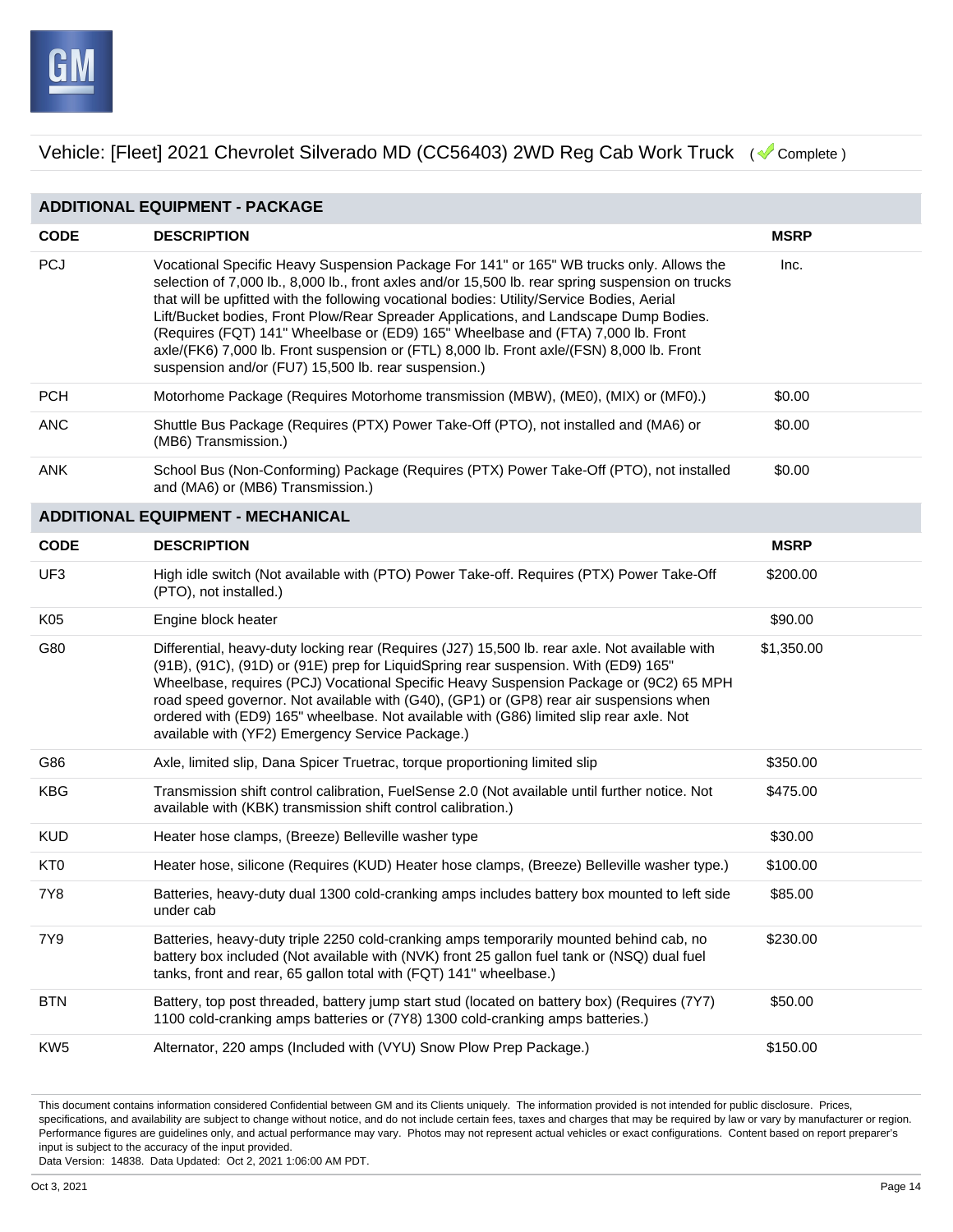

**ADDITIONAL EQUIPMENT - MECHANICAL CODE DESCRIPTION MSRP** KHB Alternators, dual, 150 amps and 220 amps each (Included with (YF2) Emergency Service Package.) \$380.00 5D4 Aerial Work Platform Vocational Package: Provides calibrations specific to chassis with an upfit consisting of an Aerial Lift, Bucket or Boom Lift. (Not available with (ANC) Shuttle Bus Package, (ANK) School Bus (Non-Conforming) Package, (PCH) Motorhome Package or (YF2) Emergency Service Package. Requires (PTO) Power Take Off.) \$0.00 UY7 Trailering provisions, trailering wire harness only, trailer combined (Stop/Tail/Turn) connection socket and harness mounted at rear of frame. (Requires (JL1) Trailer brake controller.) \$30.00 JL1 Trailer brake controller, integrated (Requires (UY7) Trailering provisions.) \$275.00 V76 Recovery hooks, front, frame-mounted, black (Not available with (T3A) front bumper with 4" extension.) \$25.00 F0D Axle to End of Frame, 63" (Requires wheelbase (ED9) 165", (ER2) 189", (ED5) 201" or (FQT) 141" wheelbase.) \$100.00 FOG Axle to End of Frame, 83" (Requires wheelbase (FBC) 243".) \$150.00 F0I Axle to End of Frame, 75" (Requires wheelbase (ED5) 201", (EQB) 219" or (ER2) 189".) \$100.00 F0K Axle to End of Frame, 91" (Requires wheelbase (FPN) 231", (FQT) 141", or (ED9) 165" wheelbase.) \$150.00 F59 Front stabilizer bar **1998 Front stabilizer bar** 1999 Front Stabilizer bar 1999 Front Stabilizer bar 1999 Front Stabilizer bar 1999 Front Stabilizer bar 1999 Front Stabilizer bar 1999 Front Stabilizer bar 1999 Front St G68 Shock Absorbers, rear (Included with (FTC) 6,250 lb. front axle. Not available with (G40) 12,000 lb., (GP1) 13,500 lb. or (GP8) 15,500 lb. rear air suspension. Not available with (91B), (91C), (91D) or (91E) prep for LiquidSpring rear suspension (incomplete).) \$65.00 JPZ Suspension air control valve, air release valve with switch in cab (Requires (G40) 12,000 lb., (GP1) 13,500 lb. or (GP8) 15,500 lb. rear air suspension. Not available with (PCM) Wrecker/Rollback Vocational Package.) \$60.00 NVK Fuel tank, front, 25 gallon **Fuel and Australian Control of the State of the State Australian Control Control Control of State Australian Control Control Control Control Control Control Control Control Control Control** NSQ Fuel tank, front and rear, 65 gallon total \$625.00 FPF DPF, diesel particulate filter, manual regeneration customer regeneration will not be allowed until the DPF load percentage has reached 100% full and a driver information center (DIC) message has been shown (Required with (YF2) Emergency Service Package.) \$250.00 8E4 **Additional fuel, 5 gallons 620.00 6320.00 6320.00 6320.00 6320.00 6320.00** NXG Additional fuel, 20 gallons (Not available with (NVK) front 25 gallon fuel tank.) \$80.00 N12 Exhaust system, rear exit (Not available with (FQT) 141" wheel base.) \$50.00 NPJ Exhaust system, left side exit ahead of rear wheels (Not available with (NVK) front 25 gallon fuel tank. Available on the following wheelbases: (ER2) 189" wheelbase, (ED5) 201" wheelbase, (EQB) 219" wheelbase, (FPN) 231" wheelbase, (FBC) 243" wheelbase. Not available with (NSQ) dual fuel tanks.) \$145.00

This document contains information considered Confidential between GM and its Clients uniquely. The information provided is not intended for public disclosure. Prices, specifications, and availability are subject to change without notice, and do not include certain fees, taxes and charges that may be required by law or vary by manufacturer or region. Performance figures are guidelines only, and actual performance may vary. Photos may not represent actual vehicles or exact configurations. Content based on report preparer's input is subject to the accuracy of the input provided.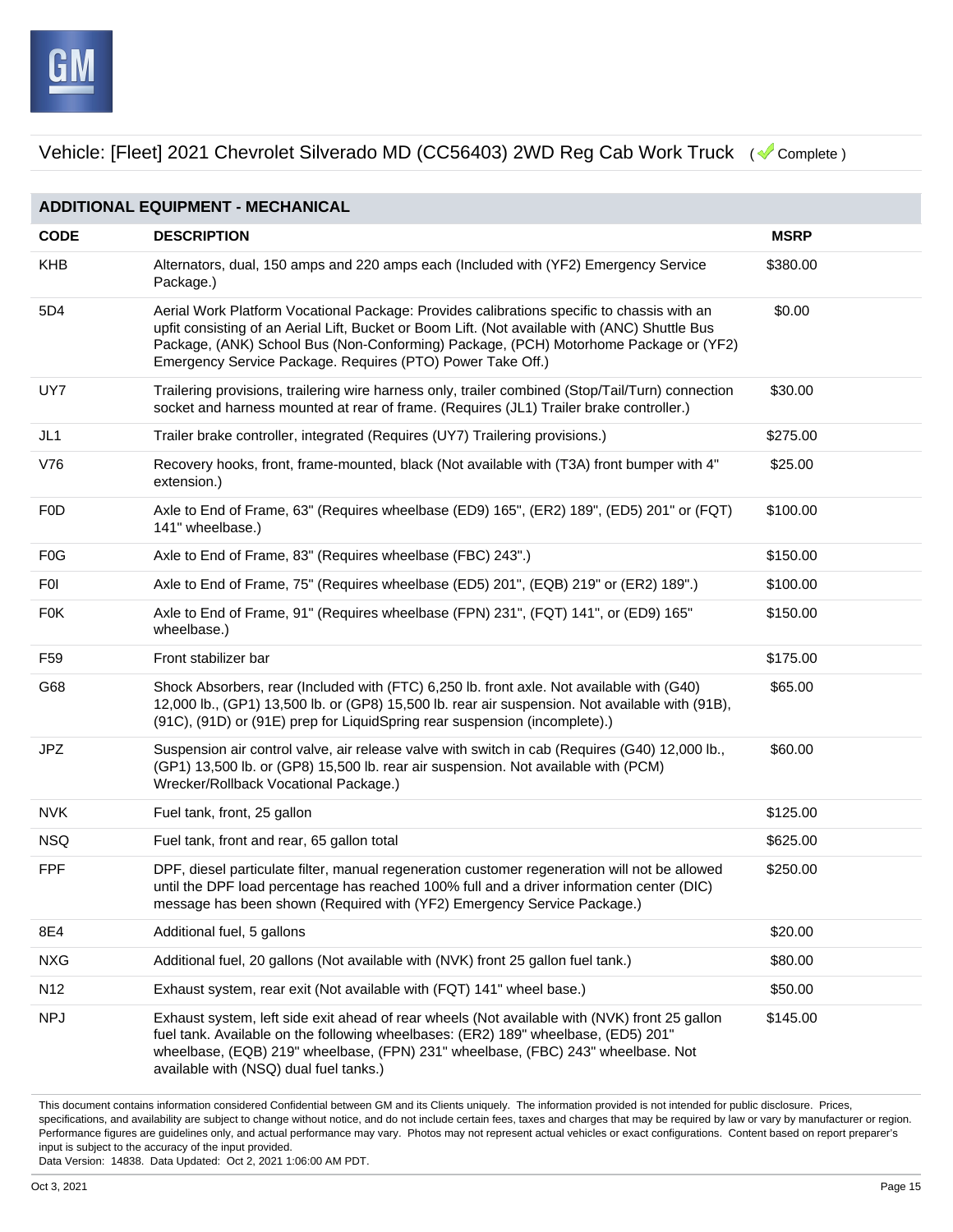

**ADDITIONAL EQUIPMENT - MECHANICAL CODE DESCRIPTION MSRP** NPK Exhaust system, right side exit ahead of rear wheels (Requires one of the following wheelbases: (ER2) 189", (ED5) 201", (EQB) 219", (FPN) 231" or (FBC) 243".) \$145.00 V33 Tool kit, Rim Wrench and handle only (Included with (ZMF), (ZBC), (ZBK), (ZHD) and (ZBR) spare tires.) \$40.00 VND Governor, electronic speed sensor set to 50 MPH  $$75.00$ 9D4 Governor, electronic speed sensor set to 55 MPH  $$75.00$ LVA Governor, electronic speed sensor set to 60 MPH 675.00 9C2 Governor, electronic speed sensor set to 65 MPH (Not available with rear axle ratio (008) 4.88 ratio.) \$75.00 9B9 Governor, electronic speed sensor set to 70 MPH (Not available with rear axle ratio (005) 4.56 ratio. Not available with (FQT) 141" Wheelbase.) \$75.00 9D7 Governor, electronic speed sensor set to 75 MPH (Not available with rear axle ratios, (092) 4.30 ratio or (008) 4.88 ratio. Not available with (FQT) 141" Wheelbase.) \$75.00 9D6 Governor, electronic speed sensor set to 79 MPH (Not available with rear axle ratios, (066) 4.10 ratio, (005) 4.56 ratio or (008) 4.88 ratio. Not available with (FQT) 141" Wheelbase. Not available with (XDV) 225/70R19.5 H 130/128 L BW HWY Continental front tires or (YAP) 225/70R19.5 H 130/128 L BW HWY Continental rear tires.) \$75.00 BJA Fuel Fill Kit For service body applications, provides fuel fill hose and elbows to assist in attaching "Service Body" upfits. Shipped loose in cab. Includes one kit for single tank configurations and two kits for dual tank configurations (Not available until further notice.) \$125.00 **ADDITIONAL EQUIPMENT - EXTERIOR CODE DESCRIPTION MSRP** FF3 **Oil seal for front hub, Chicago Rawhide Nitrile for oil lubricated wheel bearings** \$25.00 FG0 Oil filled front hubs, synthetic oil EmGard FE-75W-90 (Requires (FF3) Oil seal for front hub.) \$30.00 Q91 Tire valve cap, Haltec flow-thru (Not available with (Q92) Alligaro V2B flo-thru tire valve caps.) \$30.00 Q92 Tire valve cap, (Alligaro V2B) flo-thru (Not available with (Q91) Haltec flow-thru tire valve caps.) \$30.00 KUT Air Compressor Accessory Drive (Not available with (NSQ) dual fuel tanks, front and rear, 65 gallon total or (NVK) front 25 gallon fuel tank with (FQT) 141" wheelbase. Not available with (91B), (91C), (91D) or (91E) prep for LiquidSpring rear suspension. Required with all models equipped with Rear Air Suspension (G40/GP1/GP8). Available as free flow option on all models without Rear Air Suspension.) \$350.00 JPY Air Dryer, heated (Requires (KUT) Air Compressor Accessory Drive.) \$435.00 PWY Wheel, 19.5" x 6.75", spare, steel, Black, 8-holes temporary mounted on frame, hub piloted (Required and only available with (PWQ), (PWR) or (PWS) steel wheels when ordered with a spare tire.) \$0.00

This document contains information considered Confidential between GM and its Clients uniquely. The information provided is not intended for public disclosure. Prices, specifications, and availability are subject to change without notice, and do not include certain fees, taxes and charges that may be required by law or vary by manufacturer or region. Performance figures are guidelines only, and actual performance may vary. Photos may not represent actual vehicles or exact configurations. Content based on report preparer's input is subject to the accuracy of the input provided.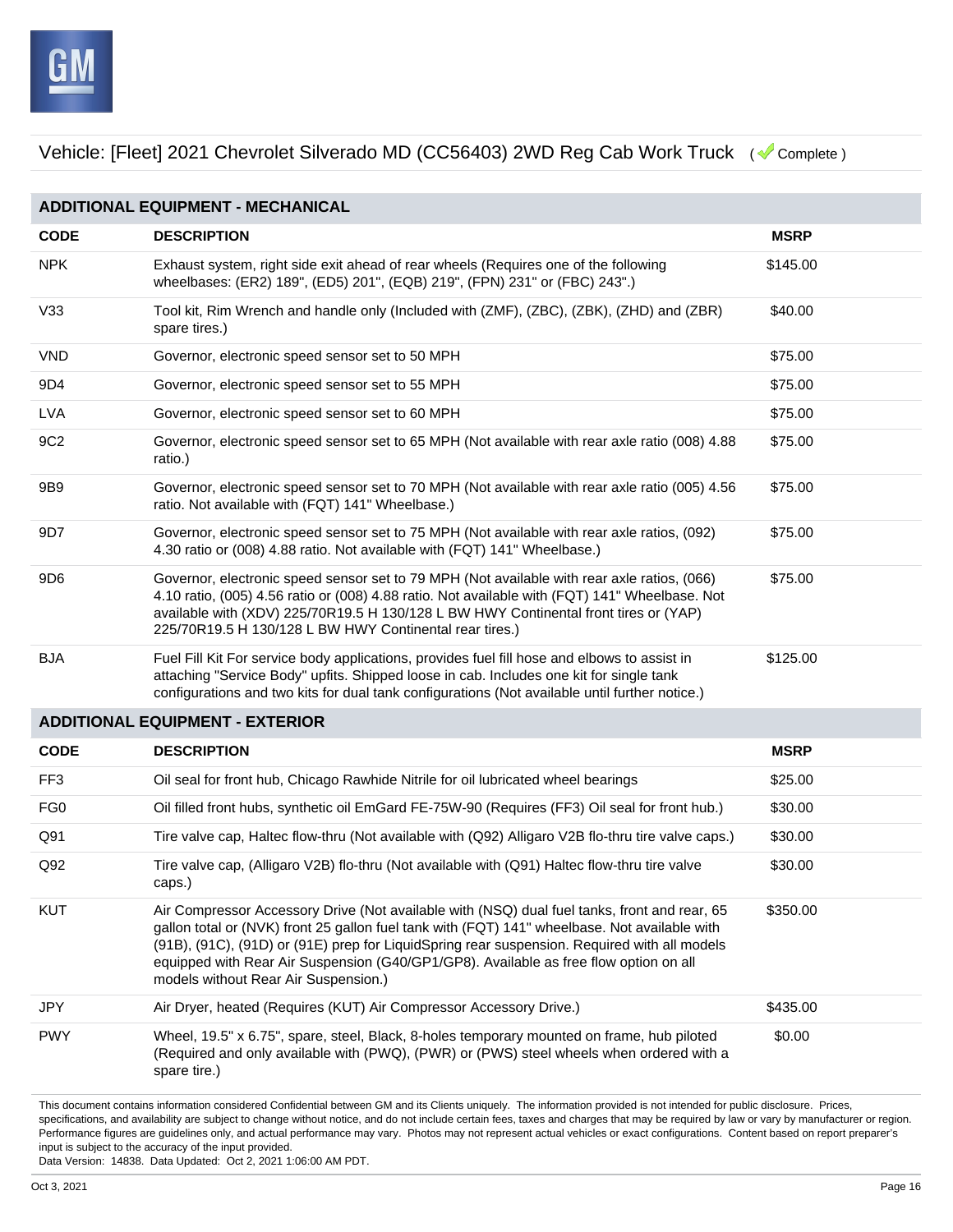

| <b>ADDITIONAL EQUIPMENT - EXTERIOR</b> |                                                                                                                                                                                                                                                                                                                                                                                                                                                                                                                                                                          |             |  |
|----------------------------------------|--------------------------------------------------------------------------------------------------------------------------------------------------------------------------------------------------------------------------------------------------------------------------------------------------------------------------------------------------------------------------------------------------------------------------------------------------------------------------------------------------------------------------------------------------------------------------|-------------|--|
| <b>CODE</b>                            | <b>DESCRIPTION</b>                                                                                                                                                                                                                                                                                                                                                                                                                                                                                                                                                       | <b>MSRP</b> |  |
| <b>PWZ</b>                             | Wheel, 19.5" x 6.75", spare, aluminum, 8-holes temporary mounted on frame. Dura-Bright<br>finish is on the outside of the wheel. (Required and only available with (PWV) $19.5" \times 6.75"$ ,<br>aluminum, 8-holes, hub piloted wheels when a spare tire is ordered.)                                                                                                                                                                                                                                                                                                  | \$175.00    |  |
| V46                                    | Bumper, front chrome                                                                                                                                                                                                                                                                                                                                                                                                                                                                                                                                                     | \$100.00    |  |
| 5D1                                    | Bumper, front, Gray                                                                                                                                                                                                                                                                                                                                                                                                                                                                                                                                                      | \$55.00     |  |
| 8H <sub>5</sub>                        | Bumper, front, delete (Not available with (T3A) front bumper with 4" extension or (V23) grille<br>guard screen, insect protection.) *CREDIT*                                                                                                                                                                                                                                                                                                                                                                                                                             | (\$30.00)   |  |
| T <sub>3</sub> A                       | Bumper, front with 4" extension (Not available with (V23) grille guard screen, stone protection<br>or (V76) recovery hooks.)                                                                                                                                                                                                                                                                                                                                                                                                                                             | \$50.00     |  |
| <b>EON</b>                             | Assist Steps, aluminum                                                                                                                                                                                                                                                                                                                                                                                                                                                                                                                                                   | \$200.00    |  |
| <b>FNP</b>                             | Front fender extension, painted body color (Not available with (FNX) Black front fender<br>extension.)                                                                                                                                                                                                                                                                                                                                                                                                                                                                   | \$105.00    |  |
| V <sub>22</sub>                        | Grille, chrome                                                                                                                                                                                                                                                                                                                                                                                                                                                                                                                                                           | \$195.00    |  |
| V <sub>23</sub>                        | Grille guard screen, stone protection (mounted to bumper) (Not available with (T3A) front<br>bumper with 4" extension.)                                                                                                                                                                                                                                                                                                                                                                                                                                                  | \$90.00     |  |
| <b>UNL</b>                             | Auxiliary harness, 3' for headlamps and turn signals (Included with (VYU) Snow Plow Prep<br>Package.)                                                                                                                                                                                                                                                                                                                                                                                                                                                                    | \$160.00    |  |
| <b>WRD</b>                             | Work light circuit provides additional wire for utility light at end of frame                                                                                                                                                                                                                                                                                                                                                                                                                                                                                            | \$30.00     |  |
| <b>TRW</b>                             | Provision for cab roof-mounted lamp/beacon provides an overhead console mounted switch<br>and electrical wiring tucked beneath the headliner for a body upfitter to connect a body-<br>mounted warning or emergency lamp (Included with (VYU) Snow Plow Prep Package.)                                                                                                                                                                                                                                                                                                   | \$30.00     |  |
| <b>UGE</b>                             | Lamps, rear, LED stop/turn and license plate, with incandescent backup lamps                                                                                                                                                                                                                                                                                                                                                                                                                                                                                             | \$240.00    |  |
| T <sub>3</sub> U                       | Fog lamps, front, halogen                                                                                                                                                                                                                                                                                                                                                                                                                                                                                                                                                | \$140.00    |  |
| <b>JTR</b>                             | Tail lamp wiring harness provisions includes wiring for standard left and right taillamps,<br>separate 8 feet of extra cable wiring for left and right body-mounted tail lights                                                                                                                                                                                                                                                                                                                                                                                          | \$50.00     |  |
| <b>DPN</b>                             | Mirrors, outside heated power-adjustable vertical trailering, upper glass, manual-folding and<br>extending, black. Includes integrated turn signal indicators consisting of 51 square inch flat<br>mirror surface positioned over a 24.5 square inch convex mirror surface with a common head<br>and lower convex spotter glass (convex glass is not heated and not power adjustable) and<br>addition of Auxiliary cargo lamp for backing up (helps to see trailer when backing up with a<br>trailer) and amber auxiliary clearance lamp (Requires (A31) power windows.) | \$355.00    |  |
| DP <sub>9</sub>                        | Mirror caps, chrome (Requires (DPN) heated power-adjustable vertical trailering mirrors.)                                                                                                                                                                                                                                                                                                                                                                                                                                                                                | \$50.00     |  |
| AKO                                    | Glass, deep-tinted                                                                                                                                                                                                                                                                                                                                                                                                                                                                                                                                                       | \$100.00    |  |
| A61                                    | (DISCONTINUED) Rear Window Delete (No longer available to order. Requires (ANC) Shuttle<br>Bus Package or (ANK) School Bus (Non-Conforming) Package or (YF2) Emergency Service<br>Package. Not available with (C49) Defogger, rear-window electric.)                                                                                                                                                                                                                                                                                                                     | \$0.00      |  |

This document contains information considered Confidential between GM and its Clients uniquely. The information provided is not intended for public disclosure. Prices, specifications, and availability are subject to change without notice, and do not include certain fees, taxes and charges that may be required by law or vary by manufacturer or region. Performance figures are guidelines only, and actual performance may vary. Photos may not represent actual vehicles or exact configurations. Content based on report preparer's input is subject to the accuracy of the input provided.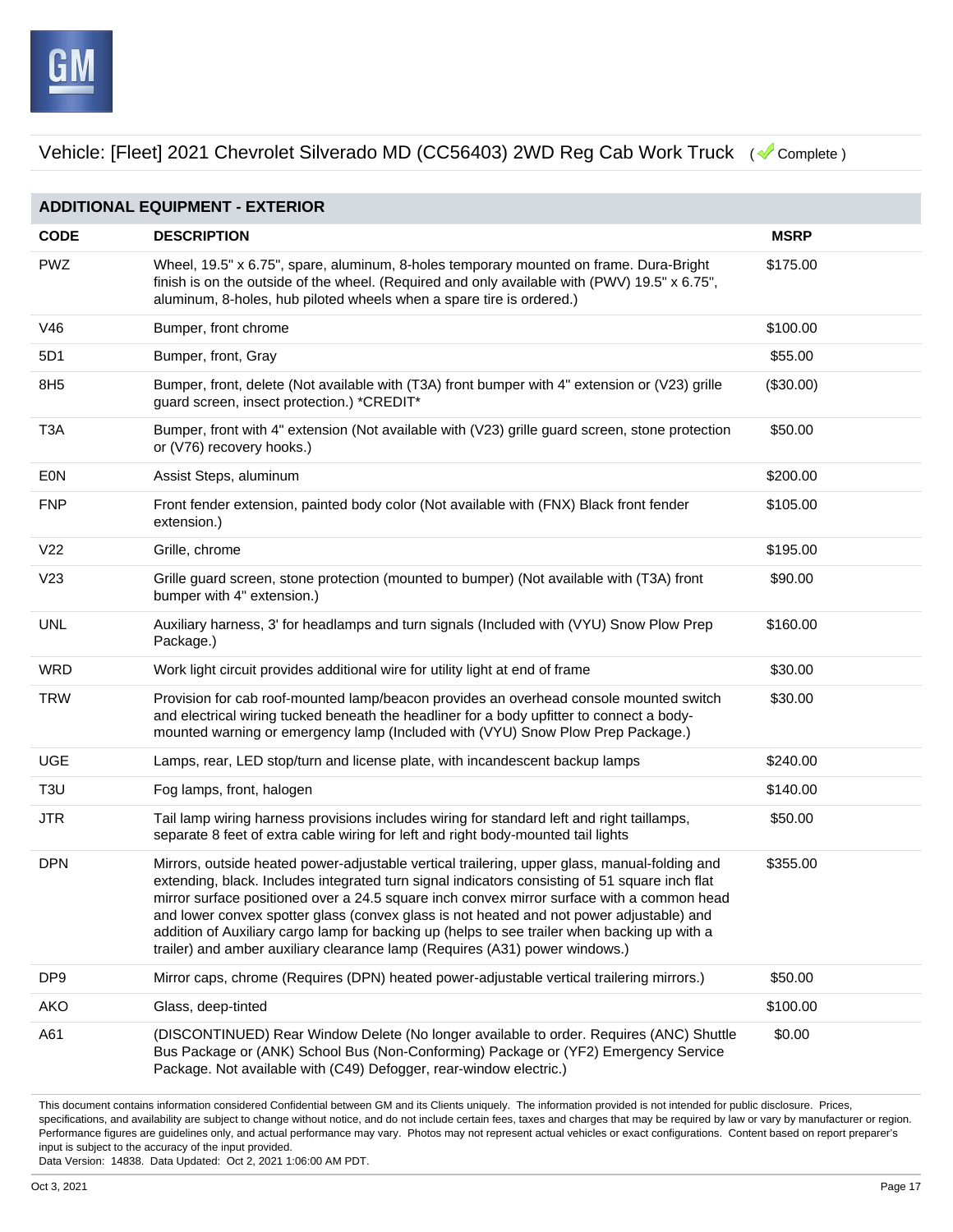

**ADDITIONAL EQUIPMENT - EXTERIOR CODE DESCRIPTION MSRP** VK3 License plate kit, front (will be shipped with trucks with ship-to states that require front license plate) \$15.00 E20 Door handles, outside, chrome **business** and the state of the state of the state of the state of the state of the state of the state of the state of the state of the state of the state of the state of the state of the 5DX Electrical Provisions, rear of cab, upfitter, body builder wiring includes Sealed Connectors for Tail/Amber Turn/Marker/Backup/Accessory Power/Ground and Sealed Connector for Stop/Turn \$115.00 5DY Electrical Provisions, rear of frame, upfitter, body builder wiring includes Sealed Connectors for Tail/Amber Turn/Marker/Backup/Accessory Power/Ground and Sealed Connector for Stop/Turn (Included with (YF2) Emergency Service Package. Not available with (5DX) Electrical Provisions to rear of cab.) \$230.00 9V5 Paints, solid, Woodland Green All normally body colored non-sheet metal parts will be Black. May require extended lead time. (Requires (TGK) Special Paint and (01U) Special Paint.) \$0.00 9W3 Paints, solid, Wheatland Yellow All normally body colored non-sheet metal parts will be Black. May require extended lead time. (Requires (TGK) Special Paint and (01U) Special Paint.) \$0.00 9W4 Paints, solid, Tangier Orange All normally body colored non-sheet metal parts will be Black. May require extended lead time. (Requires (TGK) Special Paint and (01U) Special Paint.) \$0.00 5I3 Paints, solid, Dark Toreador Red (Requires (TGK) Special Paint and (01U) Special Paint.) \$0.00 5IW Paints, solid, Indigo Blue (Requires (TGK) Special Paint and (01U) Special Paint.) \$0.00 5IA Paints, solid, Yellow (WA-5248) (Requires (TGK) Special Paint and (01U) Special Paint.) \$0.00 5IC Paints, solid, Yellow (WA-5445) (Requires (TGK) Special Paint and (01U) Special Paint.) \$0.00 5ID Paints, solid, Yellow (WA-5456) (Requires (TGK) Special Paint and (01U) Special Paint.) \$0.00 5IT Paints, solid, Yellow (WA-9414) (Requires (TGK) Special Paint and (01U) Special Paint.) \$0.00 5JA Paints, solid, Orange (Requires (TGK) Special Paint and (01U) Special Paint.) \$0.00 5JD Paints, solid, Blue (Requires (TGK) Special Paint and (01U) Special Paint.) \$0.00 5IR Paints, solid, Unripened Green Metallic (Requires (TGK) Special Paint and (01U) Special Paint.) \$0.00 5IH Paints, solid, Dark Ming Blue (Requires (TGK) Special Paint and (01U) Special Paint.) \$0.00 5IE Paints, solid, Iridium Metallic (Requires (TGK) Special Paint and (01U) Special Paint.) \$0.00 5II Paints, solid, Pepperdust Metallic (Requires (TGK) Special Paint and (01U) Special Paint.) \$0.00 5IZ Paints, solid, Yellow (WA-215D) (Requires (TGK) Special Paint and (01U) Special Paint.) \$0.00 5IU Paints, solid, Cyber Gray Metallic (Requires (TGK) Special Paint and (01U) Special Paint.) \$0.00 5I4 Paints, solid, Subterranean Metallic (Requires (TGK) Special Paint and (01U) Special Paint.) \$0.00 5IY Paints, solid, Baroque Red Metallic (Requires (TGK) Special Paint and (01U) Special Paint.) \$0.00

This document contains information considered Confidential between GM and its Clients uniquely. The information provided is not intended for public disclosure. Prices, specifications, and availability are subject to change without notice, and do not include certain fees, taxes and charges that may be required by law or vary by manufacturer or region. Performance figures are guidelines only, and actual performance may vary. Photos may not represent actual vehicles or exact configurations. Content based on report preparer's input is subject to the accuracy of the input provided.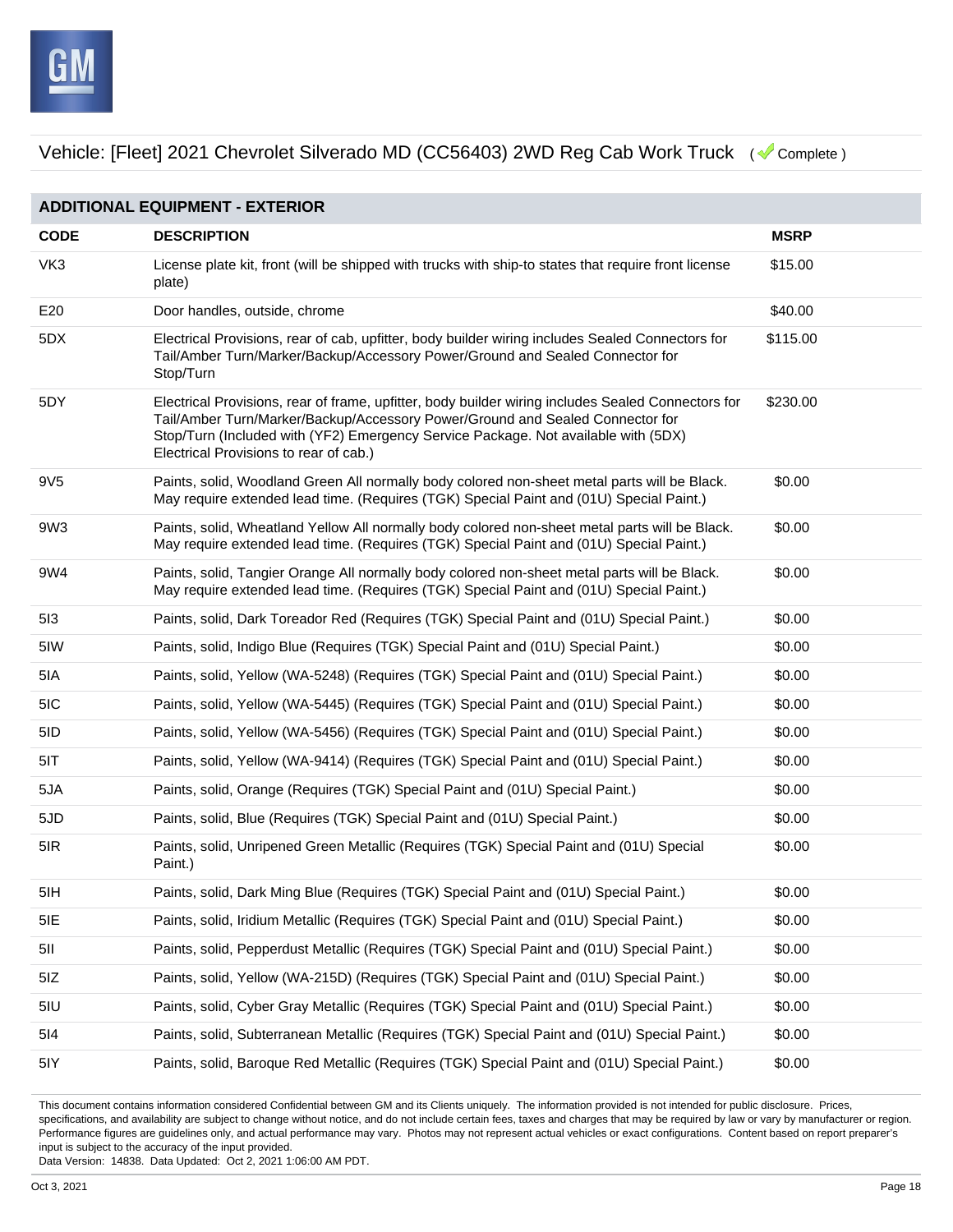

| <b>ADDITIONAL EQUIPMENT - EXTERIOR</b> |                                                                                                                                                                                                                                                                                                                                                                                                                                                                                                                                                                                                                                                                                                                                                                                                                                                                                                                                                                                                                                    |             |  |
|----------------------------------------|------------------------------------------------------------------------------------------------------------------------------------------------------------------------------------------------------------------------------------------------------------------------------------------------------------------------------------------------------------------------------------------------------------------------------------------------------------------------------------------------------------------------------------------------------------------------------------------------------------------------------------------------------------------------------------------------------------------------------------------------------------------------------------------------------------------------------------------------------------------------------------------------------------------------------------------------------------------------------------------------------------------------------------|-------------|--|
| <b>CODE</b>                            | <b>DESCRIPTION</b>                                                                                                                                                                                                                                                                                                                                                                                                                                                                                                                                                                                                                                                                                                                                                                                                                                                                                                                                                                                                                 | <b>MSRP</b> |  |
| 5IL                                    | Paints, solid, Green (Requires (TGK) Special Paint and (01U) Special Paint.)                                                                                                                                                                                                                                                                                                                                                                                                                                                                                                                                                                                                                                                                                                                                                                                                                                                                                                                                                       | \$0.00      |  |
| 5IK                                    | Paints, solid, Inca Gold (Requires (TGK) Special Paint and (01U) Special Paint.)                                                                                                                                                                                                                                                                                                                                                                                                                                                                                                                                                                                                                                                                                                                                                                                                                                                                                                                                                   | \$0.00      |  |
| <b>TGK</b>                             | Special Paint, Solid, one color All normally body colored non-sheet metal parts will be Black.<br>May require extended lead time.                                                                                                                                                                                                                                                                                                                                                                                                                                                                                                                                                                                                                                                                                                                                                                                                                                                                                                  | \$450.00    |  |
| 01U                                    | Paint Scheme, Style 1                                                                                                                                                                                                                                                                                                                                                                                                                                                                                                                                                                                                                                                                                                                                                                                                                                                                                                                                                                                                              | \$0.00      |  |
| 7X6                                    | Spotlamp Left-hand pillar mounted, Halogen *PRICE TO FOLLOW*                                                                                                                                                                                                                                                                                                                                                                                                                                                                                                                                                                                                                                                                                                                                                                                                                                                                                                                                                                       | W/A         |  |
| <b>DGD</b>                             | Mirrors, outside, black with manual folding, manual adjusting, high-visibility vertical camper-<br>style, and lower convex spotter glass 102", Wide Load (Replaces standard exterior mirrors and<br>not available with any other exterior mirrors.)                                                                                                                                                                                                                                                                                                                                                                                                                                                                                                                                                                                                                                                                                                                                                                                | \$365.00    |  |
| <b>DGP</b>                             | Mirrors, outside, black, heated power-adjustable, high-visibility vertical camper-style, and lower<br>convex spotter glass, manual-folding. Convex glass is not heated and not power adjustable.<br>102", Wide Load (Requires (A31) power windows. Replaces standard exterior mirrors and not<br>available with any other exterior mirrors.)                                                                                                                                                                                                                                                                                                                                                                                                                                                                                                                                                                                                                                                                                       | \$485.00    |  |
| 6Y5                                    | Ornamentation Not Installed (Decals and nameplates will be shipped loose in the truck.)                                                                                                                                                                                                                                                                                                                                                                                                                                                                                                                                                                                                                                                                                                                                                                                                                                                                                                                                            | \$0.00      |  |
| 8F2                                    | Ornamentation, delete                                                                                                                                                                                                                                                                                                                                                                                                                                                                                                                                                                                                                                                                                                                                                                                                                                                                                                                                                                                                              | \$0.00      |  |
|                                        | <b>ADDITIONAL EQUIPMENT - ENTERTAINMENT</b>                                                                                                                                                                                                                                                                                                                                                                                                                                                                                                                                                                                                                                                                                                                                                                                                                                                                                                                                                                                        |             |  |
| <b>CODE</b>                            | <b>DESCRIPTION</b>                                                                                                                                                                                                                                                                                                                                                                                                                                                                                                                                                                                                                                                                                                                                                                                                                                                                                                                                                                                                                 | <b>MSRP</b> |  |
| TG <sub>5</sub>                        | Single-slot CD/MP3 player (Requires (IO3) 4.2" diagonal color display, AM/FM stereo.)                                                                                                                                                                                                                                                                                                                                                                                                                                                                                                                                                                                                                                                                                                                                                                                                                                                                                                                                              | \$50.00     |  |
| U <sub>2</sub> K                       | SiriusXM Radio enjoy an All Access trial subscription with over 150 channels including<br>commercial-free music, plus sports, news and entertainment. Plus listening on the SiriusXM<br>app, online and at home on compatible connected devices is included, so you'll hear the best<br>SiriusXM has to offer, anywhere life takes you. Welcome to the world of SiriusXM. (Requires<br>(UE1) OnStar and (IOB) 7" diagonal color touch-screen with Chevrolet Infotainment.<br>IMPORTANT: The SiriusXM radio trial package is not provided on vehicles that are ordered for<br>Fleet Daily Rental ("FDR") use. If you decide to continue service after your trial, the<br>subscription plan you choose will automatically renew thereafter and you will be charged<br>according to your chosen payment method at then-current rates. Fees and taxes apply. See<br>the SiriusXM Customer Agreement at www.siriusxm.com for complete terms and how to<br>cancel. All fees, content, features, and availability are subject to change.) | \$200.00    |  |
| UQ3                                    | 6-speaker audio system (Included and only available with (IOB) 7" diagonal color touch-screen<br>with Chevrolet Infotainment.)                                                                                                                                                                                                                                                                                                                                                                                                                                                                                                                                                                                                                                                                                                                                                                                                                                                                                                     | \$0.00      |  |
|                                        | Bluetooth for phone, personal cell phone connectivity to vehicle audio system (Included and<br>only available with (IOB) 7" diagonal color touch-screen with Chevrolet Infotainment.)                                                                                                                                                                                                                                                                                                                                                                                                                                                                                                                                                                                                                                                                                                                                                                                                                                              | \$0.00      |  |
| VV4                                    | 4G LTE Wi-Fi Hotspot capable (Included and only available with (UE1) OnStar. Requires (IOB)<br>7" diagonal color touch-screen with Chevrolet Infotainment. Terms and limitations apply. See<br>onstar.com or dealer for details.)                                                                                                                                                                                                                                                                                                                                                                                                                                                                                                                                                                                                                                                                                                                                                                                                  | \$0.00      |  |

This document contains information considered Confidential between GM and its Clients uniquely. The information provided is not intended for public disclosure. Prices, specifications, and availability are subject to change without notice, and do not include certain fees, taxes and charges that may be required by law or vary by manufacturer or region. Performance figures are guidelines only, and actual performance may vary. Photos may not represent actual vehicles or exact configurations. Content based on report preparer's input is subject to the accuracy of the input provided.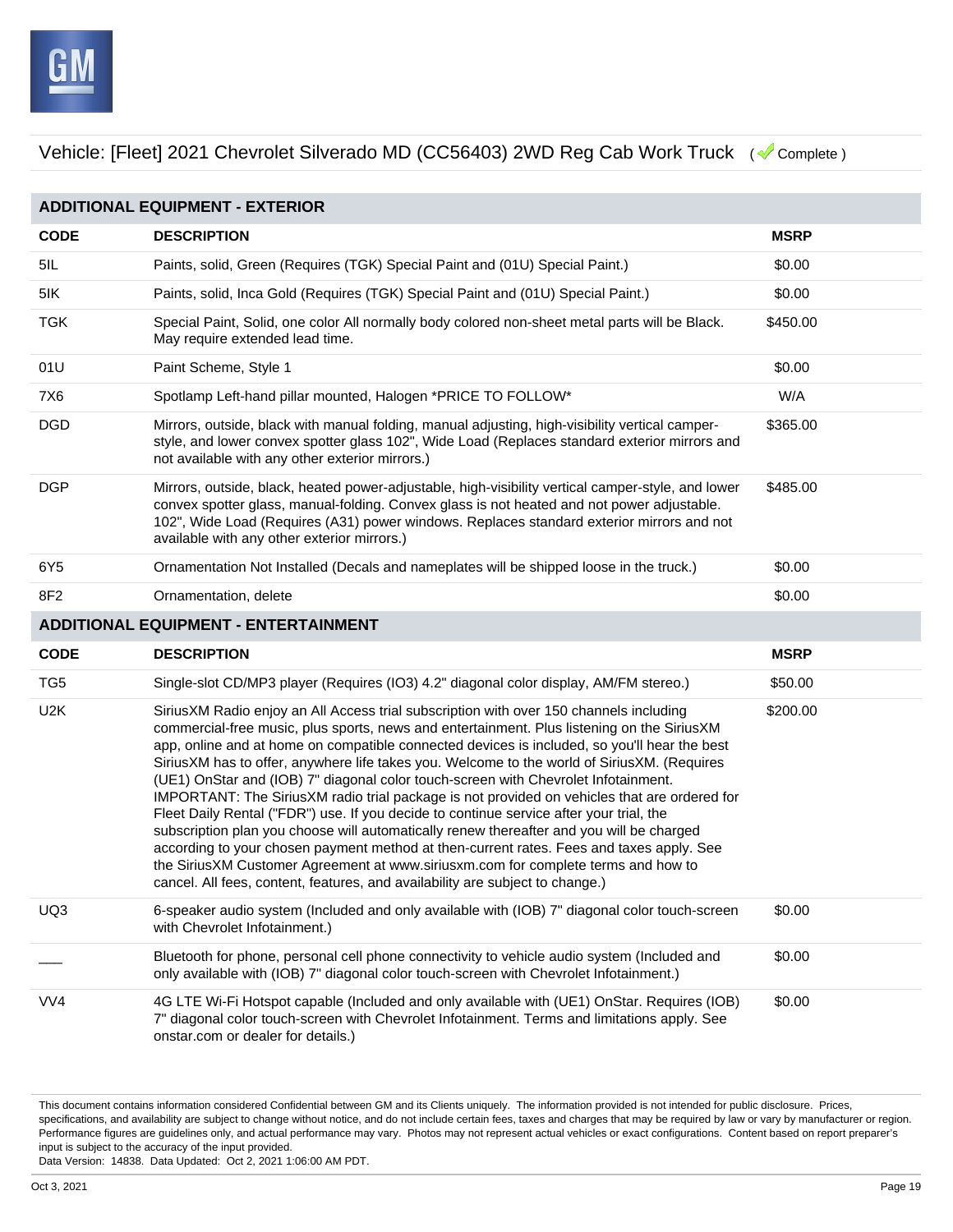

This document contains information considered Confidential between GM and its Clients uniquely. The information provided is not intended for public disclosure. Prices, **ADDITIONAL EQUIPMENT - INTERIOR CODE DESCRIPTION MSRP** AG1 Seat adjuster, driver 10-way power (Included and only available with (A52) front 40/20/40 splitbench seat.) \$0.00 APL Passenger seat, delete (removes 20/40 section of passenger and center seat section. All exposed floor area will remain untrimmed) (Requires (AY1) or (AZ2) driver side only airbags. Not available with (H0U) Jet Black Interior Trim.) \*CREDIT\* (\$125.00) 379 Seat Belt, Orange (center seat belt will ship loose) \$40.00 3F9 Seat Belt, Front, Red (center seat belt will ship loose) \$40.00 A31 Windows, power with driver express up and down and express down on all other windows (Requires (DPN) outside heated power-adjustable vertical trailering mirrors or (DGP) outside, black, heated power-adjustable, high-visibility vertical camper-style 102" wide load mirrors.) \$290.00 5H1 Key system, 2 spare keys **6 and 5 and 5 and 5 and 5 and 5 and 5 and 5 and 5 and 5 and 5 and 5 and 5 and 5 and 5 and 5 and 5 and 5 and 5 and 5 and 5 and 5 and 5 and 5 and 5 and 5 and 5 and 5 and 5 and 5 and 5 and 5 and** AQQ **Remote Keyless Entry Account 2006** 2012 12:30 ARR 2012 12:30 ARR 3175.00 KI4 Power outlet, 110-volt AC **but a strategies and the strategies of the Strategies of Strategies and Strategies Strategies and Strategies Strategies and Strategies and Strategies Strategies and Strategies and Strategies** C62 HVAC Provisions Aux A/C Compressor includes an additional, bare A/C compressor mounted to the engine accessory drive. Upfitter responsible for AC hose connections, plumbing and control circuit (not included) (Not available with (KUT) Air Compressor Accessory Drive, (G40), (GP1) or (GPB) rear air suspension.) \$475.00 C49 Defogger, rear-window electric **CASE CASE CONSERVATES** Defogger, rear-window electric 9D9 Mirror, inside rearview delete (Requires (UE0) OnStar delete.) \$0.00 \_\_\_ Chevrolet Connected Access capable (Included and only available with (UE1) OnStar. Subject to terms. See onstar.com or dealer for details.) \$0.00 9S1 Trim override vinyl seat covering driver and passenger front individual seats in base vinyl trim. Derived from a RPO (AE7) 40-20-40 split bench seat with the 20% section removed which also removes the USB port and input jack for audio system. Seats are manual, not power. Does not include a floor console. All exposed floor area will remain untrimmed. Standard vinyl rear seat with trim matching front seats will be provided on Crew Cab models. (Requires (AE7) front 40/20/40 split bench seat and trim code (H2Q) Dark Ash seats with Jet Black interior accents interior trim.) \$0.00 9U3 Trim override cloth seat covering driver and passenger front individual seats in base cloth trim. Derived from a RPO (AE7) 40-20-40 split bench seat with the 20% section removed which also removes the USB port and input jack for audio system. Seats are manual, not power. Does not include a floor console. All exposed floor area will remain untrimmed. Standard cloth rear seat with trim matching front seats will be provided on Crew Cab models. (Requires (H2R) Dark Ash seats with Jet Black or (H0U) Jet Black interior accents interior trim.) \$0.00 SFW Back-up alarm calibration This calibration will allow installation of an aftermarket back-up alarm by disabling rear perimeter lighting \$50.00 8X8 Label, fasten seat belts "Fasten Seat Belts" reminder label on right hand and left hand front side door glass \$4.00

specifications, and availability are subject to change without notice, and do not include certain fees, taxes and charges that may be required by law or vary by manufacturer or region. Performance figures are guidelines only, and actual performance may vary. Photos may not represent actual vehicles or exact configurations. Content based on report preparer's input is subject to the accuracy of the input provided.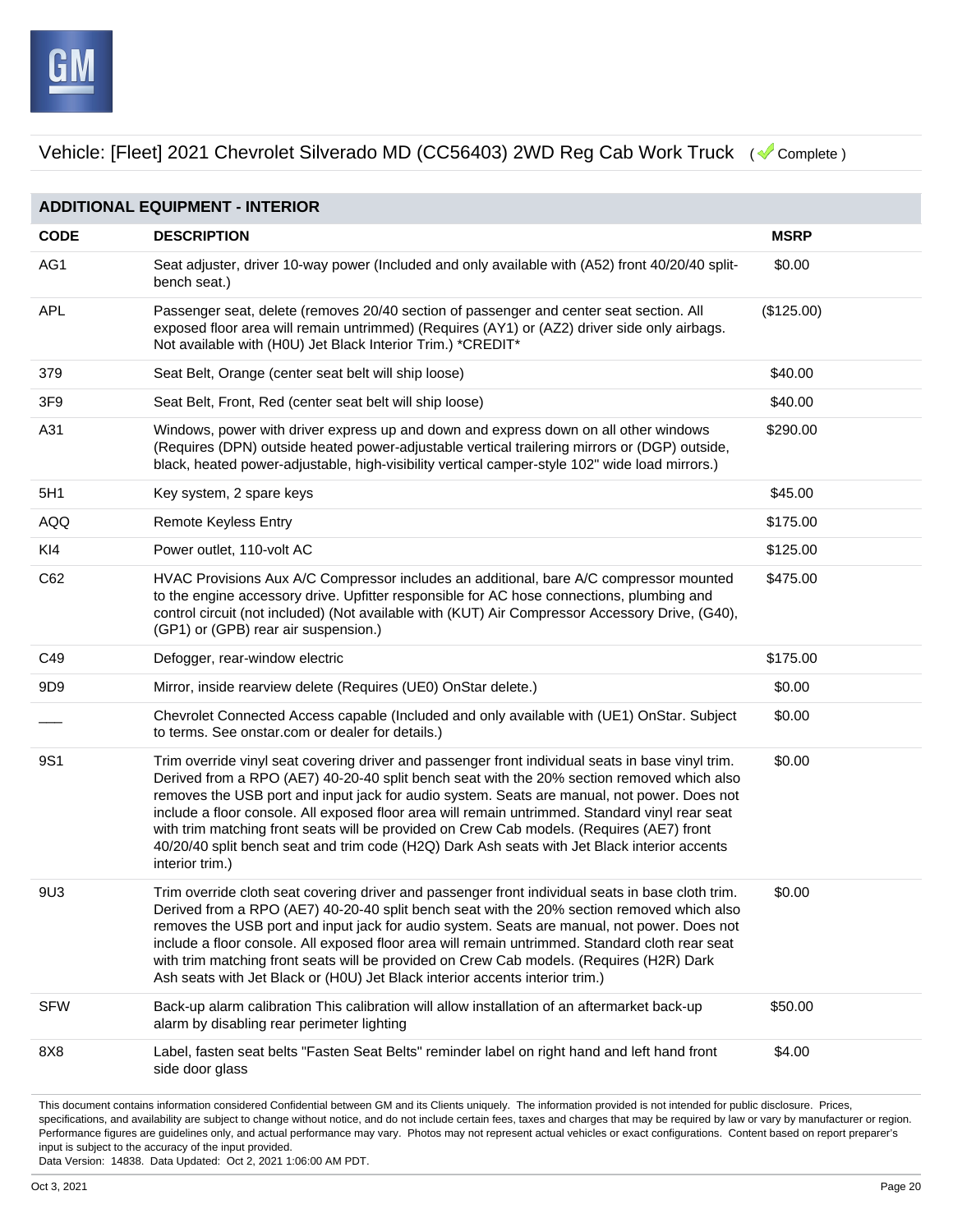

**ADDITIONAL EQUIPMENT - INTERIOR CODE DESCRIPTION MSRP** UEH Provisions for electrical switch bank consists of (6) two position, latching, rocker style switch modules with an on/off indicator window. The application of each switch will be defined by the customer/up fitter. Located on Headliner. (Requires (KW5) 220 Amp Alternator or (KHB) 150 amp/220 amp dual alternators.) \$675.00 9L9 Wiring harness accessory for 9L7 wiring to junction block Includes connector and blunt cut wires \$15.00 6E2 Key, single Key common, complete vehicle fleet, provides a single key with a specific code that is common to the door locks and ignition of all the vehicles in the vehicle fleet. Key code is an alternate to SEO (6E8) complete vehicle fleet common key. NOTE: NOT COMPATIBLE with previous model years (Requires a Fleet or Government order type.) \$25.00 6E8 Key common complete vehicle fleet, provides a single key with a specific code that is common to the door locks and ignition of all the vehicles in the vehicle fleet. Key code is an alternate to SEO (6E2) complete vehicle fleet common key. NOTE: NOT COMPATIBLE with previous model years (Requires a Fleet or Government order type.) \$25.00 5HP (DISCONTINUED) Key, 6 additional keys for a single key system (No longer available to order.) \$75.00 6C7 Dome Lamp, passenger Additional Red and White LED Dome Lamp installed by Truck Specialty Center (TSC). This option requires an additional charge and purchase order between the dealer, upfitter or customer and TSC to complete installation of this option (Requires (WU2) Truck Specialty Center (TSC) Ship-Thru.) \*PRICE TO FOLLOW\* W/A **ADDITIONAL EQUIPMENT - SAFETY-INTERIOR CODE DESCRIPTION MSRP** AY1 Airbags, Frontal and seat-mounted side-impact for driver only; Head-curtain on both sides with rollover protection (Requires (APL) passenger seat delete. Always use seat belts and child restraints. Children are safer when properly secured in a rear seat in the appropriate child restraint. See the Owner's Manual for more information.) \*CREDIT\* (\$195.00) AJ7 Airbags, Single-stage frontal airbags for driver and front outboard passenger; Seat-mounted side-impact airbags for driver and front outboard passenger Includes airbag deactivation switch for front outboard passenger airbag (does NOT include roof rail airbags) (Requires (ANC) Shuttle Bus, (PCH) Motorhome, or (YF2) Ambulance Packages. Always use seat belts and child restraints. Children are safer when properly secured in a rear seat in the appropriate child restraint. See the Owner's Manual for more information.) \$0.00 AZ2 Airbags, Frontal and seat-mounted side-impact for driver only (does NOT include roof rail airbags) (Requires (APL) passenger seat delete and one of the follow sales packages: (ANC) Shuttle Bus, (PCH) Motorhome, or (YF2) Ambulance Packages. Always use seat belts and child restraints. Children are safer when properly secured in a rear seat in the appropriate child restraint. See the Owner's Manual for more information.) \$0.00 UE1 OnStar and Chevrolet connected services capable (Requires (IOB) 7" diagonal color touchscreen with Chevrolet Infotainment. Includes compass in instrument cluster. Terms and limitations apply. See onstar.com or dealer for details.) \$175.00

This document contains information considered Confidential between GM and its Clients uniquely. The information provided is not intended for public disclosure. Prices, specifications, and availability are subject to change without notice, and do not include certain fees, taxes and charges that may be required by law or vary by manufacturer or region. Performance figures are guidelines only, and actual performance may vary. Photos may not represent actual vehicles or exact configurations. Content based on report preparer's input is subject to the accuracy of the input provided.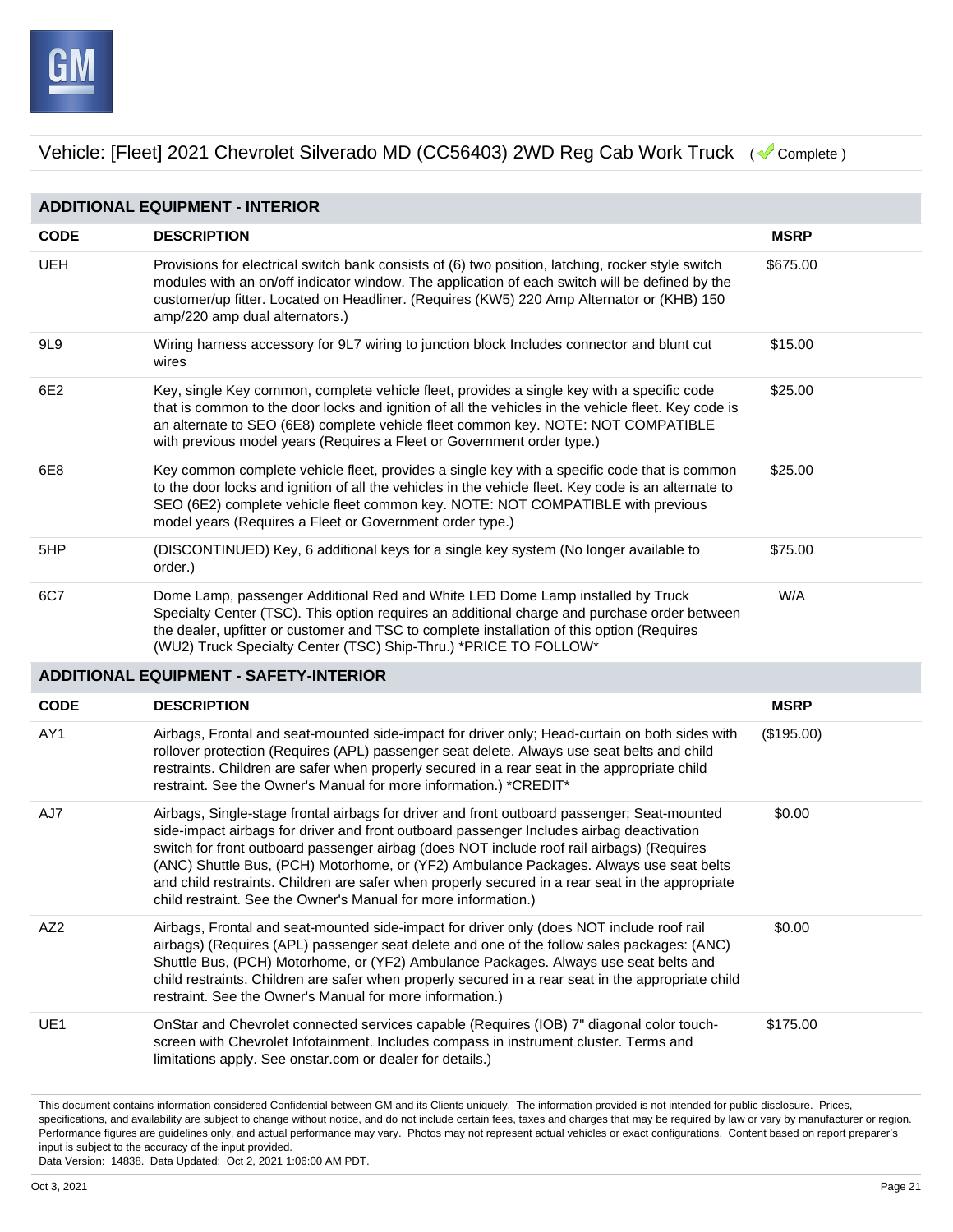

| <b>ADDITIONAL EQUIPMENT - SAFETY-INTERIOR</b> |                                                                                                                                                                                                                                                                                                                                                                                                                                                                                                                                                                                                                                            |             |  |  |
|-----------------------------------------------|--------------------------------------------------------------------------------------------------------------------------------------------------------------------------------------------------------------------------------------------------------------------------------------------------------------------------------------------------------------------------------------------------------------------------------------------------------------------------------------------------------------------------------------------------------------------------------------------------------------------------------------------|-------------|--|--|
|                                               |                                                                                                                                                                                                                                                                                                                                                                                                                                                                                                                                                                                                                                            |             |  |  |
| <b>CODE</b>                                   | <b>DESCRIPTION</b>                                                                                                                                                                                                                                                                                                                                                                                                                                                                                                                                                                                                                         | <b>MSRP</b> |  |  |
| <b>UZF</b>                                    | Backup alarm (Includes (SFW) SEO Calibration for backup alarm. Included with (YF2)<br>Emergency Service Package.)                                                                                                                                                                                                                                                                                                                                                                                                                                                                                                                          | \$135.00    |  |  |
| <b>UVC</b>                                    | Rear Vision Camera, display integrated into Radio (Shipped loose in cab for upfitter<br>installation.)                                                                                                                                                                                                                                                                                                                                                                                                                                                                                                                                     | \$200.00    |  |  |
| U05                                           | Horn, dual-note                                                                                                                                                                                                                                                                                                                                                                                                                                                                                                                                                                                                                            | \$35.00     |  |  |
| <b>UTQ</b>                                    | (DISCONTINUED) Alarm, Horn Content Theft Deterrent, Disabled Calibration disables the<br>horn for the theft deterrent alarm.                                                                                                                                                                                                                                                                                                                                                                                                                                                                                                               | \$75.00     |  |  |
| <b>ADDITIONAL EQUIPMENT - LPO</b>             |                                                                                                                                                                                                                                                                                                                                                                                                                                                                                                                                                                                                                                            |             |  |  |
| <b>CODE</b>                                   | <b>DESCRIPTION</b>                                                                                                                                                                                                                                                                                                                                                                                                                                                                                                                                                                                                                         | <b>MSRP</b> |  |  |
| <b>RDI</b>                                    | LPO, Keyless Entry Keypad, 5-digit programmable keypad located near outside driver's door<br>handle (dealer-installed) (No longer available until further notice. Requires (AQQ) Remote<br>Keyless Entry.)                                                                                                                                                                                                                                                                                                                                                                                                                                 | \$175.00    |  |  |
|                                               | <b>ADDITIONAL EQUIPMENT - OTHER</b>                                                                                                                                                                                                                                                                                                                                                                                                                                                                                                                                                                                                        |             |  |  |
| <b>CODE</b>                                   | <b>DESCRIPTION</b>                                                                                                                                                                                                                                                                                                                                                                                                                                                                                                                                                                                                                         | <b>MSRP</b> |  |  |
| VG7                                           | Label information, clean idle, door location                                                                                                                                                                                                                                                                                                                                                                                                                                                                                                                                                                                               | \$0.00      |  |  |
| PR <sub>6</sub>                               | Sirius XM Satellite Radio Additional 9 months of the Sirius XM All Access Package. Includes<br>150 channels of commercial-free music plus every major sport and the biggest names in<br>entertainment, news and comedy in vehicle plus 9 months of listening on the SiriusXM app or<br>online in addition to the 3 months of All Access trial service that is included in the price of the<br>vehicle. Total service duration is 12 months. Non-Transferrable. Non-Refundable. (Requires<br>(U2K) SiriusXM Satellite Radio and a Fleet order type. Not available with FDR order types,<br>PR7 or PR8. Not available in AK, HI, PR and VI.) | \$0.00      |  |  |
| PR7                                           | SiriusXM Satellite Radio Additional 21 months of the SiriusXM All Access Package. Includes<br>150 channels of commercial-free music plus every major sport and the biggest names in<br>entertainment, news and comedy in vehicle plus 21 months of listening on the SiriusXM app or<br>online in addition to the 3 months of All Access trial service that is included in the price of the<br>vehicle. Total service duration is 24 months. Non-Transferrable. Non-Refundable. (Requires<br>(U2K) SiriusXM Satellite Radio and a Fleet order type. Not available with FDR order types,<br>PR6 or PR8. Not available in AK, HI, PR and VI.) | \$0.00      |  |  |
| PR <sub>8</sub>                               | SiriusXM Satellite Radio Additional 33 months of the SiriusXM All Access Package. Includes<br>150 channels of commercial-free music plus every major sport and the biggest names in<br>entertainment, news and comedy in vehicle plus 33 months of listening on the SiriusXM app or<br>online in addition to the 3 months of All Access trial service that is included in the price of the<br>vehicle. Total service duration is 36 months. Non-Transferrable. Non-Refundable. (Requires<br>(U2K) SiriusXM Satellite Radio and a Fleet order type. Not available with FDR order types,<br>PR6 or PR7. Not available in AK, HI, PR and VI.) | \$0.00      |  |  |

This document contains information considered Confidential between GM and its Clients uniquely. The information provided is not intended for public disclosure. Prices, specifications, and availability are subject to change without notice, and do not include certain fees, taxes and charges that may be required by law or vary by manufacturer or region. Performance figures are guidelines only, and actual performance may vary. Photos may not represent actual vehicles or exact configurations. Content based on report preparer's input is subject to the accuracy of the input provided.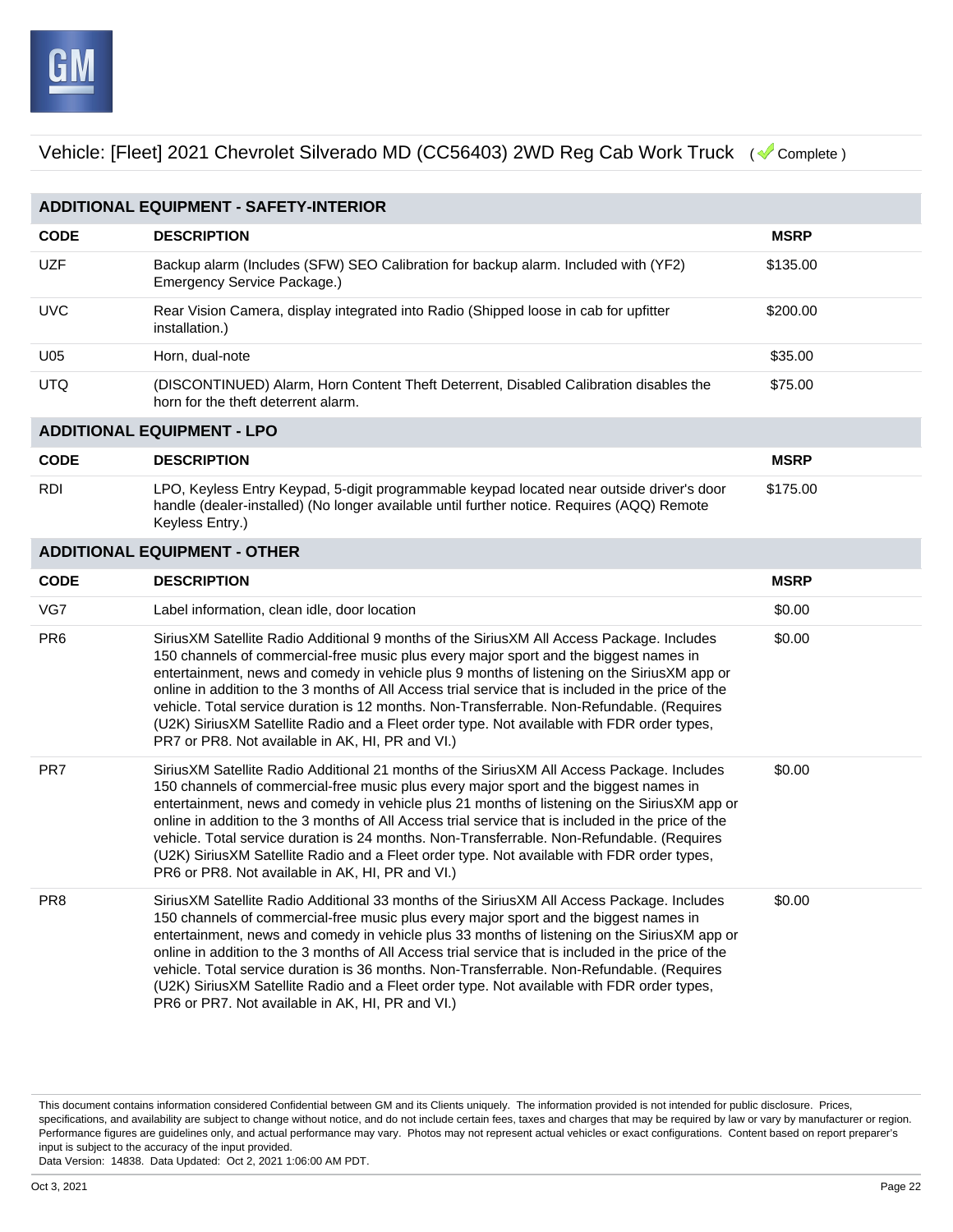

| <b>ADDITIONAL EQUIPMENT - OTHER</b> |                                                                                                                                                                                                                                                                                                                                                                                                                                                                                                                                                                                                                     |             |  |
|-------------------------------------|---------------------------------------------------------------------------------------------------------------------------------------------------------------------------------------------------------------------------------------------------------------------------------------------------------------------------------------------------------------------------------------------------------------------------------------------------------------------------------------------------------------------------------------------------------------------------------------------------------------------|-------------|--|
| <b>CODE</b>                         | <b>DESCRIPTION</b>                                                                                                                                                                                                                                                                                                                                                                                                                                                                                                                                                                                                  | <b>MSRP</b> |  |
| P <sub>0</sub>                      | OnStar Additional 21 months of OnStar Fleet Safety and Security. Provides 21 months of Fleet<br>Safety and Security service in addition to the 3 months of complimentary coverage that is<br>included in the price of the vehicle. Total OnStar Fleet Safety and Security service duration is<br>24 months. (Requires (UE1) OnStar. Requires one of the following Fleet or Government order<br>types: FLS, FNR, FRC, FBC, FGO or FEF. Not available with P0K, P0L, R7Z, P1R, P1S, P1T<br>or P1U. Not available with a ship-to of Guam, Puerto Rico or the Virgin Islands.)                                          | \$0.00      |  |
| <b>P0K</b>                          | OnStar Additional 33 months of OnStar Fleet Safety and Security. Provides 33 months of Fleet<br>Safety and Security service in addition to the 3 months of complimentary coverage that is<br>included in the price of the vehicle. Total OnStar Fleet Safety and Security service duration is<br>36 months. (Requires (UE1) OnStar. Requires one of the following Fleet or Government order<br>types: FLS, FNR, FRC, FBC, FGO or FEF. Not available with P0J, P0L, R7Z, P1R, P1S, P1T<br>or P1U. Not available with a ship-to of Guam, Puerto Rico or the Virgin Islands.)                                          | \$0.00      |  |
| <b>POL</b>                          | OnStar Additional 45 months of OnStar Fleet Safety and Security. Provides 45 months of Fleet<br>Safety and Security service in addition to the 3 months of complimentary coverage that is<br>included in the price of the vehicle. Total OnStar Fleet Safety and Security service duration is<br>48 months. (Requires (UE1) OnStar. Requires one of the following Fleet or Government order<br>types: FLS, FNR, FRC, FBC, FGO or FEF. Not available with P0J, P0K, R7Z, P1R, P1S, P1T<br>or P1U. Not available with a ship-to of Guam, Puerto Rico or the Virgin Islands.)                                          | \$0.00      |  |
| <b>POM</b>                          | OnStar Additional 21 months of OnStar Fleet Driver Remote Access. Provides 21 months of<br>Fleet Driver Remote Access service in addition to the 3 months of complimentary coverage<br>that is included in the price of the vehicle. Total OnStar Fleet Driver Remote Access service<br>duration is 24 months. (Requires (UE1) OnStar. Requires one of the following Fleet or<br>Government order types: FLS, FNR, FRC, FBC, FGO or FEF. Not available with P0N or P0O.<br>Not available with a ship-to of Guam, Puerto Rico or the Virgin Islands.)                                                                | \$0.00      |  |
| <b>PON</b>                          | OnStar Additional 33 months of OnStar Fleet Driver Remote Access. Provides 33 months of<br>Fleet Driver Remote Access service in addition to the 3 months of complimentary coverage<br>that is included in the price of the vehicle. Total OnStar Fleet Driver Remote Access service<br>duration is 36 months. (Requires (UE1) OnStar. Requires one of the following Fleet or<br>Government order types: FLS, FNR, FRC, FBC, FGO or FEF. Not available with P0M or P0O.<br>Not available with a ship-to of Guam, Puerto Rico or the Virgin Islands.)                                                                | \$0.00      |  |
| P <sub>0</sub>                      | OnStar Additional 45 months of OnStar Fleet Driver Remote Access. Provides 45 months of<br>Fleet Driver Remote Access service in addition to the 3 months of complimentary coverage<br>that is included in the price of the vehicle. Total OnStar Fleet Driver Remote Access service<br>duration is 48 months. (Requires (UE1) OnStar. Requires one of the following Fleet or<br>Government order types: FLS, FNR, FRC, FBC, FGO or FEF. Not available with P0M or P0N.<br>Not available with a ship-to of Guam, Puerto Rico or the Virgin Islands.)                                                                | \$0.00      |  |
| P <sub>1R</sub>                     | OnStar Additional 9 months of OnStar Assurance for Tier3 Fleets. Provides 9 months of<br>OnStar Assurance service in addition to the 3 months of complimentary Safety & Security<br>coverage that is included in the price of the vehicle. Total Fleet OnStar Safety & Security<br>service duration is 3 months and 9 months of OnStar Assurance. (Requires (UE1) OnStar.<br>Requires one of the following Fleet or Government order types: FLS, FNR, FRC, FBC, FGO or<br>FEF. Not available with P0J, P0K, P0L, R7Z, P1S, P1T or P1U. Not available with a ship-to of<br>Guam, Puerto Rico or the Virgin Islands.) | \$0.00      |  |

This document contains information considered Confidential between GM and its Clients uniquely. The information provided is not intended for public disclosure. Prices, specifications, and availability are subject to change without notice, and do not include certain fees, taxes and charges that may be required by law or vary by manufacturer or region. Performance figures are guidelines only, and actual performance may vary. Photos may not represent actual vehicles or exact configurations. Content based on report preparer's input is subject to the accuracy of the input provided.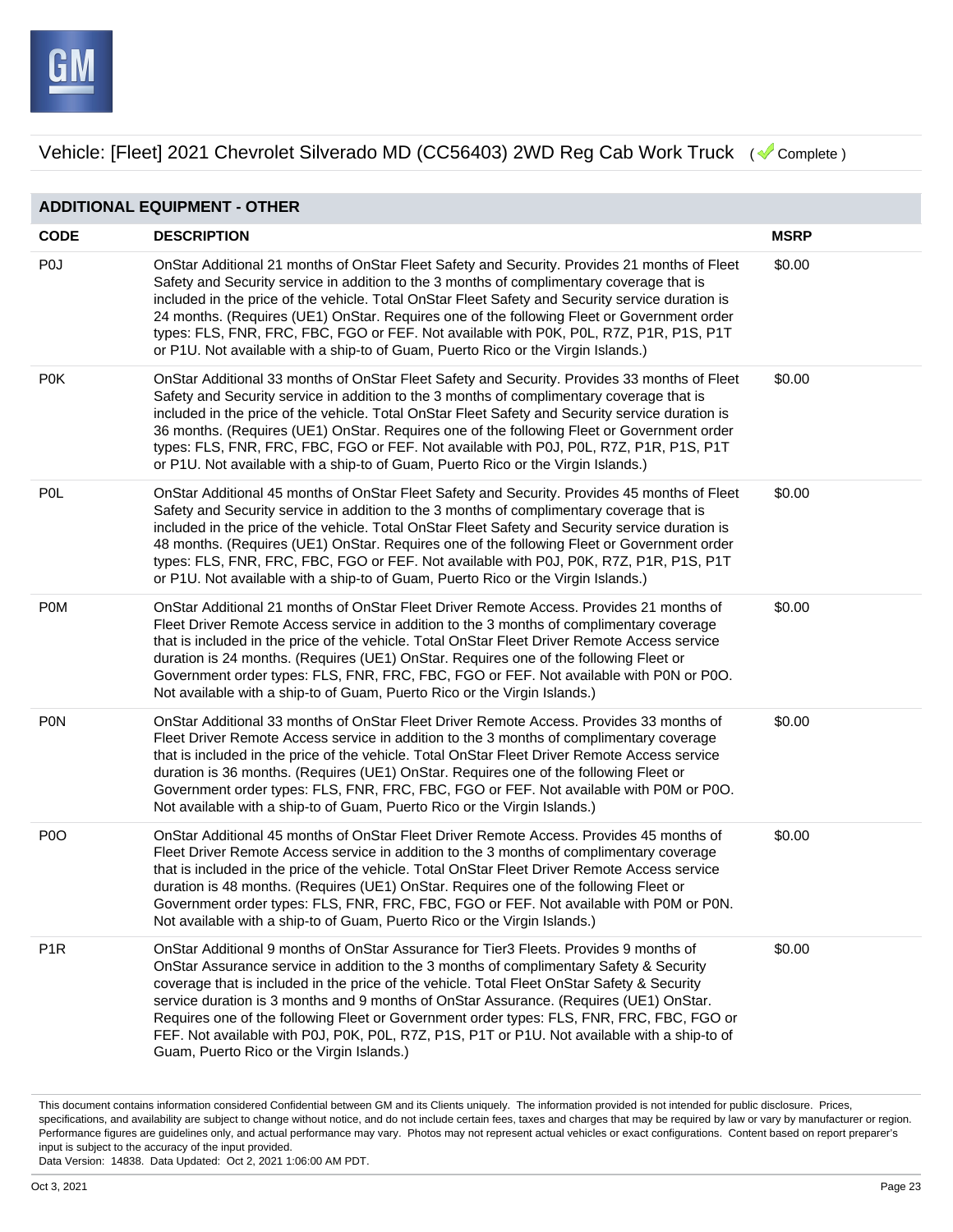

**ADDITIONAL EQUIPMENT - OTHER CODE DESCRIPTION MSRP** P1S OnStar Additional 21 months of OnStar Assurance for Tier3 Fleets. Provides 21 months of OnStar Assurance service in addition to the 3 months of complimentary Safety & Security coverage that is included in the price of the vehicle. Total Fleet OnStar Safety & Security service duration is 3 months and 21 months of OnStar Assurance. (Requires (UE1) OnStar. Requires one of the following Fleet or Government order types: FLS, FNR, FRC, FBC, FGO or FEF. Not available with P0J, P0K, P0L, R7Z, P1R, P1T or P1U. Not available with a ship-to of Guam, Puerto Rico or the Virgin Islands.) \$0.00 P1T OnStar Additional 33 months of OnStar Assurance for Tier3 Fleets. Provides 33 months of OnStar Assurance service in addition to the 3 months of complimentary Safety & Security coverage that is included in the price of the vehicle. Total Fleet OnStar Safety & Security service duration is 3 months and 33 months of OnStar Assurance. (Requires (UE1) OnStar. Requires one of the following Fleet or Government order types: FLS, FNR, FRC, FBC, FGO or FEF. Not available with P0J, P0K, P0L, R7Z, P1R, P1S or P1U. Not available with a ship-to of Guam, Puerto Rico or the Virgin Islands.) \$0.00 P1U OnStar Additional 45 months of OnStar Assurance for Tier3 Fleets. Provides 45 months of OnStar Assurance service in addition to the 3 months of complimentary Safety & Security coverage that is included in the price of the vehicle. Total Fleet OnStar Safety & Security service duration is 3 months and 45 months of OnStar Assurance. (Requires (UE1) OnStar. Requires one of the following Fleet or Government order types: FLS, FNR, FRC, FBC, FGO or FEF. Not available with P0J, P0K, P0L, R7Z, P1R, P1S or P1T. Not available with a ship-to of Guam, Puerto Rico or the Virgin Islands.) \$0.00 R7Z OnStar Additional 57 months of OnStar Assurance for Tier3 Fleets. Provides 57 months of OnStar Assurance service in addition to the 3 months of complimentary Safety & Security coverage that is included in the price of the vehicle. Total Fleet OnStar Safety & Security service duration is 3 months and 57 months of OnStar Assurance. (Requires (UE1) OnStar. Requires one of the following Fleet or Government order types: FLS, FNR, FRC, FBC, FGO or FEF. Not available with P0J, P0K, P0L, P1R, P1S, P1T or P1U. Not available with a ship-to of Guam, Puerto Rico or the Virgin Islands.) \$0.00 P0V OnStar Vehicle Insights - 1 year of Service. Includes 12 months of OnStar Vehicle Insights service. OnStar Vehicle Insights provides fleet managers and drivers the tools and data they need to help maximize fleet productivity and help maximize fleet's operational efficiencies. OnStar Vehicle Insights relays real-time vehicle data like vehicle location, driver performance information and more. Eligible customers must sign up for an account at www.onstarvehicleinsights.com in order to take advantage of this 12 months offer. Requires an active connected vehicle services plan. The OnStar Vehicle Insights service is included in the price of the vehicle. Total service duration is 12 months. Non-Transferrable. Non-Refundable. (Requires (UE1) OnStar. Requires one of the following Fleet or Government order types: FLS, FNR, FRC, FBC, FGO or FEF. Not available with P0W, P0X, P0Y or P0Z. Not available with a ship-to of Guam, Puerto Rico or the Virgin Islands.) \$0.00

This document contains information considered Confidential between GM and its Clients uniquely. The information provided is not intended for public disclosure. Prices, specifications, and availability are subject to change without notice, and do not include certain fees, taxes and charges that may be required by law or vary by manufacturer or region. Performance figures are guidelines only, and actual performance may vary. Photos may not represent actual vehicles or exact configurations. Content based on report preparer's input is subject to the accuracy of the input provided.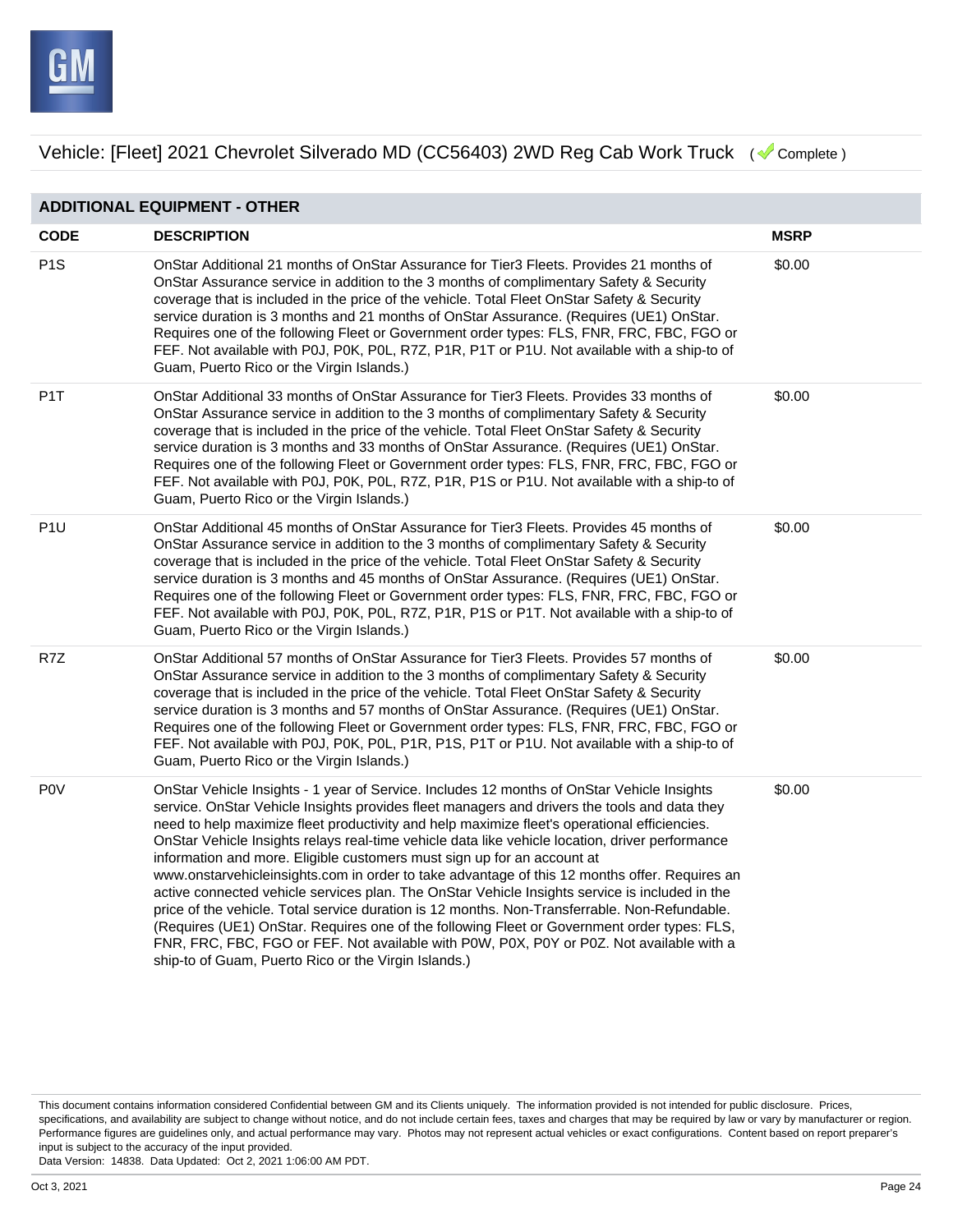

**ADDITIONAL EQUIPMENT - OTHER**

Vehicle: [Fleet] 2021 Chevrolet Silverado MD (CC56403) 2WD Reg Cab Work Truck ( Complete)

**CODE DESCRIPTION MSRP** P0W OnStar Vehicle Insights - 2 years of Service. Includes 24 months of OnStar Vehicle Insights service. OnStar Vehicle Insights provides fleet managers and drivers the tools and data they need to help maximize fleet productivity and help maximize fleet's operational efficiencies. OnStar Vehicle Insights relays real-time vehicle data like vehicle location, driver performance information and more. Eligible customers must sign up for an account at www.onstarvehicleinsights.com in order to take advantage of this 24 months offer. Requires an active connected vehicle services plan. The OnStar Vehicle Insights service is included in the price of the vehicle. Total service duration is 24 months. Non-Transferrable. Non-Refundable. (Requires (UE1) OnStar. Requires one of the following Fleet or Government order types: FLS, FNR, FRC, FBC, FGO or FEF. Not available with P0V, P0X, P0Y or P0Z. Not available with a ship-to of Guam, Puerto Rico or the Virgin Islands.) \$0.00 P0X OnStar Vehicle Insights - 3 years of Service. Includes 36 months of OnStar Vehicle Insights service. OnStar Vehicle Insights provides fleet managers and drivers the tools and data they need to help maximize fleet productivity and help maximize fleet's operational efficiencies. OnStar Vehicle Insights relays real-time vehicle data like vehicle location, driver performance information and more. Eligible customers must sign up for an account at www.onstarvehicleinsights.com in order to take advantage of this 36 months offer. Requires an active connected vehicle services plan. The OnStar Vehicle Insights service is included in the price of the vehicle. Total service duration is 36 months. Non-Transferrable. Non-Refundable. (Requires (UE1) OnStar. Requires one of the following Fleet or Government order types: FLS, FNR, FRC, FBC, FGO or FEF. Not available with P0V, P0W, P0Y or P0Z. Not available with a ship-to of Guam, Puerto Rico or the Virgin Islands.) \$0.00 P0Y OnStar Vehicle Insights - 4 years of Service. Includes 48 months of OnStar Vehicle Insights service. OnStar Vehicle Insights provides fleet managers and drivers the tools and data they need to help maximize fleet productivity and help maximize fleet's operational efficiencies. OnStar Vehicle Insights relays real-time vehicle data like vehicle location, driver performance information and more. Eligible customers must sign up for an account at www.onstarvehicleinsights.com in order to take advantage of this 48 months offer. Requires an active connected vehicle services plan. The OnStar Vehicle Insights service is included in the price of the vehicle. Total service duration is 48 months. Non-Transferrable. Non-Refundable. (Requires (UE1) OnStar. Requires one of the following Fleet or Government order types: FLS, FNR, FRC, FBC, FGO or FEF. Not available with P0V, P0W, P0X or P0Z. Not available with a ship-to of Guam, Puerto Rico or the Virgin Islands.) \$0.00 P0Z OnStar Vehicle Insights - 5 years of Service. Includes 60 months of OnStar Vehicle Insights service. OnStar Vehicle Insights provides fleet managers and drivers the tools and data they need to help maximize fleet productivity and help maximize fleet's operational efficiencies. OnStar Vehicle Insights relays real-time vehicle data like vehicle location, driver performance \$0.00

information and more. Eligible customers must sign up for an account at www.onstarvehicleinsights.com in order to take advantage of this 60 months offer. Requires an active connected vehicle services plan. The OnStar Vehicle Insights service is included in the price of the vehicle. Total service duration is 60 months. Non-Transferrable. Non-Refundable. (Requires (UE1) OnStar. Requires one of the following Fleet or Government order types: FLS, FNR, FRC, FBC, FGO or FEF. Not available on P0V, P0W, P0X or P0Y. Not available with a ship-to of Guam, Puerto Rico or the Virgin Islands.)

This document contains information considered Confidential between GM and its Clients uniquely. The information provided is not intended for public disclosure. Prices, specifications, and availability are subject to change without notice, and do not include certain fees, taxes and charges that may be required by law or vary by manufacturer or region. Performance figures are guidelines only, and actual performance may vary. Photos may not represent actual vehicles or exact configurations. Content based on report preparer's input is subject to the accuracy of the input provided.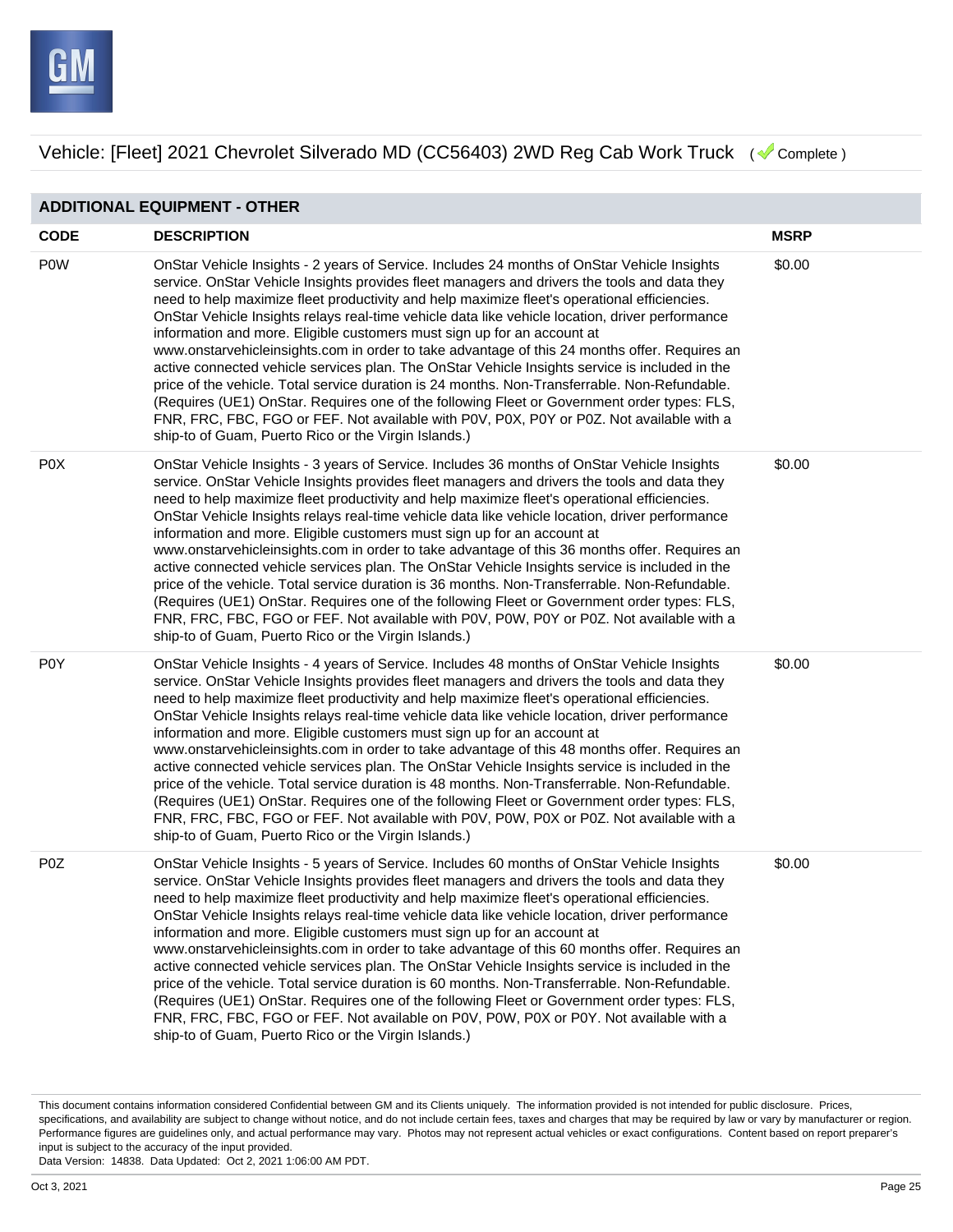

**ADDITIONAL EQUIPMENT - OTHER CODE DESCRIPTION MSRP** R9Y Fleet Free Maintenance Credit. This option code provides a credit in lieu of the free oil changes, tire rotations and inspections for one maintenance service during 1st year of ownership. The invoice will detail the applicable credit. The customer will be responsible for all oil change, tire rotations and inspections costs for this vehicle. (Requires one of the following Fleet or Government order types: FBC, FBN, FCA, FCN, FEF, FLS, FNR, FRC or FGO.) \*CREDIT\* (\$65.00) FVX National Fleet Incentive \*\*The dealer, on behalf of the fleet customer, will have the option of selecting the greater of the available fleet incentive (FVX/FPP) or a regional retail consumer cash incentive (CNC, CNE, CSE, CSR, CWE) IN EFFECT AT THE TIME OF DELIVERY, but not both. See the retail consumer cash administrative message for full guidelines. Regardless of the incentive taken, all deliveries are to be reported as fleet\*\* \$0.00 VQ1 Fleet Processing Option **Figure 20.000** Fleet Processing Option VQ2 Fleet Processing Option **60.000 Fleet Processing Option** 60.00 VQ3 Fleet Processing Option **60.000 Fleet Processing Option** 60.00 **SHIP THRU CODES CODE DESCRIPTION MSRP** VCT Ship Thru, Produced in Springfield Assembly and shipped to Knapheide, Flint, MI and Returned to Springfield Assembly for shipping to final destination \$0.00 VNG Ship Thru, Produced in Springfield Assembly and shipped to Monroe Truck Equipment, Flint, MI and Returned to Springfield Assembly for shipping to final destination \$0.00 VCU Ship Thru, Produced in Springfield Assembly and shipped to Reading Equipment, Pontiac, MI and Returned to Springfield Assembly for shipping to final destination \$0.00 WU2 Ship Thru, Produced at Springfield Assembly and shipped to TSC (Truck Specialty Center), Springfield, OH, and Return to Springfield Assembly for shipment to final destination \$0.00 VGH Ship Thru, Produced in Springfield Assembly and shipped to Kaffenbarger Truck Equipment, New Carlisle, OH, and Return to Springfield Assembly for shipment to final destination \$0.00 VWG Ship Thru, Produced in Springfield Assembly and shipped to Auto Truck, Roanoke, IN and Return to Springfield Assembly for shipment to final destination \$0.00 VAF Ship Thru, Produced at Springfield Assembly and shipped to Fontaine Modification, Springfield, OH and returned to Springfield Assembly for shipment to final destination \$0.00 VVZ Multiple Handling Charge Truck Specialty Center to Knapheide, Flint, MI and Returned to Springfield Assembly for shipping to final destination \$0.00 TCI Multiple Handling Charge Truck Specialty Center to Monroe Truck Equipment, Flint, MI and Returned to Springfield Assembly for shipping to final destination \$0.00 TCG Multiple Handling Charge Truck Specialty Center to Reading Equipment, Pontiac, MI and Returned to Springfield Assembly for shipping to final destination \$0.00

This document contains information considered Confidential between GM and its Clients uniquely. The information provided is not intended for public disclosure. Prices, specifications, and availability are subject to change without notice, and do not include certain fees, taxes and charges that may be required by law or vary by manufacturer or region. Performance figures are guidelines only, and actual performance may vary. Photos may not represent actual vehicles or exact configurations. Content based on report preparer's input is subject to the accuracy of the input provided.